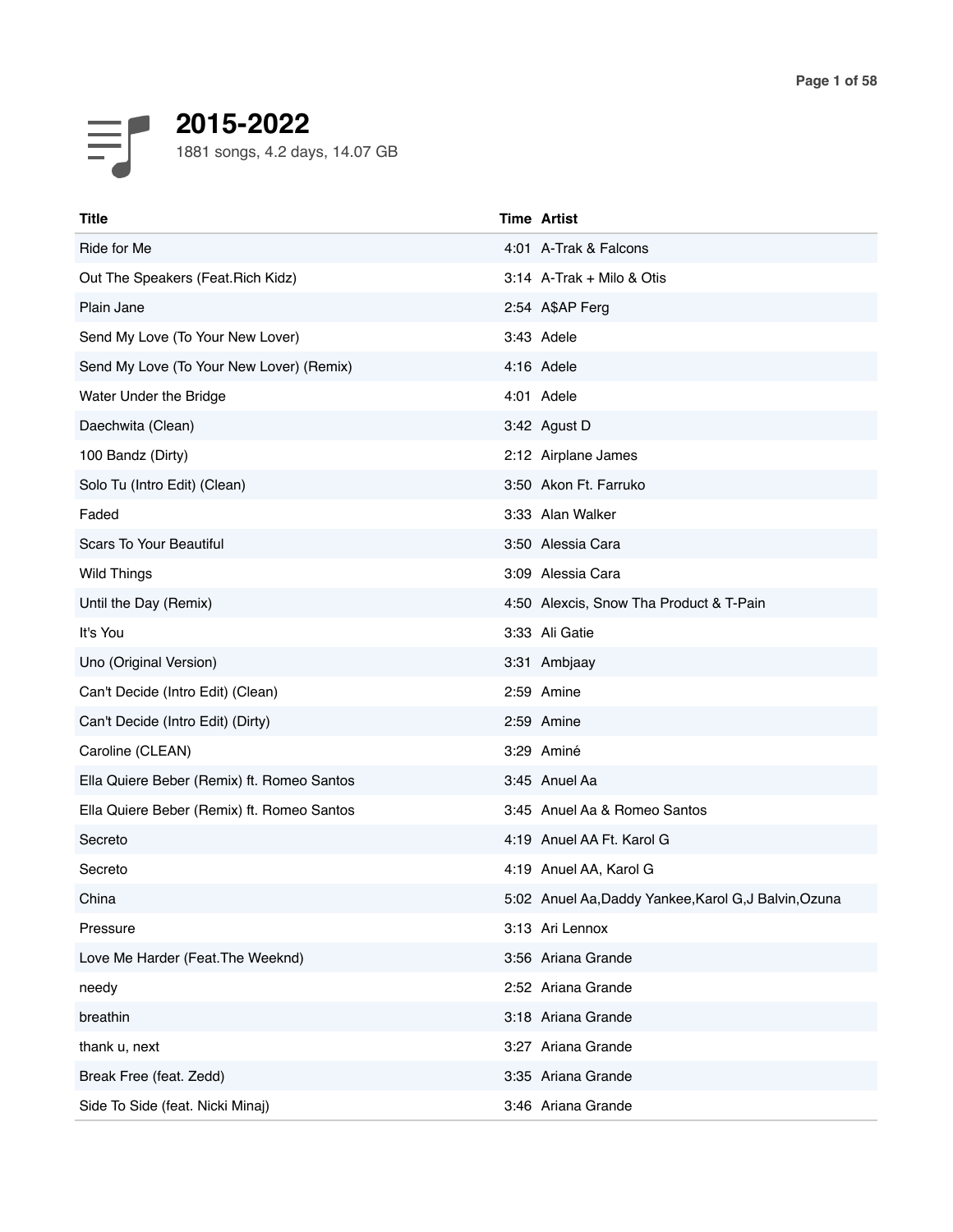

| Title                                       | <b>Time Artist</b>                                      |
|---------------------------------------------|---------------------------------------------------------|
| Into You                                    | 4:05 Ariana Grande                                      |
| Positions (Dirty)                           | 2:50 Ariana Grande                                      |
| Dangerous Woman                             | 3:56 Ariana Grande                                      |
| break up with your girlfriend, i'm bored    | 3:10 Ariana Grande                                      |
| God is a Woman                              | 3:25 Ariana Grande                                      |
| No Tears Left To Cry                        | 3:30 Ariana Grande                                      |
| Side To Side (Clean) Feat. Nicki Minaj      | 3:37 Ariana Grande                                      |
| 7 rings                                     | 3:00 Ariana Grande                                      |
| Boyfriend                                   | 3:06 Ariana Grande & Social House                       |
| Stuck With U (Clean)                        | 3:46 Ariana Grande and Justin Bieber                    |
| 34+35 [Remix] (Dirty)                       | 3:00 Ariana Grande Ft. Doja Cat and Megan Thee Stallion |
| Roxanne                                     | 3:03 Arizona Zervas                                     |
| <b>Five Stars</b>                           | 2:41 ASAP Rocky                                         |
| Crazy Love ft. Debâs Daughter               | 2:55 Audien                                             |
| Funeral                                     | 3:42 August 08                                          |
| Conqueror                                   | 3:28 AURORA                                             |
| Sweet but Psycho                            | 3:08 Ava Max                                            |
| Woman Woman                                 | 3:38 AWOLNATION                                         |
| Rolex                                       | 3:58 Ayo & Teo                                          |
| What The Wave Is (Dirty)                    | 3:01 B. Dvine Ft. T-Pain & D-Rage                       |
| Not For Long (Feat. Trey Songz)             | 3:36 B.o.B                                              |
| LOS ANGELES (feat. MR PULL UP B.ROB & DUTT) | 4:01 B.ROB & DUTT                                       |
| If You Know You Know (Dirty)                | 3:22 Babyface Ray Ft. Moneybagg Yo                      |
| MIA (feat. Drake)                           | 3:30 Bad Bunny                                          |
| MIA (feat. Drake)                           | 3:30 Bad Bunny & Drake                                  |
| MIA (Clean)                                 | 3:30 Bad Bunny Ft. Drake                                |
| Safaera (Dirty)                             | 4:55 Bad Bunny Ft. Jowell Randy and Nengo Flow          |
| MIA                                         | 3:31 Bad Bunny, Drake                                   |
| Callaita                                    | 4:11 Bad Bunny, Tainy                                   |
| Praise The Lord                             | 3:09 Bandokay                                           |
| Add It Up (Dirty)                           | 3:25 Bankroll Freddie                                   |
| Fire                                        | 3:18 Barns Courtney                                     |
| Beautiful (feat. Camila Cabello)            | 3:00 Bazzi & Camila Cabello                             |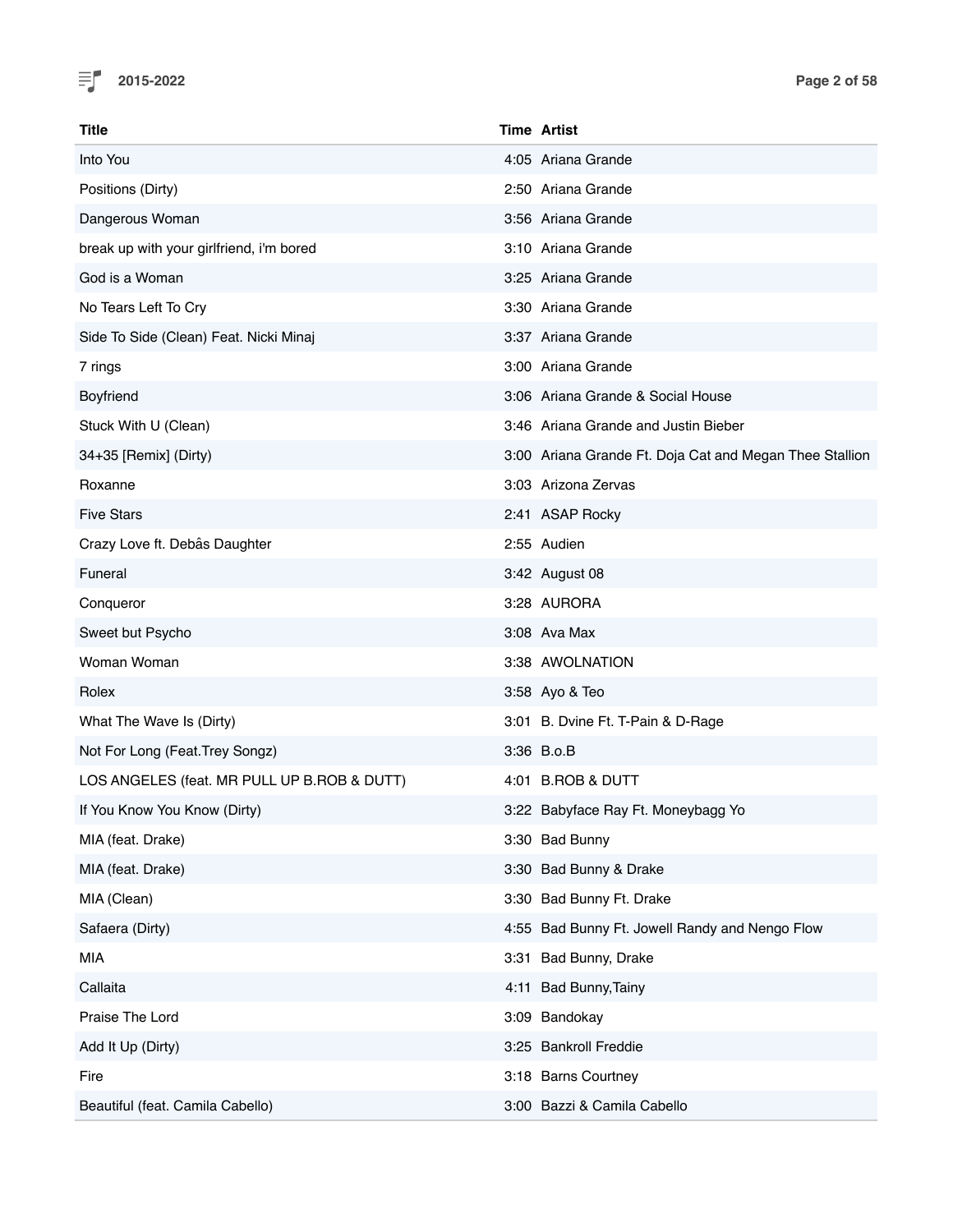

| Title                                                   | <b>Time Artist</b>                                      |
|---------------------------------------------------------|---------------------------------------------------------|
| <b>Twerk Girl</b>                                       | 2:55 Beadz Ft. Erica Banks                              |
| 2AM                                                     | 4:55 Bear Hands                                         |
| (If Your Hustle) Don't Work Yo                          | 4:38 Beast The Reverend                                 |
| I'm a Mess                                              | 3:16 Bebe Rexha                                         |
| I Can't Stop Drinking About You                         | 3:37 Bebe Rexha                                         |
| Mayores                                                 | 3:23 Becky G                                            |
| <b>MAMIII</b>                                           | 2:24 Becky G, KAROL G                                   |
| <b>Might Not</b>                                        | 3:44 Belly feat. The Weeknd                             |
| Zero Love (Dirty)                                       | 2:33 Belly Ft. Moneybagg Yo                             |
| Better Believe (Dirty)                                  | 3:25 Belly Ft. The Weeknd & Young Thug                  |
| Supalonely (Clean)                                      | 3:40 BENEE Ft. Gus Dapperton                            |
| 2hunnit (Dirty)                                         | 2:42 Benji Ceez and Toujou                              |
| Eastside                                                | 2:54 Benny Blanco                                       |
| Eastside (with Halsey & Khalid)                         | 2:53 Benny Blanco                                       |
| Eastside                                                | 2:54 Benny Blanco & Halsey & Khalid                     |
| I Can't Get Enough (Clean)                              | 2:38 Benny Blanco, Tainy Feat. Selena Gomez & J. Balvin |
| I Can't Get Enough                                      | 2:38 Benny Blanco, Tainy, Selena Gomez, J. Balvin       |
| 7/11                                                    | 3:34 Beyonce                                            |
| Sorry                                                   | 3:49 Beyonce                                            |
| Flawless (Feat.Nicki Minaj & Chimamanda Ngozi Adichie)  | 3:56 Beyonce                                            |
| Clark Street Baby (feat. Big Scarr)                     | 3:59 BiC Fizzle                                         |
| On God (Dirty)                                          | 2:41 BiC Fizzle Ft. Gucci Mane & Cootie                 |
| Eater (Dirty)                                           | 2:06 Big Boss Vette                                     |
| 31 (Dirty)                                              | 2:58 Big No Ft. Pooh Shiesty                            |
| 700 In My Cup (Dirty)                                   | 2:32 Big Sad 1900 & Cypress Moreno                      |
| Tony Montana                                            | 2:04 Big Scarr                                          |
| Soicy Boyz 3 (Dirty)                                    | 3:21 Big Scarr Ft. Gucci Mane, Pooh Shiesty, Foogiano   |
| I Don't Fuck With You (Feat.E-40)                       | 4:45 Big Sean                                           |
| Blessings (Feat. Drake & Kanye West) [Extended Version] | 5:02 Big Sean                                           |
| Single Again                                            | 3:34 Big Sean                                           |
| <b>Bounce Back</b>                                      | 3:38 Big Sean                                           |
| Bounce Back (Clean)                                     | 3:43 Big Sean                                           |
| What A Life (Dirty)                                     | 2:57 Big Sean Ft. Hit-Boy                               |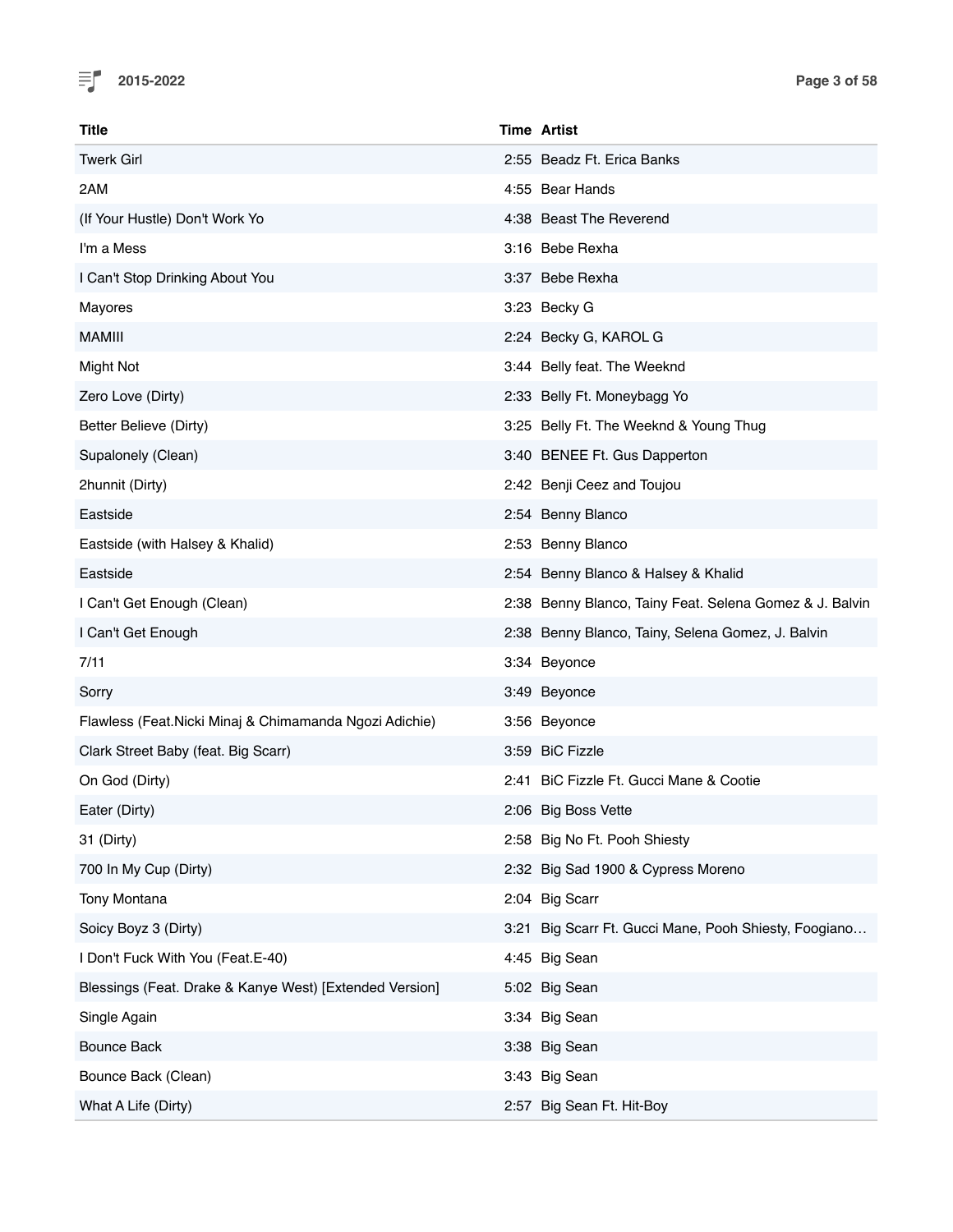

| <b>Title</b>                        | <b>Time Artist</b>                               |
|-------------------------------------|--------------------------------------------------|
| Deep Reverence (Clean)              | 3:50 Big Sean Ft. Nipsey Hussle                  |
| Deep Reverence (Dirty)              | 3:50 Big Sean Ft. Nipsey Hussle                  |
| Basic (Dirty)                       | 3:46 BigTrapGTM                                  |
| Trap God (feat. Gucci Mane)         | 2:33 BigWalkDog                                  |
| Came from the Bottom                | 2:06 BigWalkDog                                  |
| Whole Lotta Ice (Dirty)             | 4:04 BigWalkDog Ft. Lil Baby & Pooh Shiesty      |
| bad guy                             | 3:14 Billie Eilish                               |
| bury a friend                       | 3:13 Billie Eilish                               |
| come out and play                   | 3:31 Billie Eilish                               |
| ocean eyes                          | 3:21 Billie Eilish                               |
| Your Power (Clean)                  | 3:32 Billie Eilish                               |
| lovely (ft. khalid)                 | 3:21 Billie Eilish                               |
| when the party's over               | 3:15 Billie Eilish                               |
| wish you were gay                   | 3:44 Billie Eilish                               |
| bury a friend (Clean)               | 3:13 Billie Eilish                               |
| everything i wanted                 | 4:07 Billie Eilish                               |
| lovely                              | 3:20 Billie Eilish & Khalid                      |
| lovely                              | 3:20 Billie Eilish, Khalid                       |
| Do I Make You Wanna                 | 3:56 Billy Currington                            |
| Got To Know It (Dirty)              | 1:58 Bino Rideaux                                |
| STOP IT                             | 1:56 Bino Rideaux                                |
| Touch It feat. Donn Johnson         | 2:35 Bino Rideaux                                |
| Creepin (Dirty)                     | 3:12 Bino Rideaux Ft. BlueBucksClan & Di Mustard |
| Incredible (Dirty)                  | 2:33 Bino Rideaux Ft. Drakeo Tha Ruler           |
| No Makeup (Dirty)                   | 2:21 Bino Rideaux Ft. King Combs                 |
| StunnaMan (Dirty)                   | 3:35 Birdman & Roddy Ricch Ft. Lil Wayne         |
| River                               | 3:41 Bishop Briggs                               |
| My Shit (Dirty)                     | 1:58 Bizzy Banks                                 |
| Booty [Prod. By Yung Lan]           | 2:47 Blac Youngsta                               |
| Ritmo (Clean) ft J Balvin           | 3:43 The Black Eyed Peas                         |
| Do Re mi                            | 3:32 Blackbear                                   |
| Hot Girl Bummer (Clean)             | 3:04 Blackbear                                   |
| Lonely Tonight (Feat.Ashley Monroe) | 3:39 Blake Shelton                               |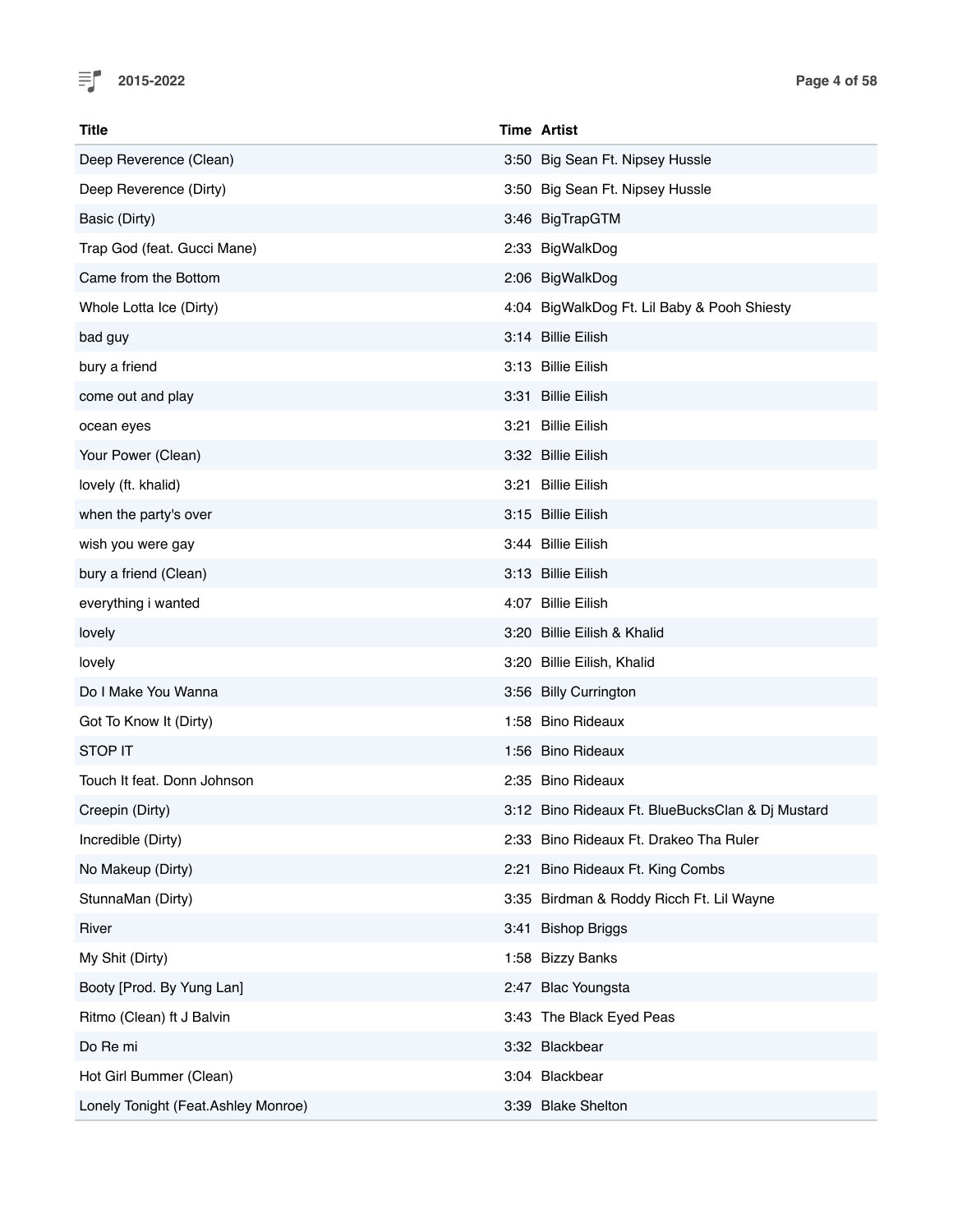

| Title                            |          | Time Artist                                 |
|----------------------------------|----------|---------------------------------------------|
| God's Country                    |          | 3:25 Blake Shelton                          |
| I'll Name the Dogs               |          | 3:03 Blake Shelton                          |
| Came Here To Forget              |          | 3:44 Blake Shelton                          |
| Nobody But You (Clean)           |          | 3:15 Blake Shelton and Gwen Stefani         |
| The Git Up                       |          | 3:21 Blanco Brown                           |
| 6 In The Morning (Dirty)         |          | 3:43 Blasian Twinz                          |
| Bored to Death                   |          | 3:56 blink-182                              |
| Got It (Dirty)                   | 2:29 BLK |                                             |
| Got It [Remix] (Dirty)           |          | 2:29 BLK Ft. Fatman Scoop                   |
| Devin Booker (feat. Co Cash)     |          | 2:35 BlocBoy JB                             |
| Home Alone                       |          | 2:53 BlocBoy JB                             |
| Shoot                            |          | 3:09 BlocBoy JB                             |
| Look Alive                       |          | 3:05 BlocBoy JB & Drake                     |
| Smoke                            |          | 2:08 BlocBoy JB Ft. EST Gee                 |
| Freaky Tales (Dirty)             |          | 2:12 Blonde Dee                             |
| One Good Year (Dirty)            |          | 2:56 BlueBucksClan                          |
| Baby (Dirty)                     |          | 3:11 BlueBucksClan Ft. Bino Rideaux         |
| Last Minute (Dirty)              |          | 2:12 BlueBucksClan Ft. Lil Yachty           |
| Lil League (Dirty)               |          | 2:07 BlueBucksClan Ft. Quavo and Hit-Boy    |
| Daddy feat. Rich The Kid         |          | 2:32 Blueface                               |
| Thothiana                        |          | 2:09 BLUEFACE                               |
| Thotiana Ft.Cardi B(Clean Remix) |          | 3:42 Blueface                               |
| Sometimes (feat. Zacari)         |          | 2:47 Blxst                                  |
| Hate How Much (Dirty)            |          | 2:31 Blxst & Bino Rideaux                   |
| Might Do Well (Dirty)            |          | 2:43 Blxst & Bino Rideaux                   |
| Movie (Dirty)                    |          | 2:07 Blxst & Bino Rideaux                   |
| Pop Out (Dirty)                  |          | 2:32 Blxst & Bino Rideaux                   |
| Program (Dirty)                  |          | 2:45 Blxst & Bino Rideaux                   |
| Chosen (Dirty)                   |          | 2:42 Blxst Ft. Ty Dolla Sign & Tyga         |
| Role Models (Dirty)              |          | 3:08 Bobby Fishscale Ft. Kalan.FrFr         |
| I'm A King (Clean)               |          | 3:14 Bobby Sessions Ft. Megan Thee Stallion |
| No Brakes                        |          | 2:41 Bok Nero                               |
| Drowning (feat. Kodak Black)     |          | 3:29 A Boogie Wit da Hoodie                 |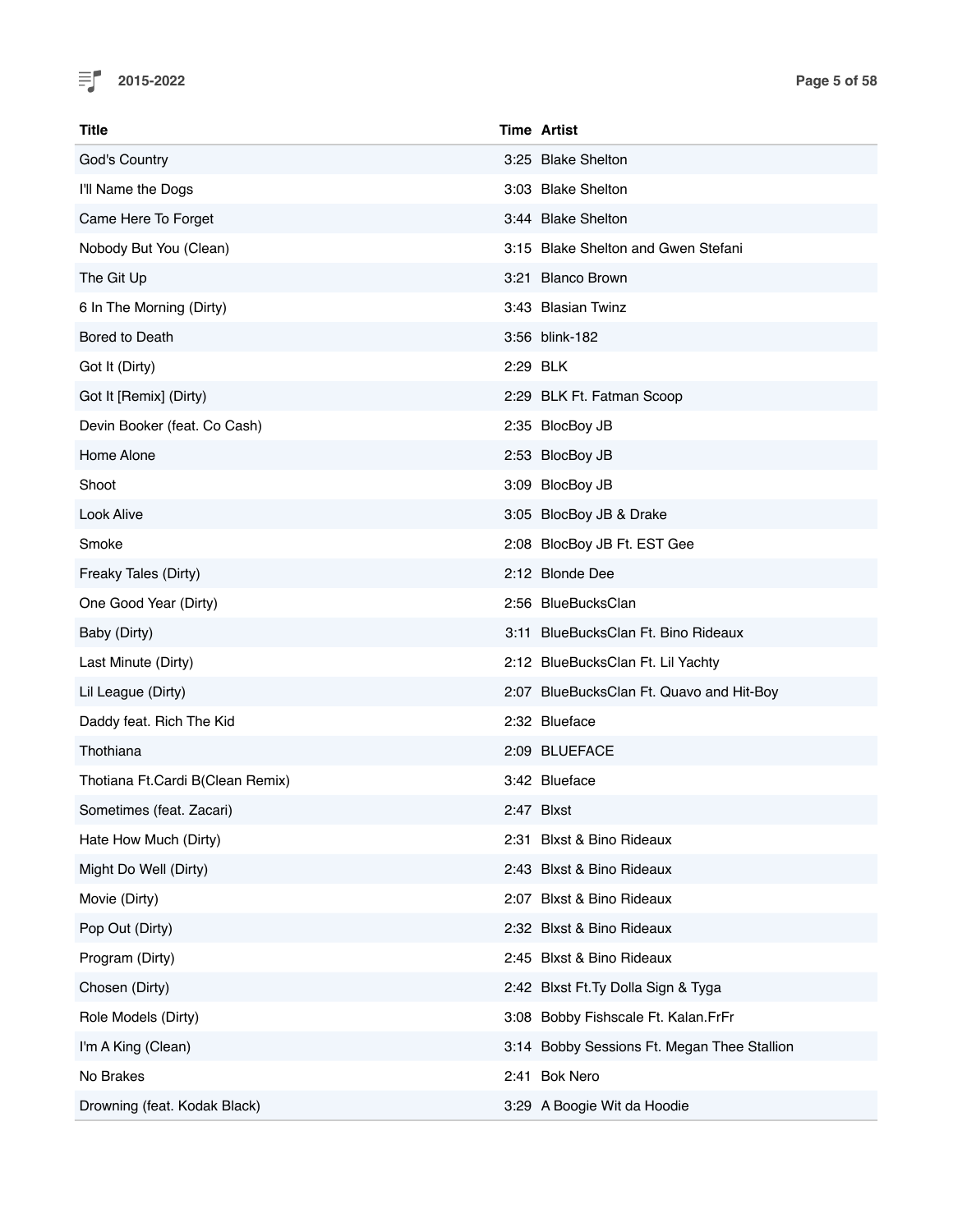

| Title                                 | <b>Time Artist</b>                            |
|---------------------------------------|-----------------------------------------------|
| Swervin (feat. 6ix9ine)               | 3:08 A Boogie Wit da Hoodie                   |
| Look Back At It                       | 2:37 A Boogie wit da Hoodie                   |
| Swervin (feat. 6ix9ine) (Clean)       | 3:09 A Boogie wit da Hoodie                   |
| Hit Different ft. B Lovee             | 3:04 A Boogie wit da Hoodie                   |
| 24 Hours (Dirty)                      | 3:23 A Boogie Wit da Hoodie Ft. Lil Durk      |
| Hagler vs. Hearns (Dirty)             | 3:22 Boom Bap Project                         |
| Forbes                                | 3:27 Borgore & G-Eazy                         |
| What Happens In A Small Town          | 3:23 Brantley Gilbert & Lindsay Ell           |
| Santos (Dirty)                        | 2:09 Brash                                    |
| Make Luv                              | 3:14 Brent Faiyaz                             |
| Wasting Time (Dirty)                  | 5:01 Brent Faiyaz Ft. Drake                   |
| Gravity (Dirty)                       | 2:40 Brent Faiyaz Ft. Tyler the Creator       |
| Mean To Me                            | 3:50 Brett Eldredge                           |
| In Case You Didn't Know               | 3:46 Brett Young                              |
| Like I Loved You                      | 3:27 Brett Young                              |
| Here Tonight                          | 3:37 Brett Young                              |
| Here Tonight                          | 3:32 Brett Young                              |
| Slumber Party (feat. Tinashe) (Clean) | 3:34 Britney Spears                           |
| Free                                  | 3:43 Broods                                   |
| It Ain't My Fault                     | 3:35 Brothers Osborne                         |
| Do It (Dirty)                         | 2:51 BRS Kash                                 |
| Throat Baby (Dirty)                   | 3:35 BRS Kash                                 |
| Throat Baby [Remix] (Dirty)           | 3:30 BRS Kash Ft. DaBaby and City Girls       |
| Kash App (Dirty)                      | 2:16 BRS Kash Ft. Mulatto                     |
| Thats What I Like                     | 3:31 Bruno Mars                               |
| Versace on the Floor                  | 4:21 Bruno Mars                               |
| Finesse (Remix) [feat. Cardi B]       | 3:43 Bruno Mars                               |
| 24K Magic                             | 3:46 Bruno Mars                               |
| Thats What I Like (Clean)             | 3:28 Bruno Mars                               |
| Leave The Door Open (Clean)           | 3:44 Bruno Mars, Anderson Paak and Silk Sonic |
| Please Me                             | 3:21 Bruno Mars, Cardi B                      |
| La La Land (feat. YG)                 | 2:57 Bryce Vine, YG                           |
| Exchange                              | 3:15 Bryson Tiller                            |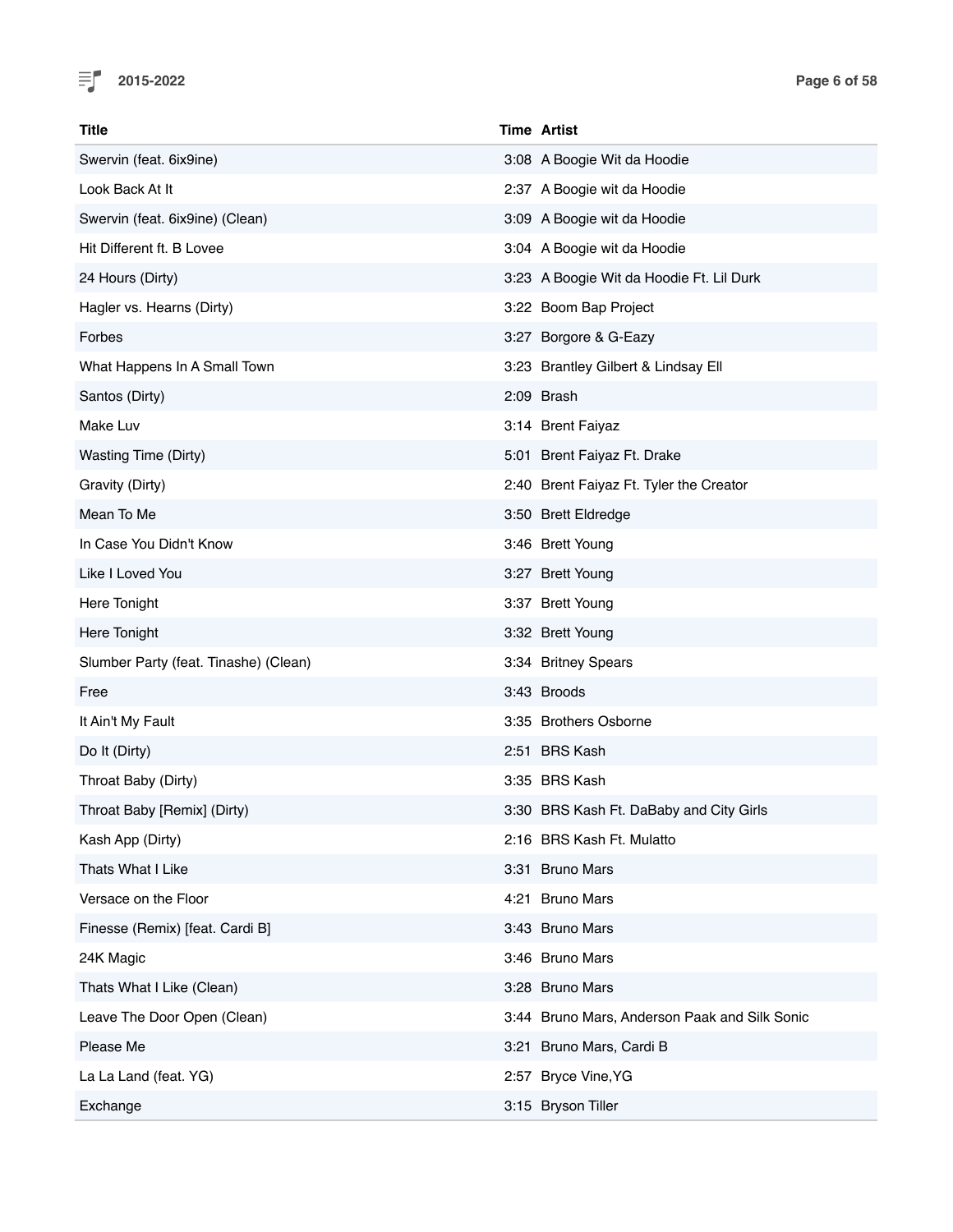

| <b>Title</b>                                  | <b>Time Artist</b>                |
|-----------------------------------------------|-----------------------------------|
| Dont                                          | 3:22 Bryson Tiller                |
| Run Me Dry                                    | 2:51 Bryson Tiller                |
| Want It All (Dirty)                           | 3:51 Burna Boy Ft. Polo G         |
| The Don and The Boss (Clean)                  | 2:47 Busta Rhymes Ft. Vybz Kartel |
| The Don and The Boss (Dirty)                  | 2:47 Busta Rhymes Ft. Vybz Kartel |
| Trouble                                       | 3:48 Cage the Elephant            |
| Envy Me                                       | 2:00 Calboy                       |
| Gang Gang (Dirty)                             | 2:27 Calboy                       |
| Envy Me" (Clean)                              | 1:57 Calboy                       |
| Feels (feat. Pharrell, Katy Perry & Big Sean) | 3:43 Calvin Harris                |
| Rollin (feat. Future & Khalid)                | 4:33 Calvin Harris                |
| Slide (feat. Frank Ocean & Migos)             | 3:51 Calvin Harris                |
| Outside (Feat.Ellie Goulding)                 | 3:47 Calvin Harris                |
| My Way                                        | 3:39 Calvin Harris                |
| Blame (feat. John Newman)                     | 3:35 Calvin Harris                |
| This Is What You Came For                     | 3:42 Calvin Harris feat. Rihanna  |
| Havana (feat. Young Thug)                     | 3:37 Camila Cabello               |
| OMG (feat. Quavo)                             | 3:49 Camila Cabello               |
| Consequences (orchestra)                      | 3:02 Camila Cabello               |
| Gyalis (Dirty)                                | 1:44 Capella Grey                 |
| <b>Talk Nice</b>                              | 1:52 Capella Grey                 |
| Gyalis [Remix] (Dirty)                        | 2:34 Capella Grey Ft. Chris Brown |
| <b>Bodak Yellow</b>                           | 3:44 Cardi B                      |
| Press                                         | 2:24 Cardi B                      |
| Money                                         | 3:04 Cardi B                      |
| I Like It                                     | 4:13 Cardi B                      |
| Up [9AM & Beatkrank Remix] (Dirty)            | 2:48 Cardi B                      |
| Money Bag (Clean)                             | 3:05 Cardi B                      |
| Bartier Cardi (Feat. 21 Savage) (Snippet)     | 3:45 Cardi B                      |
| I Like It (ft. Bad Bunny & J Balvin) (Clean)  | 4:12 Cardi B                      |
| Please Me ft. Bruno Mars (Clean)              | 3:20 Cardi B                      |
| Drip feat. Migos                              | 4:24 Cardi B                      |
| Up                                            | 2:37 Cardi B                      |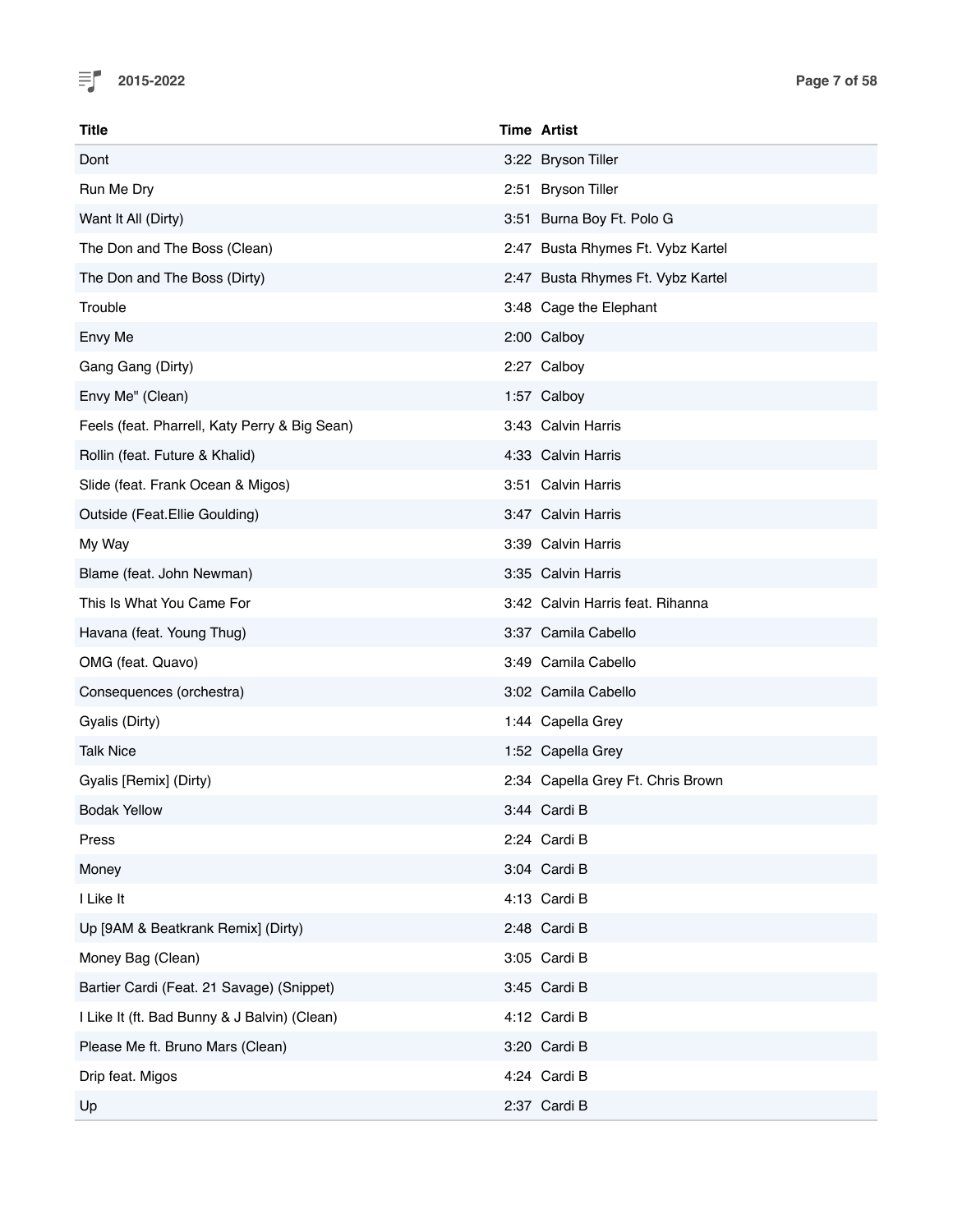

| Title                                     | <b>Time Artist</b>                                     |
|-------------------------------------------|--------------------------------------------------------|
| I Like It                                 | 4:13 Cardi B & Bad Bunny & J Balvin                    |
| Ring (feat. Kehlani)                      | 2:57 Cardi B & Kehlani                                 |
| WAP (Super Clean)                         | 3:06 Cardi B Ft. Megan Thee Stallion                   |
| I Like It                                 | 4:14 Cardi B, Bad Bunny & J Balvin                     |
| the love you bring me (s-man's accapella) | 3:19 Carl Kennedy                                      |
| Every Little Thing                        | 3:09 Carly Pearce                                      |
| Every Little Thing                        | 3:07 Carly Pearce                                      |
| I Hope You're Happy Now (Radio Edit)      | 3:19 Carly Pearce and Lee Brice                        |
| Something In The Water                    | 3:57 Carrie Underwood                                  |
| Love Wins                                 | 3:49 Carrie Underwood                                  |
| <b>Church Bells</b>                       | 3:15 Carrie Underwood                                  |
| Southbound                                | 3:23 Carrie Underwood, David Garcia, Chris McHugh, Jim |
| Soundcheck                                | 4:22 Catfish and the Bottlemen                         |
| <b>Retail Therapy</b>                     | 2:55 Central Cee                                       |
| Honest                                    | 3:28 The Chainsmokers                                  |
| Closer (feat. Halsey)                     | 4:05 The Chainsmokers                                  |
| Something Just Like This                  | 4:08 The Chainsmokers & Coldplay                       |
| This Feeling                              | 3:19 The Chainsmokers & Kelsea Ballerini               |
| Don't Let Me Down                         | 3:28 The Chainsmokers feat. Daya                       |
| Who Do You Love (Clean)                   | 3:47 The Chainsmokers ft. 5 Seconds of Summer          |
| Who Do You Love                           | 3:47 The Chainsmokers, 5 Seconds Of Summer             |
| Call You Mine                             | 3:38 The Chainsmokers, Bebe Rexha                      |
| No Problem                                | 5:03 Chance The Rapper feat. Lil Wayne & 2 Chainz      |
| Boom Clap                                 | 2:49 Charli XCX                                        |
| Attention                                 | 3:32 Charlie Puth                                      |
| We Don't Talk Anymore                     | 3:37 Charlie Puth feat. Selena Gomez                   |
| Take It On Back                           | 4:05 Chase Bryant                                      |
| Eyes On You                               | 3:07 Chase Rice                                        |
| No Promises (feat. Demi Lovato)           | 3:44 Cheat Codes                                       |
| Big Flame (Dirty)                         | 2:04 Chelly Flame                                      |
| Redbone                                   | 5:27 Childish Gambino                                  |
| This Is America                           | 3:46 Childish Gambino                                  |
| Check (Dirty)                             | 3:02 Childish Major Ft. Yung Baby Tate                 |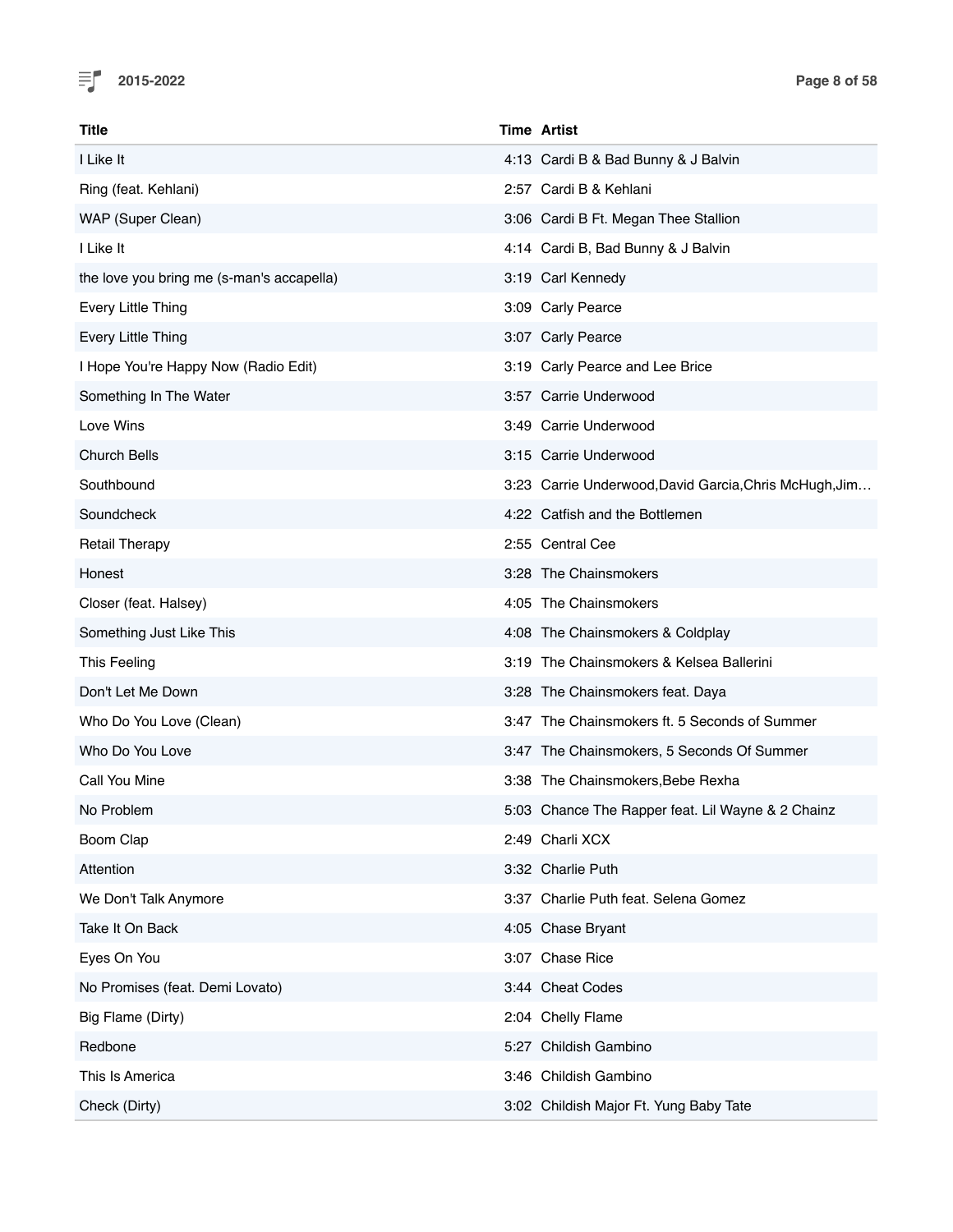

| Title                                                      |         | <b>Time Artist</b>                         |
|------------------------------------------------------------|---------|--------------------------------------------|
| What's My Name                                             |         | 3:11 China Anne McClain                    |
| Pills and Automobiles (feat. Yo Gotti, A Boogie Wit da Hoo |         | 4:54 Chris Brown                           |
| Privacy                                                    |         | 3:41 Chris Brown                           |
| Questions                                                  |         | 2:10 Chris Brown                           |
| Undecided                                                  |         | 3:07 Chris Brown                           |
| lffy                                                       |         | 2:54 Chris Brown                           |
| Questions                                                  |         | 2:11 Chris Brown                           |
| Undecided (Clean                                           |         | 3:11 Chris Brown                           |
| Ayo                                                        |         | 3:46 Chris Brown & Tyga                    |
| Go Crazy                                                   |         | 2:59 Chris Brown, Young Thug               |
| No Guidance                                                |         | 4:21 Chris Brown, Drake                    |
| Fix a Drink                                                |         | 3:09 Chris Janson                          |
| For Her                                                    |         | 3:31 Chris Lane                            |
| I Don't Know About You                                     |         | 3:28 Chris Lane                            |
| Fix                                                        |         | 3:09 Chris Lane                            |
| <b>Broken Halos</b>                                        |         | 3:01 Chris Stapleton                       |
| Millionaire                                                |         | 3:30 Chris Stapleton                       |
| Lonely Eyes                                                |         | 3:40 Chris Young                           |
| Losing Sleep                                               |         | 3:00 Chris Young                           |
| Raised on Country                                          |         | 2:56 Chris Young                           |
| Hangin' On                                                 |         | 3:05 Chris Young                           |
| Think Of You                                               |         | 3:40 Chris Young Duet With Cassadee Pope   |
| Act Up                                                     |         | 2:38 City Girls                            |
| Twerkulator (Dirty)                                        |         | 2:18 City Girls                            |
| Twerk ft. Cardi B (Clean)                                  |         | 3:23 City Girls                            |
| Pussy Talk (Intro Edit) (Dirty)                            |         | 4:02 City Girls Ft. Doja Cat               |
| Pussy Talk (Intro Edit) (Super Clean)                      |         | 4:02 City Girls Ft. Doja Cat               |
| Twerk                                                      |         | 2:47 City Girls, Cardi B                   |
| Real One (Dirty)                                           | 2:19 CJ |                                            |
| Bop (Dirty)                                                | 1:51 CJ |                                            |
| Lil Freak (Dirty)                                          |         | 2:40 CJ Ft. DreamDoll                      |
| Im Lit (Dirty)                                             |         | 1:58 CJ Ft. French Montana                 |
| Whoopty [Dj Rukus Club Mix] (Dirty)                        |         | 2:50 CJ Ft. French Montana and Rowdy Rebel |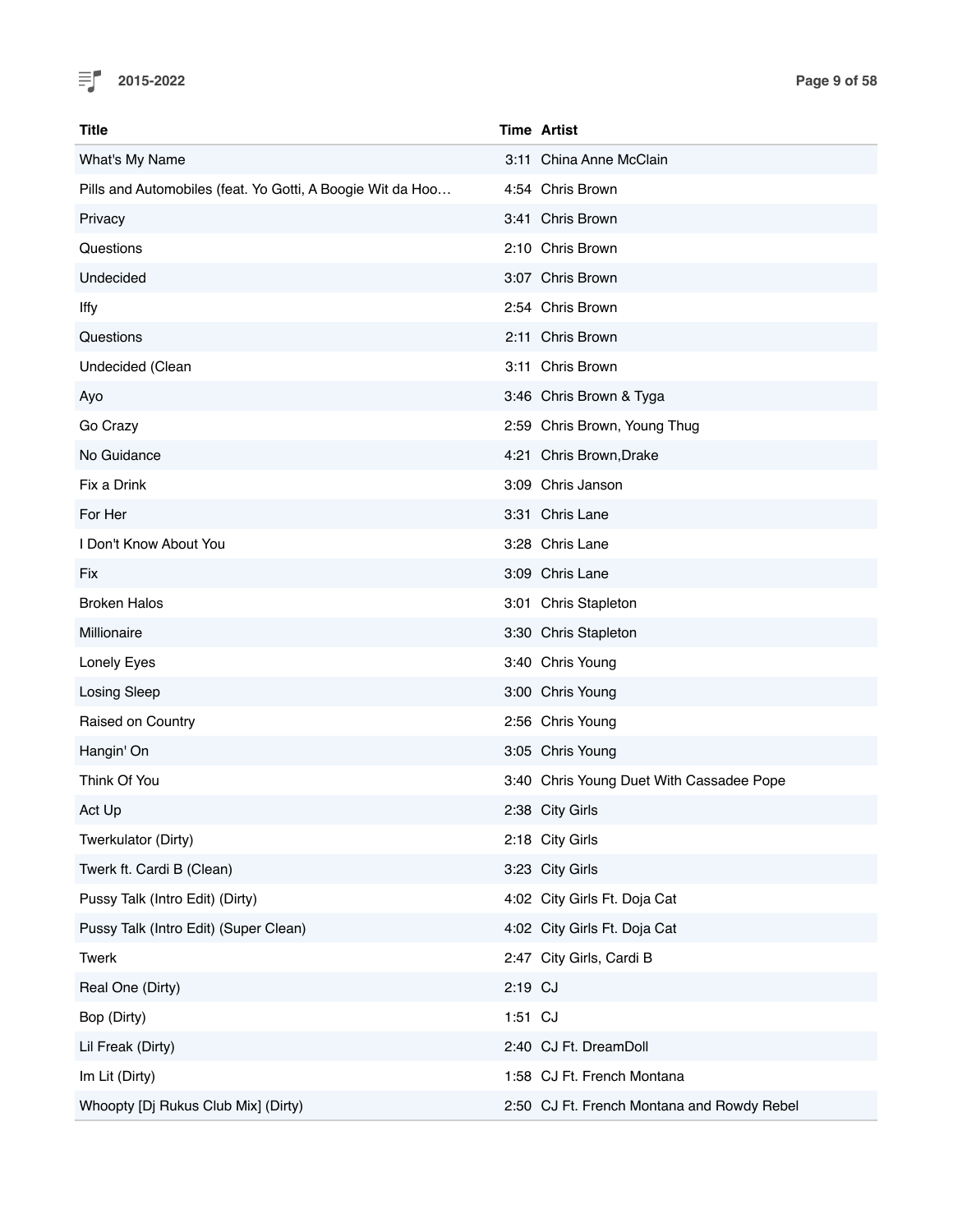

| <b>Title</b>                         | <b>Time Artist</b>                          |
|--------------------------------------|---------------------------------------------|
| Whoopty [Remix] (Dirty)              | 1:42 CJ Ft. French Montana and Rowdy Rebel  |
| Backyard Boy (Clean)                 | 2:09 Claire Rosinkranz                      |
| Rather Be (feat. Jess Glynne)        | 3:48 Clean Bandit                           |
| Rockabye ft. Sean Paul               | 4:11 Clean Bandit                           |
| Rolls Royce Umbrella (Dirty)         | 3:50 Clever Ft. Chris Brown                 |
| On My Way to You                     | 3:33 CODY JOHNSON                           |
| No More Parties (Dirty)              | 2:19 Coi Leray                              |
| Anxiety                              | 3:06 Coi Leray                              |
| At The Top (Dirty)                   | 3:01 Coi Leray Ft. Kodak Black & Dj Mustard |
| Big Purr (Dirty)                     | 1:57 Coi Leray Ft. Pooh Shiesty             |
| First                                | 3:21 Cold War Kids                          |
| Adventure of a Lifetime              | 4:24 Coldplay                               |
| A Sky Full of Stars                  | 4:29 Coldplay                               |
| Hymn for the Weekend (feat. Beyoncé) | 4:19 Coldplay                               |
| Up&Up                                | 6:45 Coldplay                               |
| My Universe (Clean)                  | 3:15 Coldplay & BTS                         |
| Flatliner (feat. Dierks Bentley)     | 2:56 Cole Swindell                          |
| Love You Too Late                    | 3:25 Cole Swindell                          |
| Ain't Worth The Whiskey              | 3:11 Cole Swindell                          |
| Slid'N (Dirty)                       | 2:36 Compton AV Ft. Snoop Dogg & Steelz     |
| Heather (Clean)                      | 3:26 Conan Gray                             |
| Stressed (ft. Wallo)                 | 5:20 Conway the Machine, Wallo267           |
| Baguetties (Dirty)                   | 3:07 Cook MGM Ft. Lil Baby                  |
| Vibe (Remix) (Clean)                 | 2:23 Cookiee Kawaii Ft. Tyga                |
| Vibe (Remix) (Dirty)                 | 2:23 Cookiee Kawaii Ft. Tyga                |
| Chronicles FT. H.E.R. and Lil Durk   | 3:33 Cordae                                 |
| Westlake High                        | 2:57 Cordae                                 |
| Reverse (Dirty)                      | 2:29 Courtney Sanderson & Dmac              |
| Street Lights (feat. Bino Rideaux)   | 2:34 Coyote ft. Bino Rideaux                |
| Badu (ft. Curren\$y)                 | 3:39 Cozz                                   |
| Bout It ft. Garren                   | 3:44 Cozz                                   |
| <b>Trap Digits</b>                   | 3:10 Creek Boyz                             |
| Champion Sound (Dirty)               | 3:03 Cypress Hill                           |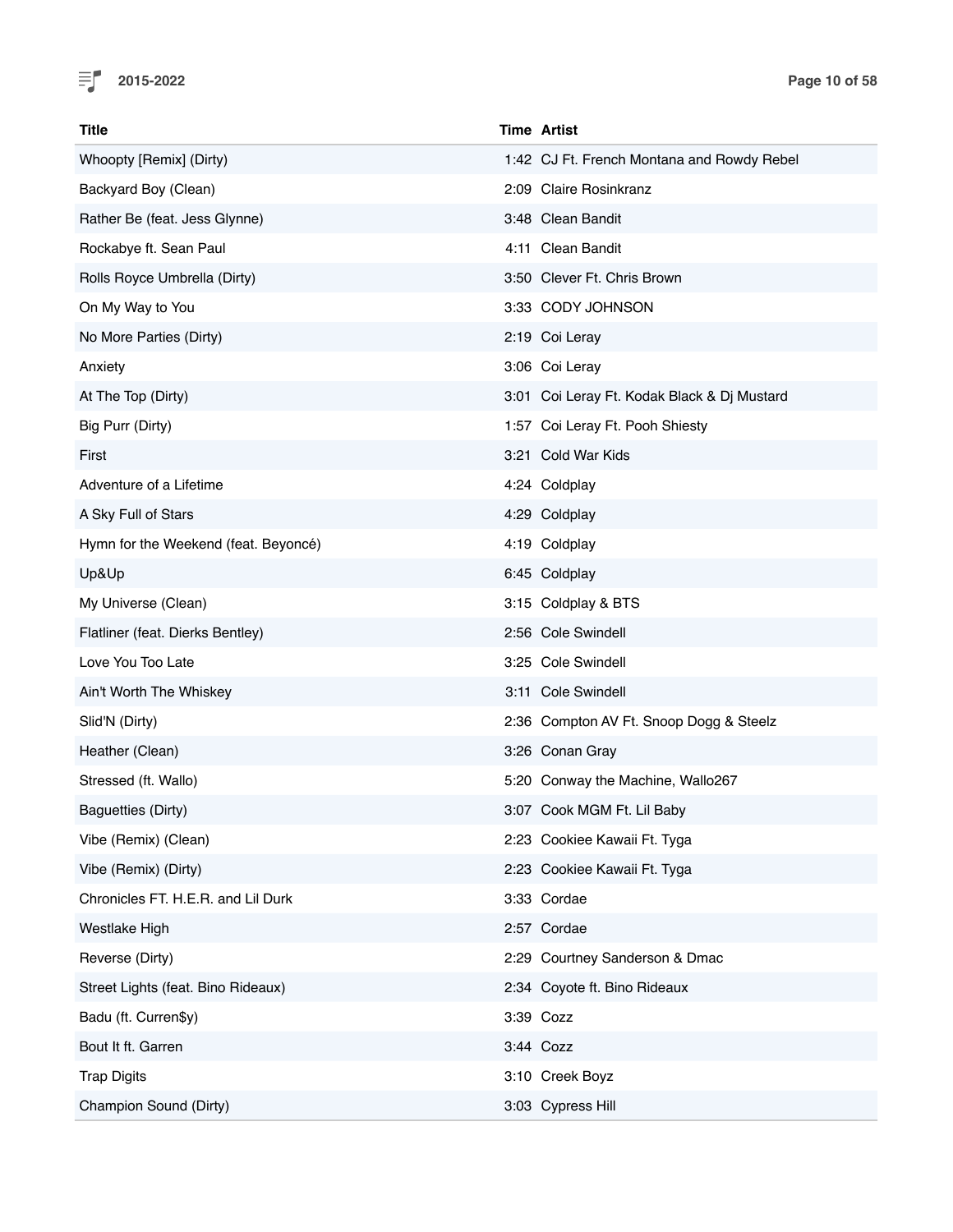

| Title                             | <b>Time Artist</b>                         |
|-----------------------------------|--------------------------------------------|
| yt5s.com - Baccarat (128 kbps)    | 1:55 Cypress Moreno ft. 22k                |
| No Plans For Love (Clean)         | 3:23 D-Nice Ft. Ne-Yo and Kent Jones       |
| Broccoli (ft. Lil Yatchy) (Clean) | 3:56 D.R.A.M.                              |
| <b>Broccoli</b>                   | 3:46 D.R.A.M. feat. Lil Yachty             |
| Baby Sitter (feat. Offset)        | 2:38 DaBaby                                |
| Suge                              | 2:43 DaBaby                                |
| Ball If I Want To (Dirty)         | 1:51 DaBaby                                |
| Masterpiece (Dirty)               | 2:59 DaBaby                                |
| Red Light Green Light (Dirty)     | 2:36 DaBaby                                |
| <b>BOP</b>                        | 2:40 Dababy                                |
| <b>DRAWS</b>                      | 1:04 DaBaby                                |
| LEVELS ft. Kodak Black            | 2:36 DaBaby                                |
| <b>LOOK LIKE SUMN</b>             | 1:56 DaBaby                                |
| <b>ROOF</b>                       | 1:35 DaBaby                                |
| STICKED UP ft. 21 Savage          | 3:07 DaBaby                                |
| 5 FOR A DUB                       | 1:57 DaBaby                                |
| Lonely (Dirty)                    | 2:34 DaBaby Ft. Lil Wayne                  |
| Rockstar (Clean)                  | 3:01 DaBaby Ft. Roddy Ricch                |
| Jump (Dirty)                      | 3:32 DaBaby Ft. YoungBoy Never Broke Again |
| Dura                              | 3:21 Daddy Yankee                          |
| Con Calma                         | 3:13 Daddy Yankee, Snow                    |
| Harder Faster (Alive A Capella)   | 1:31 Daft Punk                             |
| All To Myself                     | $2:50$ Dan + Shay                          |
| Speechless                        | $3:33$ Dan + Shay                          |
| Tequila                           | $3:16$ Dan + Shay                          |
| From The Ground Up                | 4:14 Dan + Shay                            |
| 10,000 Hours                      | 2:48 Dan + Shay, Justin Bieber             |
| Best Part (feat. H.E.R.)          | 3:30 Daniel Caesar                         |
| Homegrown Honey                   | 3:25 Darius Rucker                         |
| Handsome (Clean)                  | 2:52 Dave East                             |
| Handsome (Dirty)                  | 2:52 Dave East                             |
| Mission (Intro Edit) (Clean)      | 3:12 Dave East Ft. Jozzy                   |
| Mission (Intro Edit) (Dirty)      | 3:12 Dave East Ft. Jozzy                   |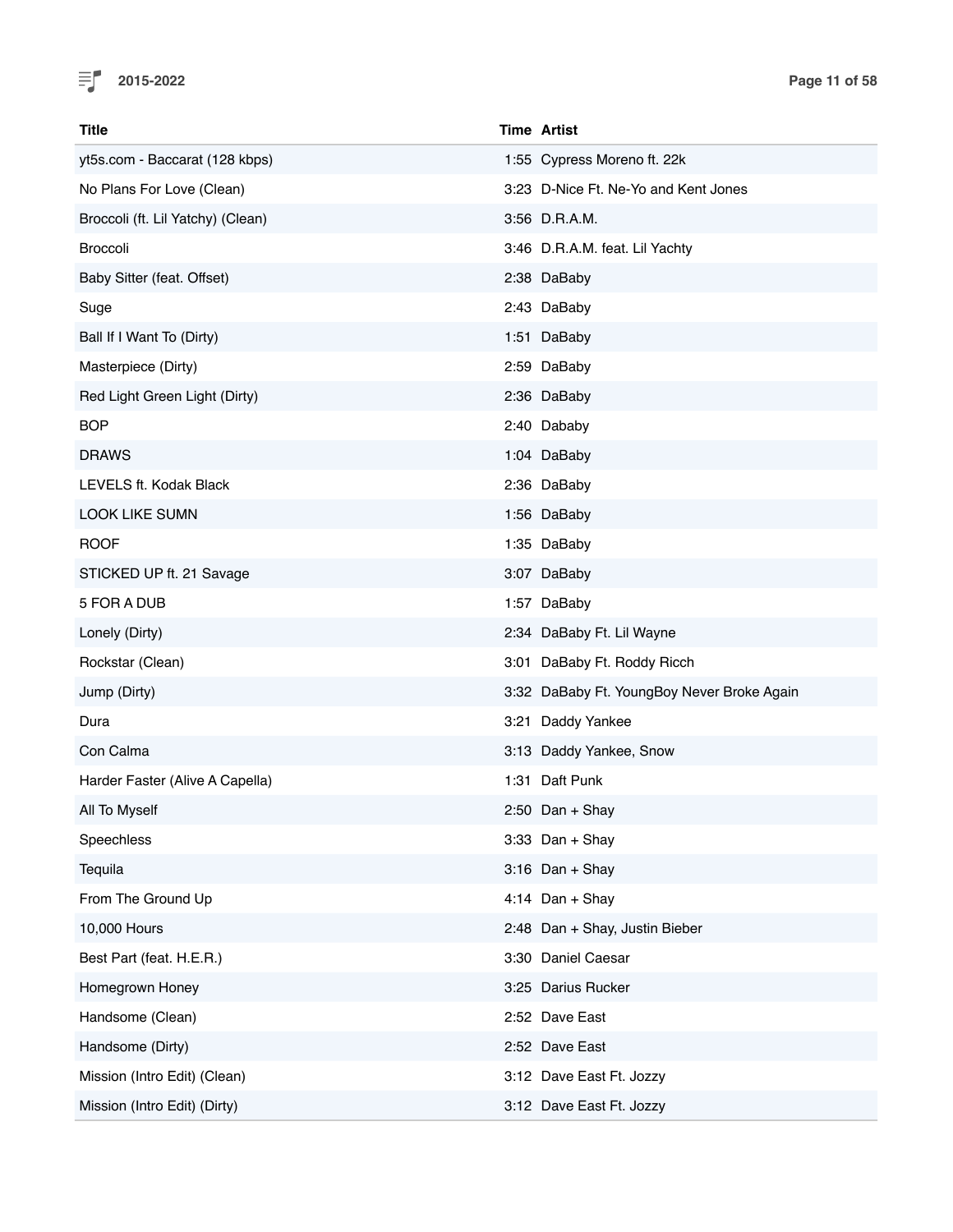

| Title                                                   | <b>Time Artist</b>                                |
|---------------------------------------------------------|---------------------------------------------------|
| Know How I Feel (Intro Edit) (Clean)                    | 4:59 Dave East Ft. Mary J. Blige                  |
| Know How I Feel (Intro Edit) (Dirty)                    | 4:59 Dave East Ft. Mary J. Blige                  |
| Fuck Dat (Clean)                                        | 3:40 Dave East Ft. Young Dolph                    |
| Fuck Dat (Dirty)                                        | 3:40 Dave East Ft. Young Dolph                    |
| 2U (feat. Justin Bieber)                                | 3:15 David Guetta                                 |
| Sit Still, Look Pretty                                  | 3:28 Daya                                         |
| <b>Be Alright</b>                                       | 3:16 Dean Lewis                                   |
| Airtime                                                 | 3:17 Death by Tapioca                             |
| Good Help (Is So Hard To Find)                          | 4:47 Death Cab for Cutie                          |
| Brazil                                                  | 4:13 Declan McKenna                               |
| Try Me                                                  | 3:38 Dej Loaf                                     |
| Met Him Last Night (Dirty)                              | 3:22 Demi Lovato Ft. Ariana Grande                |
| Get Live (Dirty)                                        | 2:47 Dennis Blaze Ft. Buhay Cali                  |
| Panda                                                   | 4:07 Desiigner                                    |
| GSO Phat (Dirty)                                        | 2:50 Diddy Bop Ft. Boosie Badazz                  |
| Say You Do                                              | 3:40 Dierks Bentley                               |
| Living                                                  | 3:42 Dierks Bentley                               |
| Somewhere On A Beach                                    | 3:17 Dierks Bentley                               |
| <b>Burning Man</b>                                      | 3:59 Dierks Bentley & Brothers Osborne            |
| Different For Girls                                     | 3:01 Dierks Bentley feat. Elle King               |
| Humble                                                  | 3:27 Diplo & Lil Yachty                           |
| Conga Rock (Clean)                                      | 4:29 Diplo and Mat.Joe                            |
| That's All I Need                                       | 3:33 Dirty Heads                                  |
| Omen                                                    | 3:50 Disclosure                                   |
| The Sound Of Silence                                    | 4:08 Disturbed                                    |
| Mama [Slow Motion] (Dirty)                              | 1:48 Dj Amazing Ft. Fiumg and Kimchimani          |
| State To State (Dirty)                                  | 3:46 Dj Hard Hitta Ft. Nipsey Hussle, RJ and GMAC |
| I'm the One (feat. Justin B, Quavo, Chance & Lil Wayne) | 4:49 DJ Khaled                                    |
| Wild Thoughts (feat. Rihanna & Bryson Tiller)           | 3:25 DJ Khaled                                    |
| Shining ft. Beyonce & Jay Z                             | 4:41 DJ Khaled                                    |
| For Free                                                | 3:36 DJ Khaled feat. Drake                        |
| Just Us                                                 | 3:41 DJ Khaled, SZA                               |
| Back It Up (Dirty)                                      | 2:40 Dj Luke Nasty                                |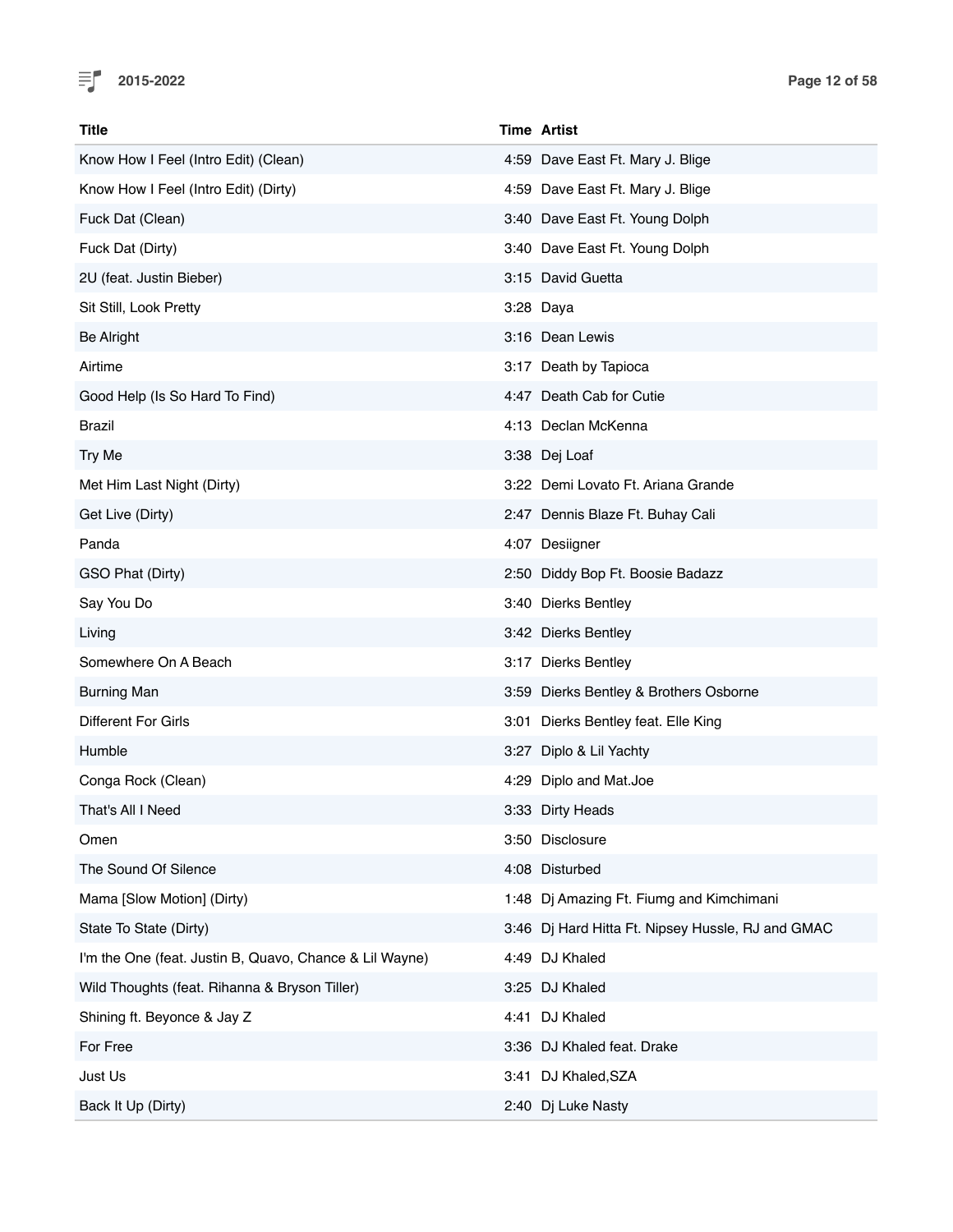

| <b>Title</b>                                       | <b>Time Artist</b>                                   |
|----------------------------------------------------|------------------------------------------------------|
| Rain (Dirty)                                       | 4:20 Dj Luke Nasty                                   |
| Fall Thru (Dirty)                                  | 3:15 Dj Megan Ryte Ft. Guapdad 4000 and Flipp Dinero |
| Strapped (Dirty)                                   | 2:02 Dj Megan Ryte Ft. Sleepy Hallow                 |
| <b>Pure Water</b>                                  | 3:15 DJ Mustard, Migos                               |
| Ride Wit Me (Dirty)                                | 2:34 Dj Primetime Ft. Dai Dmb & 1TakeJay             |
| Plenty Cake (Dirty)                                | 3:03 Dj Q Ft. Young Dolph & Rick Ross                |
| Make Up Your Mind (Dirty)                          | 2:30 Dj Romeo Ft. Kaitlyn Morell & Derek King        |
| What's Up \$hay (Dirty)                            | 1:55 Dj Shay Money Ft. BeatKing                      |
| Taki Taki                                          | 3:33 DJ Snake                                        |
| Let Me Love You (feat. Justin Bieber)              | 3:26 DJ Snake                                        |
| Taki Taki (feat. Selena Gomez, Cardi B & Ozuna)    | 3:32 DJ Snake                                        |
| Taki Taki (with Selena Gomez, Ozuna & Cardi B)     | 3:39 DJ Snake                                        |
| Taki Taki                                          | 3:33 DJ Snake & Selena Gomez & Ozuna & Cardi B       |
| I Got (Dirty)                                      | 2:32 Dj Spinking Ft. O.T. Genasis & Fivio Foreign    |
| Hood Hop (Dirty)                                   | 2:59 Dj X.O. Ft. Foogiano                            |
| Freak Bxtch (Dirty)                                | 2:14 Dmac & Lil Kayla                                |
| Hood Blues (Dirty)                                 | 4:36 DMX Ft. Westside Gunn, Benny The Butcher & Co   |
| <b>Body Moves</b>                                  | 3:57 DNCE                                            |
| Cake By The Ocean                                  | 4:17 Dnce                                            |
| Toothbrush                                         | 3:52 Dnce                                            |
| Say So (Clean)                                     | 3:57 Doja Cat                                        |
| What You Need (Dirty)                              | 3:37 Don Toliver                                     |
| Had Enough Ft. Offset & Quavo                      | 2:42 Don Toliver                                     |
| Swangin' On Westheimer                             | 4:49 Don Toliver                                     |
| Get Throwed (Dirty)                                | 2:35 Don Toliver Ft. Dj Mustard                      |
| Drugs N Hella Melodies (Dirty)                     | 3:18 Don Toliver Ft. Kali Uchis                      |
| Flocky Flocky (Dirty)                              | 3:04 Don Toliver Ft. Travis Scott                    |
| It's Goin' Down                                    | 4:12 Dove Cameron                                    |
| <b>Night Falls</b>                                 | 3:08 Dove Cameron, Sofia Carson, Booboo Stewart, Ca  |
| <b>Black Privilege</b>                             | 2:51 Dr. Dre                                         |
| Fallin Up (with Thurz & Cocoa Sarai)               | 3:24 Dr. Dre                                         |
| Gospel (with Eminem)                               | 3:30 Dr. Dre                                         |
| The Scenic Route (with Rick Ross & Anderson .Paak) | 3:03 Dr. Dre                                         |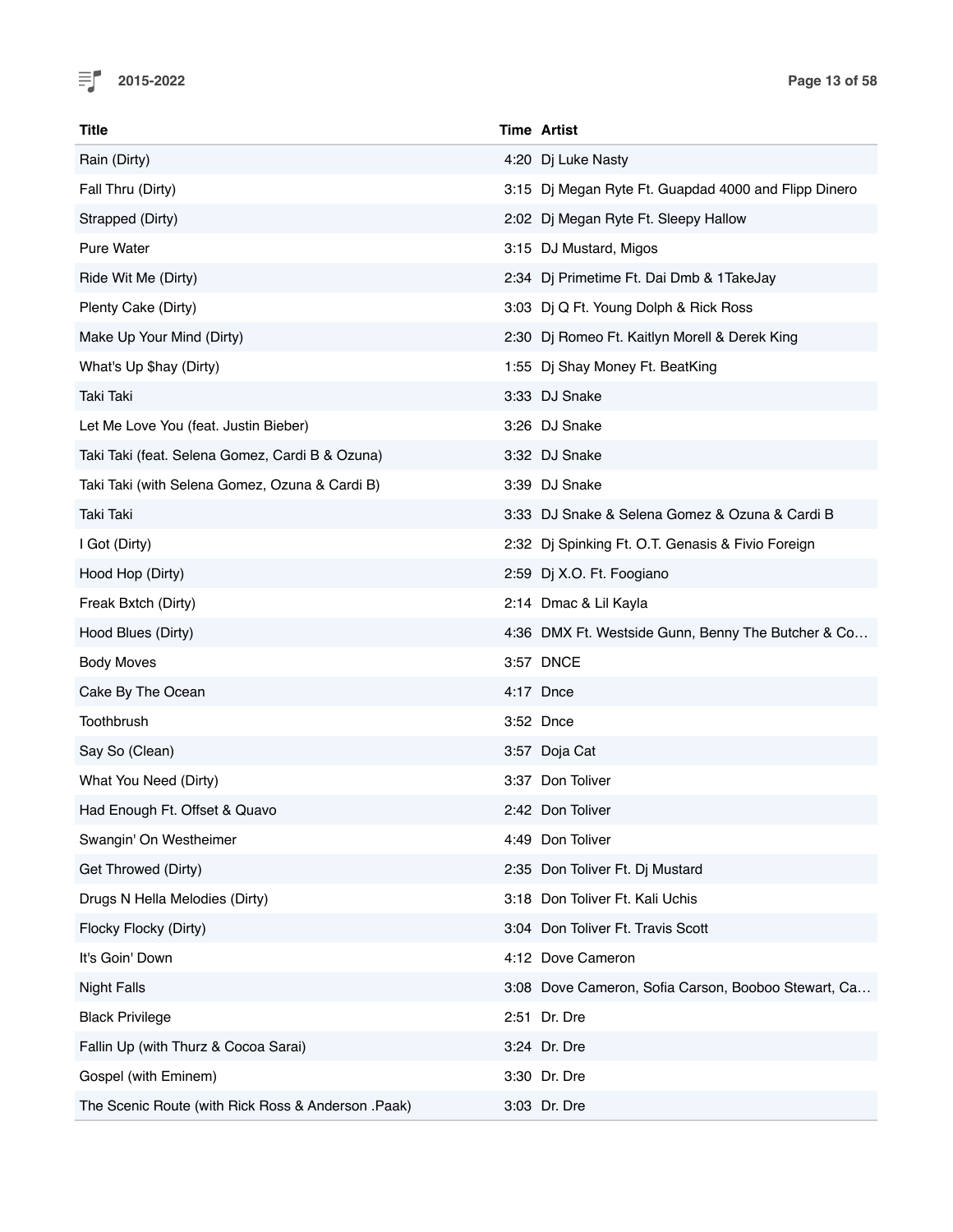

| <b>Title</b>                          | <b>Time Artist</b>                     |
|---------------------------------------|----------------------------------------|
| Passionfruit                          | 4:59 Drake                             |
| Portland (feat. Quavo & Travis Scott) | 3:57 Drake                             |
| Signs                                 | 3:54 Drake                             |
| No Friends In The Industry (Dirty)    | 3:24 Drake                             |
| Diplomatic Immunity                   | 4:16 Drake                             |
| Champagne Poetry (Dirty)              | 5:37 Drake                             |
| Fucking Fans (Dirty)                  | 4:05 Drake                             |
| N 2 Deep (Dirty)                      | 4:33 Drake                             |
| Papi's Home (Dirty)                   | 2:58 Drake                             |
| Pipe Down (Dirty)                     | 3:26 Drake                             |
| Race My Mind (Dirty)                  | 4:30 Drake                             |
| The Remorse (Dirty)                   | 5:50 Drake                             |
| Toosie Slide (Clean)                  | 4:07 Drake                             |
| TSU (Dirty)                           | 5:09 Drake                             |
| Whats Next (Dirty)                    | 2:58 Drake                             |
| 7am on Bridle Path (Dirty)            | 4:00 Drake                             |
| Gyalchester                           | 3:09 Drake                             |
| In My Feelings                        | 3:38 Drake                             |
| Nonstop                               | 3:59 Drake                             |
| Controlla                             | 4:07 Drake                             |
| Hype                                  | 3:29 Drake                             |
| Childs Play                           | 4:01 Drake                             |
| Still Here                            | 3:10 Drake                             |
| Nice For What                         | 3:31 Drake                             |
| God's Plan                            | 3:19 Drake                             |
| Grammys                               | 3:40 Drake feat. Future                |
| With You                              | 3:15 Drake feat. Partynextdoor         |
| Too Good                              | 4:23 Drake feat. Rihanna               |
| Pop Style                             | 3:29 Drake feat. The Throne            |
| One Dance                             | 2:54 Drake feat. Wizkid & Kyla         |
| Knife Talk (Dirty)                    | 4:01 Drake Ft. 21 Savage & Project Pat |
| Love All (Dirty)                      | 3:47 Drake Ft. Jay-Z                   |
| IMY2 (Dirty)                          | 4:11 Drake Ft. Kid Cudi                |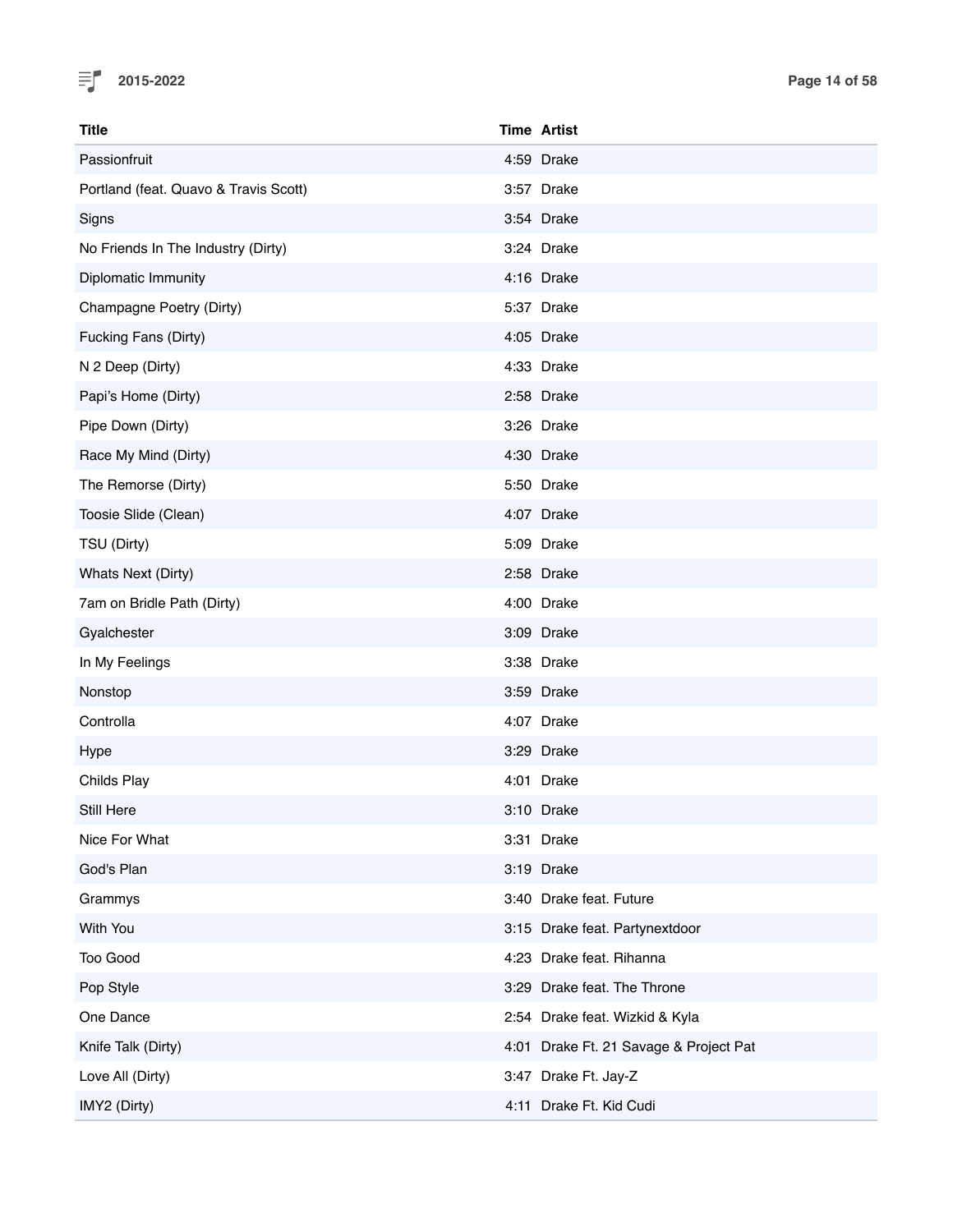

| Title                               | <b>Time Artist</b>                      |
|-------------------------------------|-----------------------------------------|
| Girls Want Girls (Dirty)            | 3:42 Drake Ft. Lil Baby                 |
| Wants and Needs (Dirty)             | 3:11 Drake Ft. Lil Baby                 |
| Laugh Now Cry Later (Clean)         | 4:18 Drake Ft. Lil Durk                 |
| Laugh Now Cry Later (Dirty)         | 4:18 Drake Ft. Lil Durk                 |
| In The Bible (Dirty)                | 4:57 Drake Ft. Lil Durk & Giveon        |
| You Only Live Twice (Dirty)         | 3:28 Drake Ft. Lil Wayne & Rick Ross    |
| Lemon Pepper Freestyle (Dirty)      | 6:22 Drake Ft. Rick Ross                |
| Fair Trade (Dirty)                  | 4:51 Drake Ft. Travis Scott             |
| Way 2 Sexy (Dirty)                  | 4:18 Drake Ft. Young Thug & Future      |
| Money In The Grave                  | 3:25 Drake, Rick Ross                   |
| Talk To Me (Dirty)                  | 3:48 Drakeo The Ruler Ft. Drake         |
| Different (Dirty)                   | 1:48 Dreamdoll                          |
| Oh Shhh                             | 1:33 DreamDoll                          |
| You Know My Body (Dirty)            | 2:35 DreamDoll Ft. Capella Grey         |
| Body                                | 3:53 Dreezy feat. Jeremih               |
| 2nd To None                         | 4:09 Dreezy, 2Chainz                    |
| 2020 Vision (Dirty)                 | 2:32 Drewski, Sleepy Hallow and Sheff G |
| <b>New Rules</b>                    | 3:32 Dua Lipa                           |
| Blow Your Mind (Mwah)               | 2:59 Dua Lipa                           |
| Break My Heart (Clean)              | 3:39 Dua Lipa                           |
| Don't Start Now (Clean)             | 2:59 Dua Lipa                           |
| Levitating (Dirty)                  | 3:22 Dua Lipa                           |
| Love Again (Clean)                  | 4:16 Dua Lipa                           |
| We're Good (Clean)                  | 2:44 Dua Lipa                           |
| New Rules (Alison Wonderland Remix) | 4:24 Dua Lipa                           |
| Levitating [Remix] (Clean)          | 3:22 Dua Lipa Ft. DaBaby                |
| Back To Back (Dirty)                | 2:48 Duke Deuce                         |
| Duke Skywalker (Dirty)              | 3:17 Duke Deuce                         |
| GRRR (Dirty)                        | 3:20 Duke Deuce                         |
| Soldiers Steppin (Dirty)            | 3:27 Duke Deuce                         |
| Fell Up In The Club (Dirty)         | 3:27 Duke Deuce Ft. ASAP Ferg           |
| Busy (Dirty)                        | 4:00 Duke Deuce Ft. Lil Keed            |
| Toot Toot (Dirty)                   | 3:37 Duke Deuce Ft. Young Dolph         |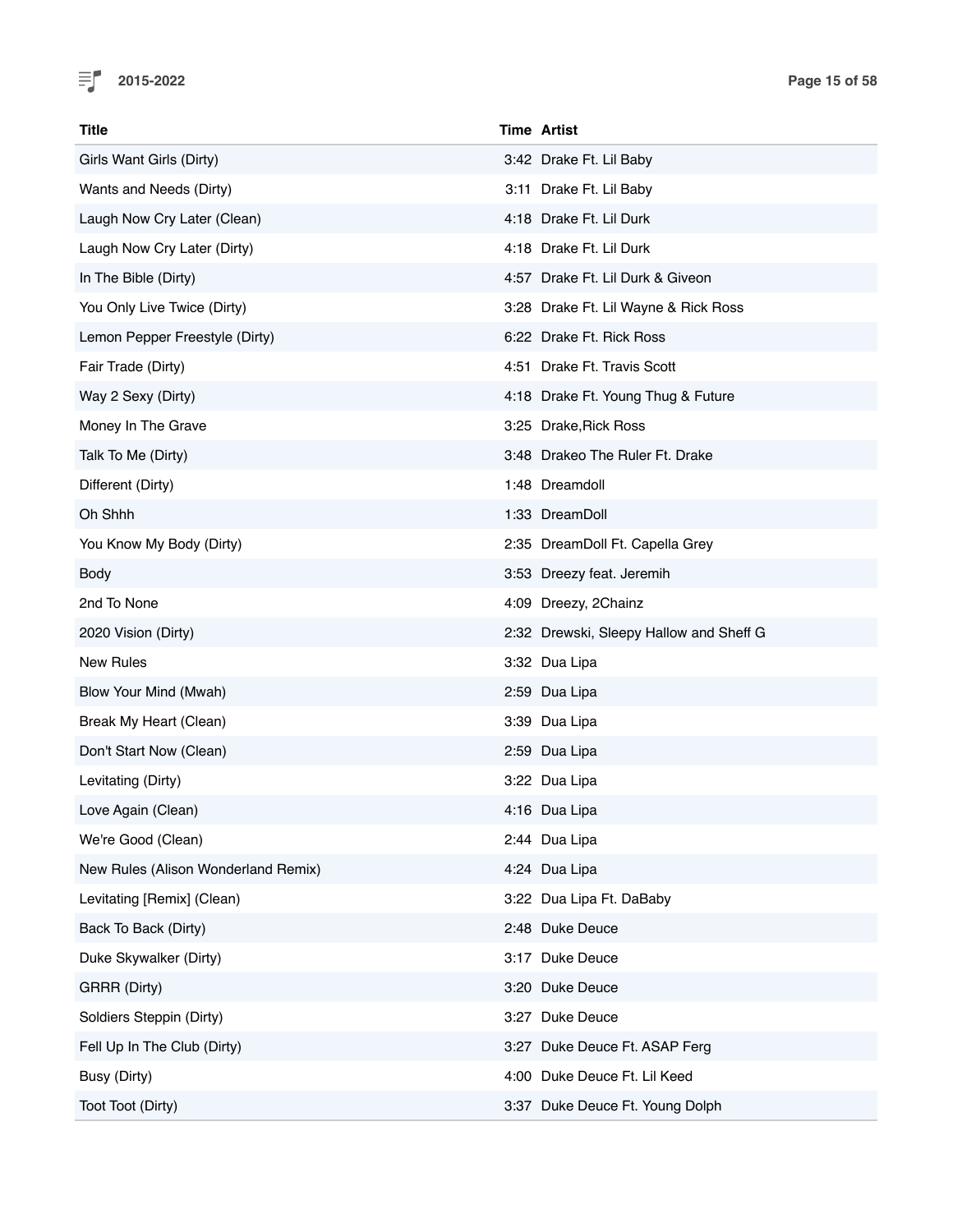

| Title                               | <b>Time Artist</b>                           |
|-------------------------------------|----------------------------------------------|
| Back In This (Dirty)                | 2:36 Duski                                   |
| Small Town Boy                      | 3:26 Dustin Lynch                            |
| Good Girl                           | 3:10 Dustin Lynch                            |
| Thinkin 'Bout You (VDJ JD Edit)     | 3:32 Dustin Lynch Ft. Lauren Alaina          |
| Somebody That You Dont Know (Dirty) | 2:56 Dvsn & Ty Dolla Sign Ft. Rauw Alejandro |
| My Girl                             | 3:18 Dylan Scott                             |
| Choices (Yup)                       | 4:42 E-40                                    |
| All Eyes On Me                      | 4:00 Earthgang                               |
| LIE TO ME                           | 4:08 EARTHGANG                               |
| <b>POWER</b>                        | 4:34 EarthGang Ft. CeeLo & Nick Cannon       |
| <b>WATERBOYZ</b>                    | 5:04 EarthGang Ft. J. Cole & JID             |
| Amen                                | 3:17 EARTHGANG, Musiq Soulchild              |
| Cool Kids                           | 3:58 Echosmith                               |
| Thinking Out Loud                   | 4:42 Ed Sheeran                              |
| Castle On The Hill                  | 4:20 Ed Sheeran                              |
| Perfect                             | 4:23 Ed Sheeran                              |
| Shape Of You                        | 3:54 Ed Sheeran                              |
| Don't                               | 3:40 Ed Sheeran                              |
| Bad Habits (Clean)                  | 3:50 Ed Sheeran                              |
| Shivers (Clean)                     | 3:26 Ed Sheeran                              |
| I Don't Care                        | 3:40 Ed Sheeran, Justin Bieber               |
| Beautiful People (feat. Khalid)     | 3:18 Ed Sheeran, Khalid                      |
| Love Ain't                          | 3:06 Eli Young Band                          |
| Ghost                               | 3:36 Ella Henderson                          |
| Take Care Of You (Clean)            | 3:12 Ella Henderson                          |
| Take Care Of You (Dirty)            | 3:12 Ella Henderson                          |
| Trip                                | 3:38 Ella Mae                                |
| Boo'd Up                            | 4:16 Ella Mai                                |
| Trip                                | 3:34 Ella Mai                                |
| Shot Clock                          | 3:22 Ella Mai                                |
| Boo'd Up                            | 4:16 Ella Mai                                |
| America's Sweetheart                | 4:06 Elle King                               |
| Close To Me                         | 3:03 Ellie Goulding                          |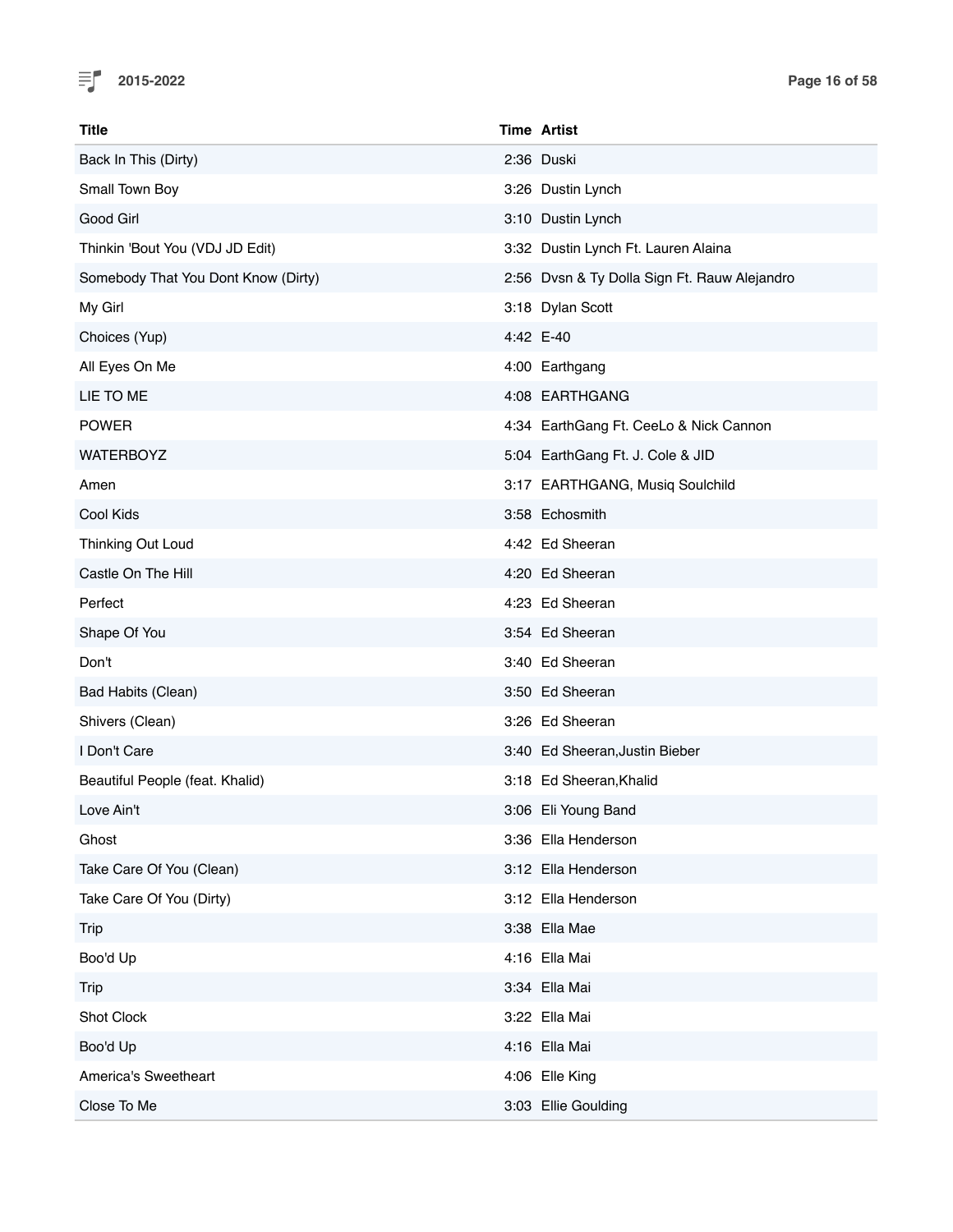

| Title                                                  | <b>Time Artist</b>                                        |
|--------------------------------------------------------|-----------------------------------------------------------|
| Close To Me                                            | 3:03 Ellie Goulding & Diplo & Swae Lee                    |
| Hate Me                                                | 3:06 Ellie Goulding, Juice Wrld, Jason Evigan, The Monst  |
| Walk On Water (feat. Beyoncé)                          | 5:04 Eminem                                               |
| Killer [Remix] (Dirty)                                 | 3:53 Eminem Ft. Jack Harlow & Cordae                      |
| Walking on a Dream                                     | 3:19 Empire of the Sun                                    |
| Freaky Deaky (Dirty)                                   | 2:40 Enchanting Ft. Coi Leray                             |
| Track & Field (Dirty)                                  | 2:15 Enchanting Ft. Kali                                  |
| Bailando (Spanish Version) [feat. Descemer Bueno & Gen | 4:04 Enrique Iglesias                                     |
| El Baño Ft. Bad Bunny                                  | 3:48 Enrique Iglesias                                     |
| Only You (Dirty)                                       | 2:29 Eric Bellinger and Hitmaka                           |
| Talladega                                              | 4:22 Eric Church                                          |
| <b>Round Here Buzz</b>                                 | 3:35 Eric Church                                          |
| <b>Record Year</b>                                     | 3:00 Eric Church                                          |
| Some Of It                                             | 3:15 Eric Church, Jay Joyce, Craig Wright, Jeff Hyde, Lee |
| Kind of Way (Dirty)                                    | 2:32 Eric Tucker Ft. Mike Free                            |
| Buss It (Dirty)                                        | 3:06 Erica Banks                                          |
| Designer                                               | 2:19 Erica Banks                                          |
| Toot That [Remix] (Dirty)                              | 3:31 Erica Banks Ft. Beat King & DreamDoll                |
| Sky Dweller (Dirty)                                    | 2:08 EST Gee                                              |
| Lick Back (Dirty)                                      | 1:33 EST Gee                                              |
| Make It Even (Dirty)                                   | 2:29 EST Gee                                              |
| Bigger Than Life or Death (Dirty)                      | 1:39 EST Gee                                              |
| 5500 Degrees (Dirty)                                   | 3:04 EST Gee feat. Lil Baby, 42 Dugg and Rylo Rodriguez   |
| Guaya                                                  | 3:23 Eva Simons                                           |
| T\$ Avy                                                | 3:02 Exotic Models                                        |
| Jet Pack (Dirty)                                       | 3:14 Fabo                                                 |
| Flipmode (Remix / Lyric Video)                         | 4:00 Fabolous, Velous, Chris Brown                        |
| Centuries                                              | 3:52 Fall Out Boy                                         |
| Pick It Up (feat. A\$AP Rocky)                         | 3:11 Famous Dex                                           |
| Japan                                                  | 2:28 Famous Dex                                           |
| Calma Remix                                            | 3:57 Farruko, Pedro Capó                                  |
| All The Way Up                                         | 2:44 Fat Joe & Remy Ma feat. French Montana               |
| More Pain (Dirty)                                      | 3:24 FCG Heem Ft. Toosii                                  |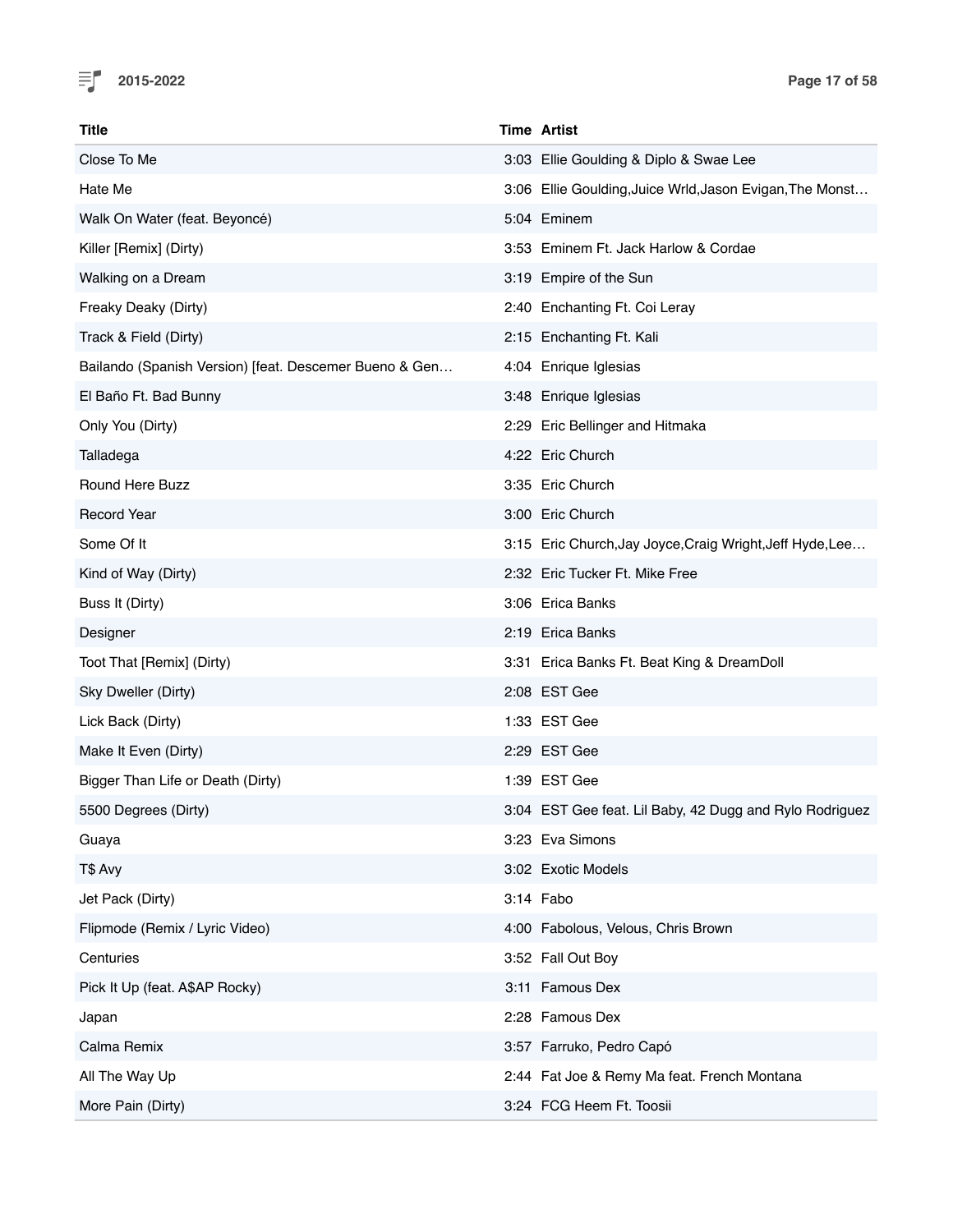

| <b>Title</b>                                           | <b>Time Artist</b>                         |
|--------------------------------------------------------|--------------------------------------------|
| Wake up in the Sky (You Wont) (Tribute to Gucci Mane & | 3:23 Felix Zimmer                          |
| L.A.LOVE (la la)                                       | 3:13 Fergie                                |
| <b>Trap Queen</b>                                      | 3:42 Fetty Wap                             |
| Wake Up                                                | 3:45 Fetty Wap                             |
| Got A Bag (feat. Monty)                                | 2:05 Fetty Wap                             |
| The Truth                                              | 2:23 Fetty Wap                             |
| Sledgehammer                                           | 3:53 Fifth Harmony                         |
| Worth It (Feat.Kid Ink)                                | 3:45 Fifth Harmony                         |
| Down (feat. Gucci Mane)                                | 2:45 Fifth Harmony                         |
| That's My Girl                                         | 3:24 Fifth Harmony                         |
| Work From Home                                         | 3:35 Fifth Harmony feat. Ty Dolla \$ign    |
| Pop That (Dirty)                                       | 2:34 Finatticz Ft. Killa F, G5yve & EZ     |
| Color                                                  | 4:10 Finish Ticket                         |
| Step (feat. G5yve & Killa F)                           | 2:09 Finnaticz                             |
| Peru                                                   | 2:05 Fireboy DML                           |
| HandClap                                               | 3:13 Fitz and the Tantrums                 |
| Dear God ft. Kevin Gates                               | 3:02 FL Dusa                               |
| Undrunk (Clean)                                        | 3:02 Fletcher                              |
| Leave Me Alone                                         | 3:16 Flipp Dinero                          |
| G.D.F.R. (Feat.Sage The Gemini & Lookas)               | 3:10 Flo Rida                              |
| My House                                               | 3:12 Flo Rida                              |
| Sun Daze                                               | 3:05 Florida Georgia Line                  |
| Smooth                                                 | 2:50 Florida Georgia Line                  |
| Talk You Out Of It                                     | 3:23 Florida Georgia Line                  |
| H.O.L.Y.                                               | 3:14 Florida Georgia Line                  |
| Talk You Out Of It (Lyrics)                            | 3:21 Florida Georgia Line                  |
| Talk You Out Of It                                     | 3:23 Florida Georgia Line, Ilya Toshinskiy |
| Never Be Like You                                      | 3:55 Flume feat. Kai                       |
| Neva Trust A Soul (Dirty)                              | 2:14 Foogiano Ft. Gucci Mane & Enchanting  |
| 4's Up                                                 | 2:12 Fredo Bang                            |
| Top [Remix] (Dirty)                                    | 2:38 Fredo Bang Ft. Lil Durk               |
| A Lie                                                  | 3:47 French Montana                        |
| Unforgettable (feat. Swae Lee)                         | 3:54 French Montana                        |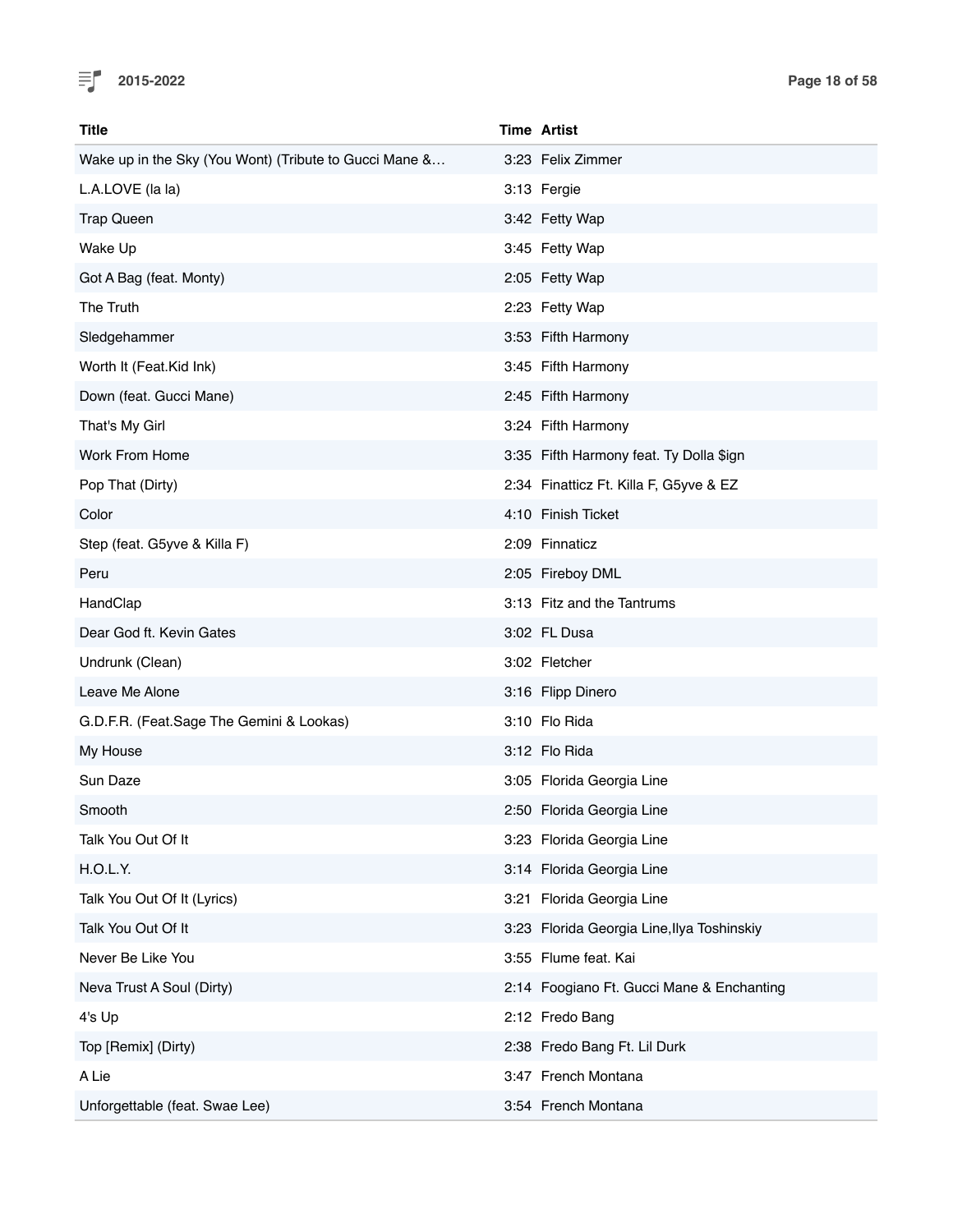

| <b>Title</b>                               | <b>Time Artist</b> |                              |
|--------------------------------------------|--------------------|------------------------------|
| No Stylist                                 |                    | 3:12 French Montana & Drake  |
| Capsize                                    |                    | 3:58 Frenship & Emily Warren |
| Feed Me Dope                               |                    | 2:47 Future                  |
| Mask Off                                   |                    | 3:24 Future                  |
| 4 da Gang                                  |                    | 3:08 Future                  |
| You da Baddest (feat. Nicki Minaj)         |                    | 4:03 Future                  |
| Wicked                                     |                    | 2:53 Future                  |
| Draco                                      |                    | 3:40 Future                  |
| Freak Hoe                                  |                    | 2:55 Future                  |
| Incredible                                 |                    | 4:08 Future                  |
| Lay Up                                     |                    | 2:49 Future                  |
| <b>Worst Day</b>                           |                    | 3:07 Future                  |
| Fine China                                 |                    | 2:22 Future & Juice Wrld     |
| All da Smoke                               |                    | 3:25 Future & Young Thug     |
| Drip on Me                                 |                    | 3:20 Future & Young Thug     |
| No Cap                                     |                    | 2:24 Future & Young Thug     |
| <b>Real Love</b>                           |                    | 4:02 Future & Young Thug     |
| Three                                      |                    | 2:39 Future & Young Thug     |
| 200                                        |                    | 2:27 Future & Young Thug     |
| Patek Water (feat. Offset)                 |                    | 3:10 Future & Young Thug     |
| Low Life                                   |                    | 5:14 Future feat. The Weeknd |
| Life Is Good (Dj Rukus Intro Edit) (Dirty) |                    | 4:36 Future Ft. Drake        |
| Life is Good (Clean)                       |                    | 3:55 Future, Drake           |
| Fine China                                 |                    | 2:24 Future, Juice WRLD      |
| T.O.P. (Dirty)                             |                    | 2:41 G Herbo Ft. 21 Savage   |
| I Mean It (Feat.Remo)                      |                    | 3:57 G-Eazy                  |
| No Limit (feat. A\$AP Rocky & Cardi B)     |                    | 3:33 G-Eazy                  |
| The Plan                                   |                    | 4:10 G-Eazy                  |
| Him & I                                    |                    | 4:29 G-Eazy & Halsey         |
| Me, Myself & I                             |                    | 4:12 G-Eazy X Bebe Rexha     |
| Run It Up (Dirty)                          | 2:05 G.T.B         |                              |
| I Hope (Radio Edit)                        |                    | 3:29 Gabby Barrett           |
| Worldwide Summer Vacation (Dirty)          |                    | 2:05 The Game                |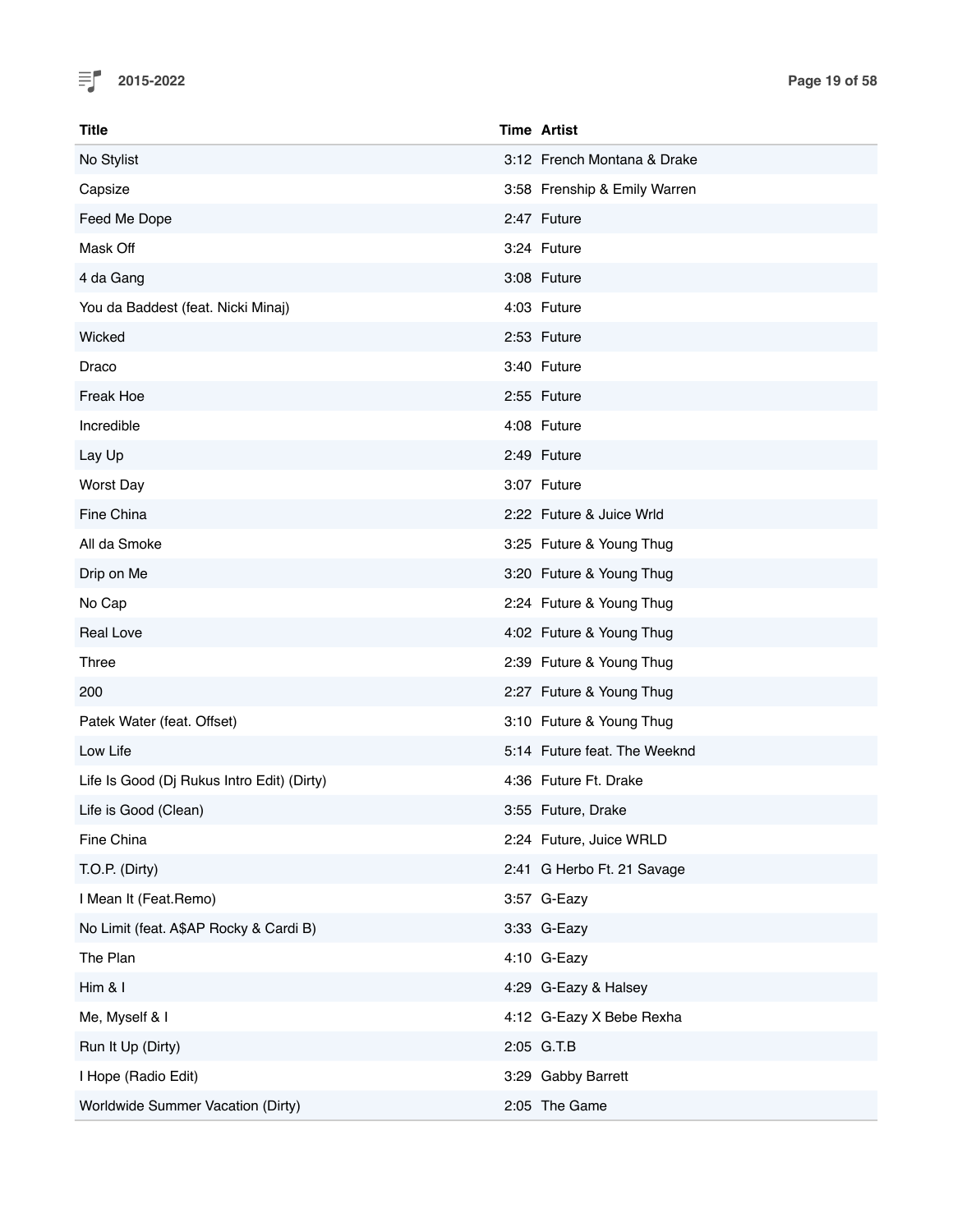

| Title                                                    | <b>Time Artist</b>                        |
|----------------------------------------------------------|-------------------------------------------|
| Eazy                                                     | 3:54 The Game & Kanye West                |
| Ask Me How I Know                                        | 3:32 Garth Brooks                         |
| abcdefu                                                  | 2:48 GAYLE                                |
| <b>Budapest</b>                                          | 3:22 George Ezra                          |
| Pressure                                                 | 1:52 GK Leonitis                          |
| Kanye Should've Never Married (That B_tch) feat. Suga Fr | 4:01 Glasses Malone                       |
| I Hate U I Love U                                        | 3:47 Gnash feat. Olivia O'Brien           |
| Crew (feat. Brent Faiyaz & Shy Glizzy)                   | 2:58 GoldLink                             |
| Ascension (feat. Vince Staples)                          | 2:32 Gorillaz                             |
| You Don't Own Me                                         | 3:19 Grace feat. G-Eazy                   |
| Wanna Ride On My Wave (Dirty)                            | 3:58 Gramzunkut                           |
| Money                                                    | 2:41 Guapdad 4000                         |
| Downgrade (Dirty)                                        | 3:44 Guapdad 4000 and !llmind             |
| Muhammad (Dirty)                                         | 2:22 Guapdad 4000 and Illmind             |
| Touch Dough (Dirty)                                      | 2:48 Guapdad 4000 and Illmind             |
| She Wanna (Dirty)                                        | 2:33 Guapdad 4000 Ft. P-Lo                |
| Curve (feat. The Weeknd)                                 | 2:42 Gucci Mane                           |
| I Get the Bag (feat. Migos)                              | 3:53 Gucci Mane                           |
| Wake Up in the Sky                                       | 3:25 Gucci Mane                           |
| Met Gala (feat. Offset)                                  | 3:29 Gucci Mane                           |
| Bust Down (Dirty)                                        | 3:25 Gucci Mane                           |
| Rumors ft. Lil Durk                                      | 3:06 Gucci Mane                           |
| Poppin                                                   | 3:20 Gucci Mane & BigWalkDog              |
| Shit Crazy (Dirty)                                       | 2:39 Gucci Mane Ft. BIG30                 |
| Trap Shit (Dirty)                                        | 3:05 Gucci Mane Ft. Lil Baby              |
| I Got It (Dirty)                                         | 2:11 Gucci Mane Ft. Lil Uzi Vert          |
| Like 34 & 8 (Dirty)                                      | 3:52 Gucci Mane Ft. Pooh Shiesty          |
| Wake Up in the Sky (Clean)                               | 3:25 Gucci Mane, Bruno Mars & Kodak Black |
| Skybox (Clean)                                           | 2:57 Gunna                                |
| Wunna (Clean)                                            | 2:37 Gunna                                |
| Feigning (Clean)                                         | 2:45 Gunna                                |
| Feigning (Dirty)                                         | 2:45 Gunna                                |
| Met Gala (Clean)                                         | 2:28 Gunna                                |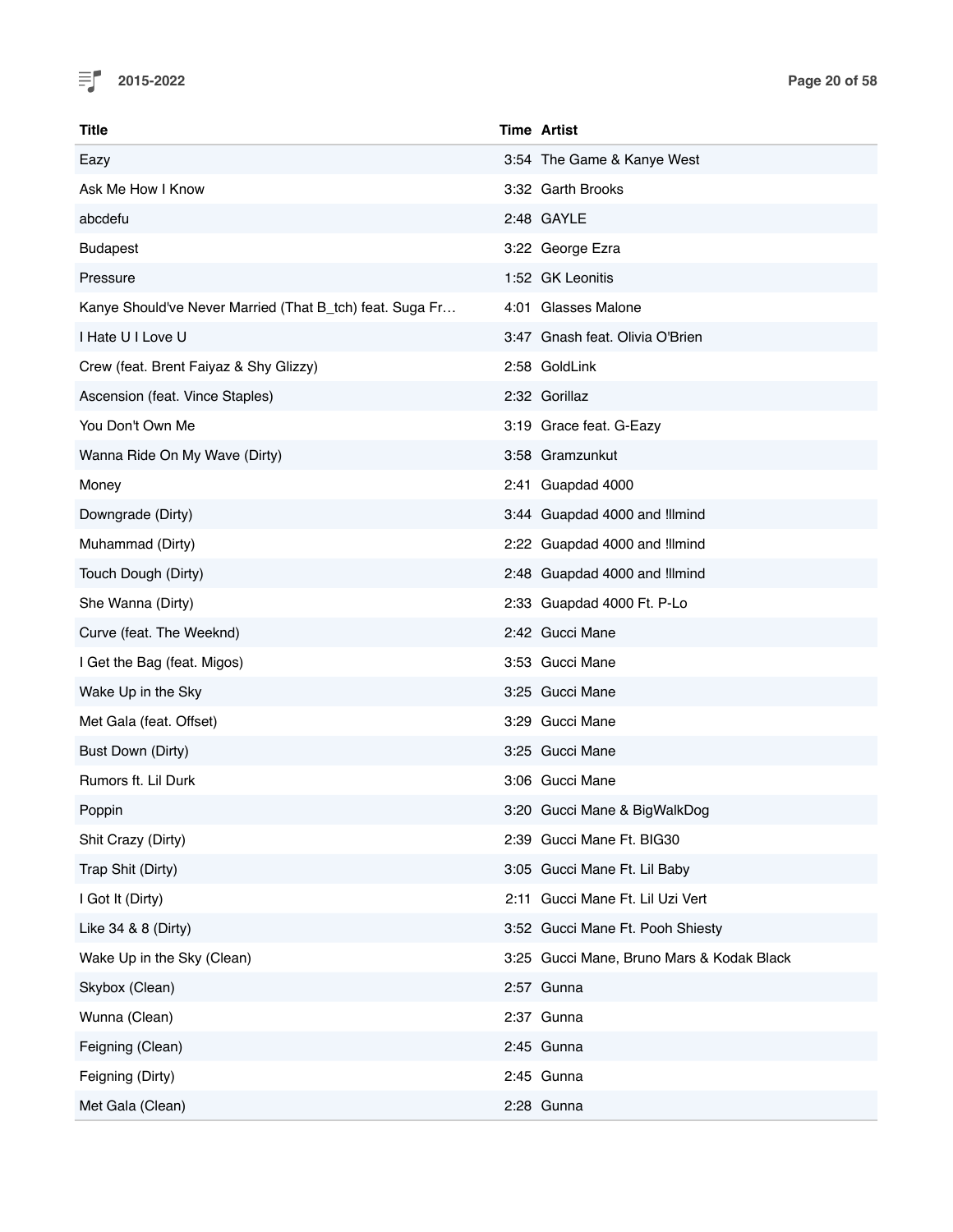

| Title                                   | <b>Time Artist</b>                          |  |
|-----------------------------------------|---------------------------------------------|--|
| Met Gala (Dirty)                        | 2:28 Gunna                                  |  |
| alotta cake                             | 3:14 Gunna                                  |  |
| Banking On Me                           | 3:20 Gunna                                  |  |
| idk that bitch (feat. G Herbo)          | 3:30 Gunna                                  |  |
| livin wild                              | 2:22 Gunna                                  |  |
| <b>MET GALA [CLEAN]</b>                 | 2:30 Gunna                                  |  |
| mop (feat. Young Thug)                  | 3:05 Gunna                                  |  |
| NASTY GIRL ON CAMERA [CLEAN]            | 3:51 Gunna                                  |  |
| poochie gown                            | 2:21 Gunna                                  |  |
| thought i was playing                   | 2:48 Gunna & 21 Savage                      |  |
| pushin P (feat. Young Thug)             | 2:16 Gunna & Future                         |  |
| Too Easy [Dj Rukus ReDrum] (Dirty)      | 2:15 Gunna Ft. Future                       |  |
| BlindFold (Clean)                       | 2:34 Gunna Ft. Lil Baby                     |  |
| Addys (Clean)                           | 2:59 Gunna Ft. Nechie                       |  |
| Addys (Dirty)                           | 2:59 Gunna Ft. Nechie                       |  |
| Cooler Than A Bitch (Clean)             | 3:17 Gunna Ft. Roddy Ricch                  |  |
| Top Floor (Clean)                       | 2:50 Gunna Ft. Travis Scott                 |  |
| Dollaz On My Head (Clean)               | 3:15 Gunna Ft. Young Thug                   |  |
| <b>Most Girls</b>                       | 3:25 Hailee Steinfeld                       |  |
| Starving (feat. Zedd)                   | 3:02 Hailee Steinfeld & Grey                |  |
| <b>Bad At Love</b>                      | 3:01 Halsey                                 |  |
| Now Or Never                            | 3:35 Halsey                                 |  |
| Without Me                              | 3:26 Halsey                                 |  |
| Now Or Never (R3hab RemixAudio)         | 3:44 Halsey                                 |  |
| <b>Without Me</b>                       | 3:22 Halsey, Louis Bell                     |  |
| Adore You                               | 4:08 Harry Styles                           |  |
| Big Bag (Dirty)                         | 2:27 HD4President                           |  |
| Whip It (Dirty)                         | 2:25 HD4President                           |  |
| Touch Down 2 Cause Hell [Remix] (Dirty) | 3:30 Hd4president Ft. 2 Chainz & Fredo Bang |  |
| Band Dance (Dirty)                      | 2:49 HD4President Ft. Level                 |  |
| Best Out (Dirty)                        | 2:35 HDBeenDope                             |  |
| Really Mite (Dirty)                     | 2:26 HDBeenDope & Earl On The Beat          |  |
| Guys My Age                             | 3:32 Hey Violet                             |  |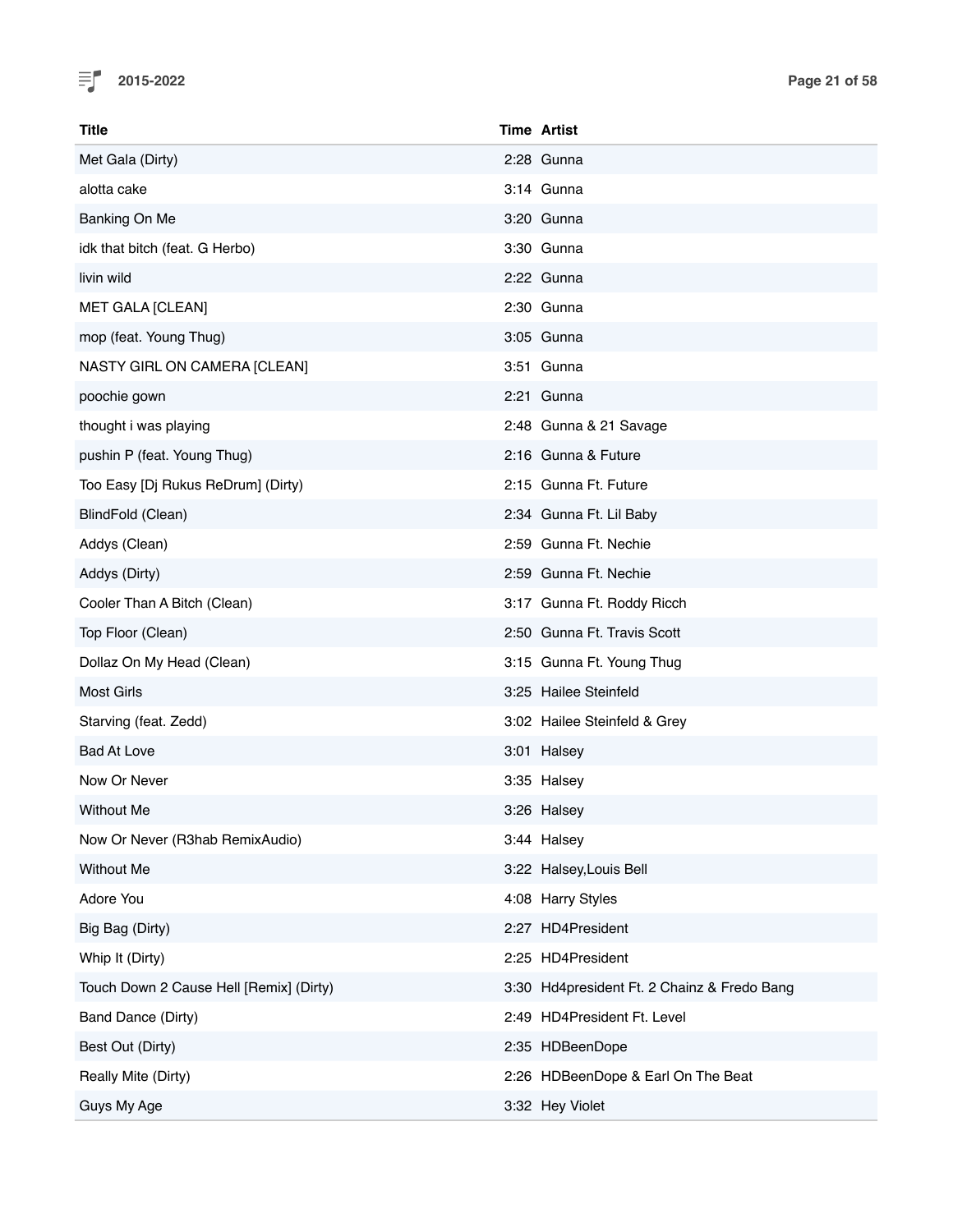

| Title                                              | <b>Time Artist</b>                                        |
|----------------------------------------------------|-----------------------------------------------------------|
| Switchblade                                        | 4:36 Holy White Hounds                                    |
| Champion (Dirty)                                   | 2:52 Hoodcelebrityy                                       |
| Lately                                             | 2:34 Hotboii                                              |
| My Lil Dance                                       | 3:00 Hotboy Wes & Gucci Mane                              |
| Take Me To Church                                  | 4:02 Hozier                                               |
| Tuesday (Feat.Drake)                               | 5:22 I LOVE MAKONNEN                                      |
| Yay Area (Dirty)                                   | 2:32 lamSu! Ft. Lil Jon                                   |
| V <sub>12</sub> (Dirty)                            | 2:58 Iann Dior Ft. Lil Uzi Vert                           |
| Up The Score (Dirty)                               | 2:42 Icewear Vezzo Ft. Lil Durk                           |
| Shoot My Shot (Dirty)                              | 2:54 IDK & Offset                                         |
| Beg For It (Feat.MØ)                               | 2:58 Iggy Azalea                                          |
| Black Widow (feat. Rita Ora)                       | 3:30 Iggy Azalea                                          |
| Dance Like Nobody's Watching (Intro Edit) (Clean)  | 3:26 Iggy Azalea and Tinashe                              |
| Dance Like Nobody's Watching (Intro Edit) (Dirty)  | 3:26 Iggy Azalea and Tinashe                              |
| Sip It {Tyga First} (Dirty)                        | 2:28 Iggy Azalea and Tyga                                 |
| I Bet My Life                                      | 3:13 Imagine Dragons                                      |
| <b>Believer</b>                                    | 3:24 Imagine Dragons                                      |
| Thunder                                            | 3:08 Imagine Dragons                                      |
| <b>Bad Liar</b>                                    | 4:21 Imagine Dragons                                      |
| Natural                                            | 3:11 Imagine Dragons                                      |
| His & Hers (Dirty)                                 | 3:43 Internet Money Ft. Don Toliver, Lil Uzi Vert & Gunna |
| His & Hers [9AM Remix] (Dirty)                     | 4:11 Internet Money Ft. Don Toliver, Lil Uzi Vert & Gunna |
| Lemonade (Dirty)                                   | 3:12 Internet Money Ft. Gunna, Don Toliver and Nav        |
| Jetski (Dirty)                                     | 2:45 Internet Money Ft. Lil Mosey and Lil Tecca           |
| From The Garden (Dirty)                            | 3:09 Isaiah Rashad Ft. Lil Uzi Vert                       |
| Machika                                            | 3:02 J Balvin                                             |
| Mi Gente (Steve Aoki Remix) [Official Music Video] | 3:57 J Balvin Willy William                               |
| Mi Gente                                           | 3:07 J Balvin & Willy William                             |
| <b>QUE PRETENDES</b>                               | 3:42 J Balvin, J. Balvin, Bad Bunny                       |
| Thow Wow (Dirty)                                   | 2:29 J-Kwon                                               |
| Neighbors                                          | 3:37 J. Cole                                              |
| The Climb Back (Dirty)                             | 5:03 J. Cole                                              |
| Amari (Dirty)                                      | 2:28 J. Cole                                              |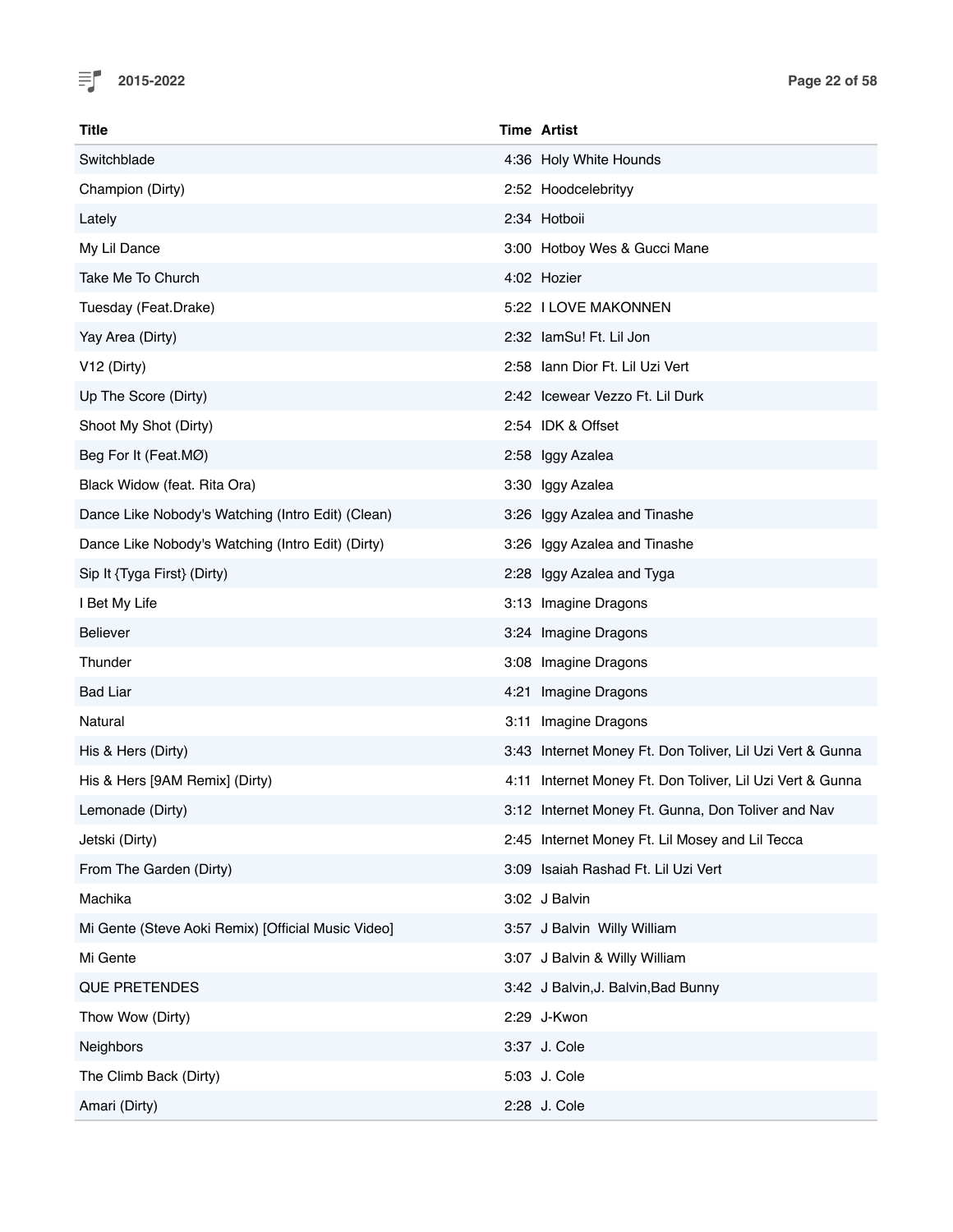

| <b>Title</b>                             | <b>Time Artist</b>                  |
|------------------------------------------|-------------------------------------|
| Applying Pressure (Dirty)                | 2:57 J. Cole                        |
| Close (Dirty)                            | 2:37 J. Cole                        |
| Pride Is The Devil (Dirty)               | 3:38 J. Cole                        |
| Punchin' The Clock (Dirty)               | 1:52 J. Cole                        |
| 95 South (Dirty)                         | 3:14 J. Cole                        |
| Middle Child                             | 3:35 J. Cole                        |
| 100 mil' (Dirty)                         | 2:41 J. Cole Ft. Bas                |
| My Life (Dirty)                          | 3:35 J. Cole Ft. Morray & 21 Savage |
| Apparently                               | 4:53 J.Cole                         |
| No Hooks (Dirty)                         | 2:34 J.I the Prince of N.Y          |
| Hereditary                               | 4:03 J.I.D.                         |
| Tyler Herro (Dirty)                      | 2:36 Jack Harlow                    |
| Whats Poppin (Clean)                     | 2:19 Jack Harlow                    |
| Nail Tech                                | 3:27 Jack Harlow                    |
| <b>WHATS POPPIN</b>                      | 2:20 Jack Harlow                    |
| SUVs (Dirty)                             | 2:38 Jack Harlow & Pooh Shiesty     |
| WHAT TO DO ft. Don Toliver               | 4:12 JACKBOYS                       |
| <b>GANG GANG</b>                         | 4:06 JACKBOYS, Sheck Wes            |
| Sweatshirt                               | 2:51 Jacob Sartorius                |
| B.E.D.                                   | 3:57 Jacquees                       |
| You                                      | 3:38 Jacquees                       |
| Get Wit It (Dirty)                       | 2:51 Jah Jah Ft. 1Playy             |
| First Flight Home                        | 3:12 Jake Miller                    |
| What We Ain't Got                        | 3:40 Jake Owen                      |
| Down to the Honkytonk                    | 3:01 Jake Owen                      |
| American Country Love Song               | 3:18 Jake Owen                      |
| Say You Won't Let Go                     | 3:31 James Arthur                   |
| Let It Go                                | 4:21 James Bay                      |
| The Haging Tree (Feat.Jennifer Lawrence) | 3:39 James Newton Howaerd           |
| Made For Now                             | 3:33 Janet Jackson x Daddy Yankee   |
| Just Gettin' Started                     | 3:15 Jason Aldean                   |
| <b>Rearview Town</b>                     | 3:04 Jason Aldean                   |
| They Don't Know                          | 3:15 Jason Aldean                   |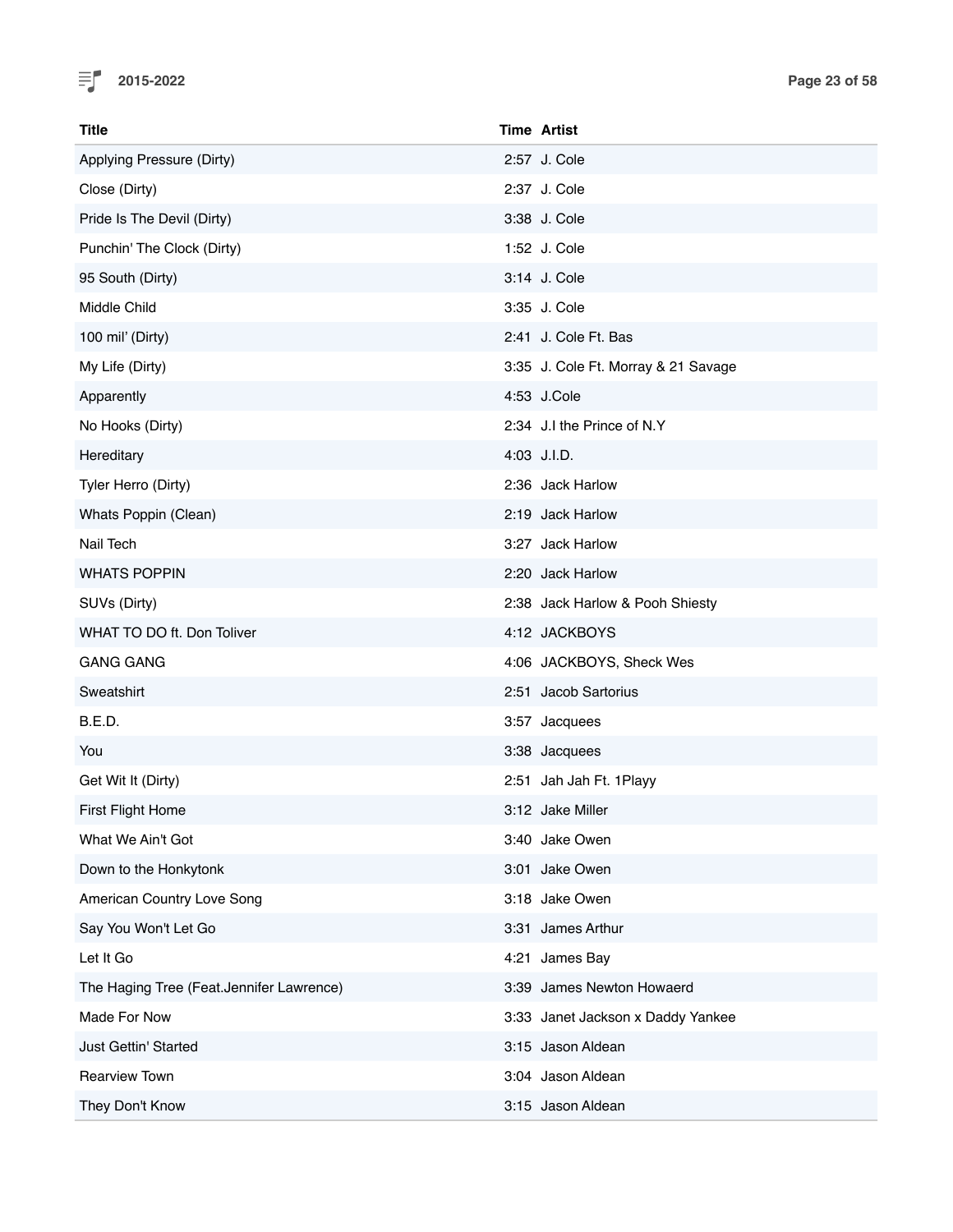

| Title                                                |          | <b>Time Artist</b>                              |
|------------------------------------------------------|----------|-------------------------------------------------|
| Girl Like You                                        |          | 3:13 Jason Aldean                               |
| Lights Come On                                       |          | 3:16 Jason Aldean                               |
| Trumpets                                             |          | 3:37 Jason Derulo                               |
| Swalla feat Nicki Minaj & Ty Dolla \$ign             |          | 3:39 Jason Derulo                               |
| <b>TIPTOE</b>                                        |          | 3:07 JASON DERULO FT. FRENCH MONTANA            |
| No Safety (Dirty)                                    |          | 2:15 Jay Loud                                   |
| King's Dead ft. Kendrick Lamar, Future & James Blake |          | 3:50 Jay Rock                                   |
| Bam (Featuring Damian Marley)                        |          | 3:55 Jay-Z                                      |
| The Story of O.J.                                    |          | 3:52 Jay-Z                                      |
| 4:44                                                 |          | 4:45 Jay-Z                                      |
| Toothache                                            |          | 3:44 JayKae                                     |
| Werk (Dirty)                                         |          | 3:18 Jayla Young Ft. Trina                      |
| Don't Tell 'Em (feat. YG)                            |          | 4:29 Jeremih                                    |
| Oui                                                  |          | 3:59 Jeremih                                    |
| Don't Tell 'Em ft. YG                                |          | 4:27 Jeremih                                    |
| Impatient ft. Ty Dolla \$ign                         |          | 4:06 Jeremih                                    |
| <b>Bang Bang</b>                                     |          | 3:19 Jessie J, Ariana Grande & Nicki Minja      |
| Boyz (Dirty)                                         |          | 2:59 Jesy Nelson Ft. Nicki Minaj                |
| No Me Conoce (Remix)                                 |          | 5:08 Jhay Cortez, J. Balvin, Bad Bunny          |
| <b>Bull Shit (Clean)</b>                             |          | 3:32 Jhene Aiko Ft. H.E.R.                      |
| <b>Bull Shit (Dirty)</b>                             |          | 3:32 Jhene Aiko Ft. H.E.R.                      |
| Surround Sound Feat. 21 Savage & Baby Tate           | 3:50 JID |                                                 |
| Doe Boy ft. Doe Boy                                  |          | 3:11 Jim Jones                                  |
| Shots ft. Rah Swish, Gwoppy, Jovohn                  |          | 3:02 Jim Jones                                  |
| How You Love Dat                                     |          | 3:24 Jim Jones, Pap Chanel, YellowTapee, Jovohn |
| Pressure                                             |          | 3:43 Jim Jones, Pressa                          |
| <b>Best Shot</b>                                     |          | 3:15 Jimmie Allen                               |
| TO THE MOON Drill Remix                              |          | 2:33 Jnr Choi                                   |
| It's Whatever (Dirty)                                |          | 3:14 Joeville Ft. Kentheman                     |
| Land of the Free                                     |          | 4:44 Joey Bada\$\$                              |
| Gazzliona (Ft. Kirk Knight)                          |          | 3:12 Joey Bada\$\$                              |
| Love Me Now                                          |          | 3:30 John Legend                                |
| Daylight (Clean)                                     |          | 2:44 Joji and Diplo                             |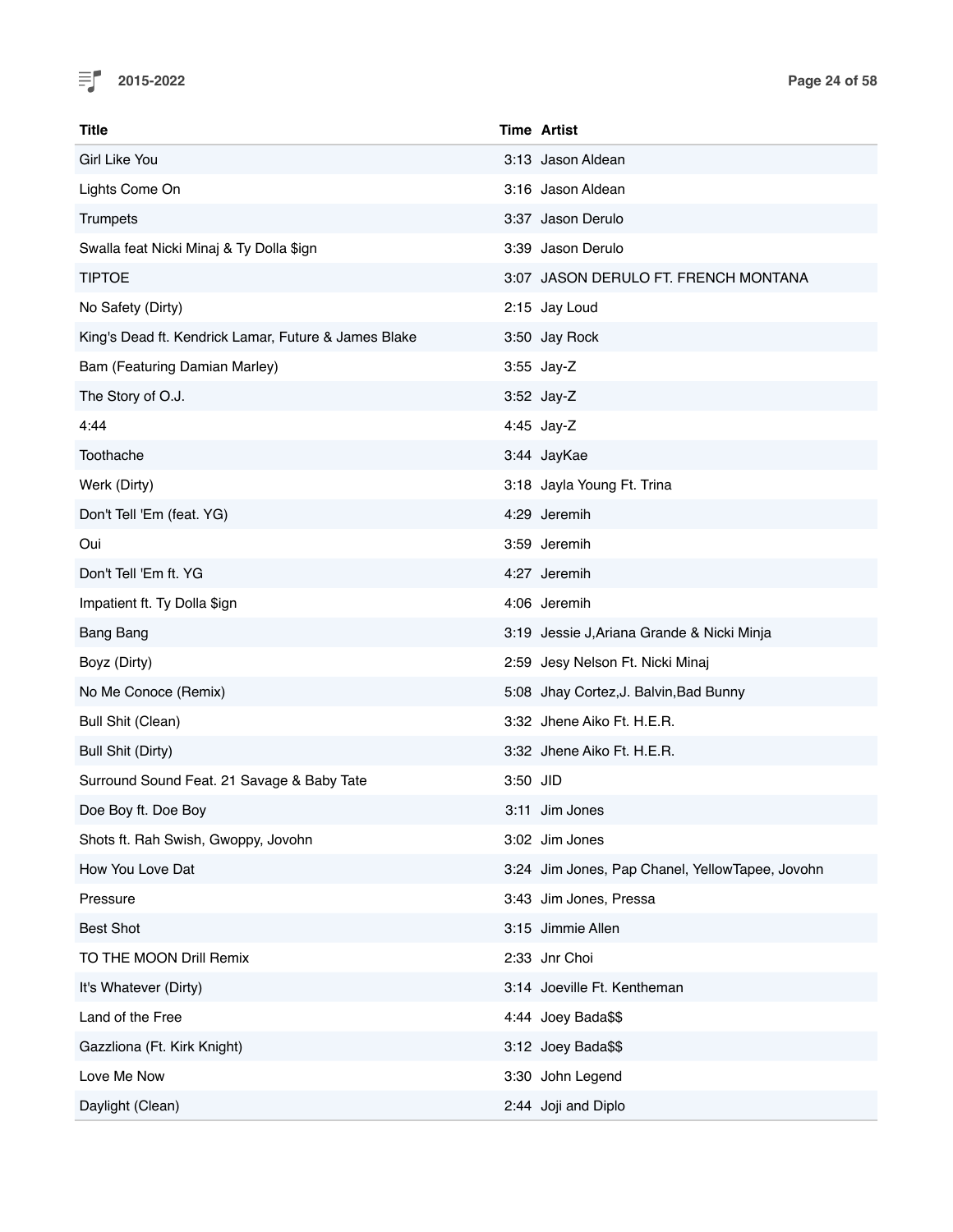

| Title                               | <b>Time Artist</b>                  |                                                          |
|-------------------------------------|-------------------------------------|----------------------------------------------------------|
| Daylight (Dirty)                    | 2:44 Joji and Diplo                 |                                                          |
| All Time Low                        | 3:38 Jon Bellion                    |                                                          |
| Heartache on the Dance Floor        | 3:26 Jon Pardi                      |                                                          |
| Night Shift                         | 2:54 Jon Pardi                      |                                                          |
| <b>Head Over Boots</b>              | 3:25 Jon Pardi                      |                                                          |
| Sucker                              | 3:01 Jonas Brothers                 |                                                          |
| Who's In Your Head (Clean)          | 3:01 Jonas Brothers                 |                                                          |
| Sucker (Clean Radio Disney Version) | 3:02 Jonas Brothers                 |                                                          |
| Sucker                              |                                     | 3:01 Jonas Brothers, Frank Dukes, Ryan Tedder, Louis B   |
| Only Human                          |                                     | 3:03 Jonas Brothers, Shellback, Nils-Petter Ankarblom, P |
| Take It From Me                     | 2:54 Jordan Davis                   |                                                          |
| Take It From Me                     | 2:55 Jordan Davis                   |                                                          |
| The Ugly Song (Dirty)               | 2:33 Jordan Hollywood Ft. Timbaland |                                                          |
| Let Me Down ft. Stormzy             | 3:08 Jorja Smith                    |                                                          |
| Destruction                         | 3:05 Joywave                        |                                                          |
| Could Never (Dirty)                 | 3:19 Jucee Froot                    |                                                          |
| No Broke Dick (Dirty)               | 3:11 Jucee Froot                    |                                                          |
| Robbery                             | 4:01 Juice WRLD                     |                                                          |
| <b>Lucid Dreams</b>                 | 4:00 Juice Wrld                     |                                                          |
| Hear Me Calling                     | 3:10 Juice WRLD                     |                                                          |
| <b>Armed And Dangerous</b>          | 2:50 Juice Wrld                     |                                                          |
| Fast (Clean)                        | 3:32 Juice WRLD                     |                                                          |
| Flaws and Sins (Clean)              | 3:39 Juice WRLD                     |                                                          |
| <b>Already Dead</b>                 | 3:51 Juice WRLD                     |                                                          |
| Bandit ft. NBA YoungBoy             | 3:10 Juice WRLD                     |                                                          |
| Cigarettes                          | 3:48 Juice WRLD                     |                                                          |
| Empty (Clean                        | 4:14 Juice WRLD                     |                                                          |
| Hear Me Calling (Clean)             | 3:13 Juice WRLD                     |                                                          |
| Lucid Dreams (Forget Me) Clean Edit | 4:10 Juice Wrld                     |                                                          |
| Maze (Clean) (Death Race Love)      | 2:25 Juice WRLD                     |                                                          |
| Smile (Dirty)                       | 3:16 Juice Wrld and The Weeknd      |                                                          |
| Life's A Mess (9AM Remix) (Dirty)   | 4:17 Juice WRLD Ft. Halsey          |                                                          |
| Bad Boy [Dj Rukus ReDrum] (Dirty)   | 2:29 Juice WRLD Ft. Young Thug      |                                                          |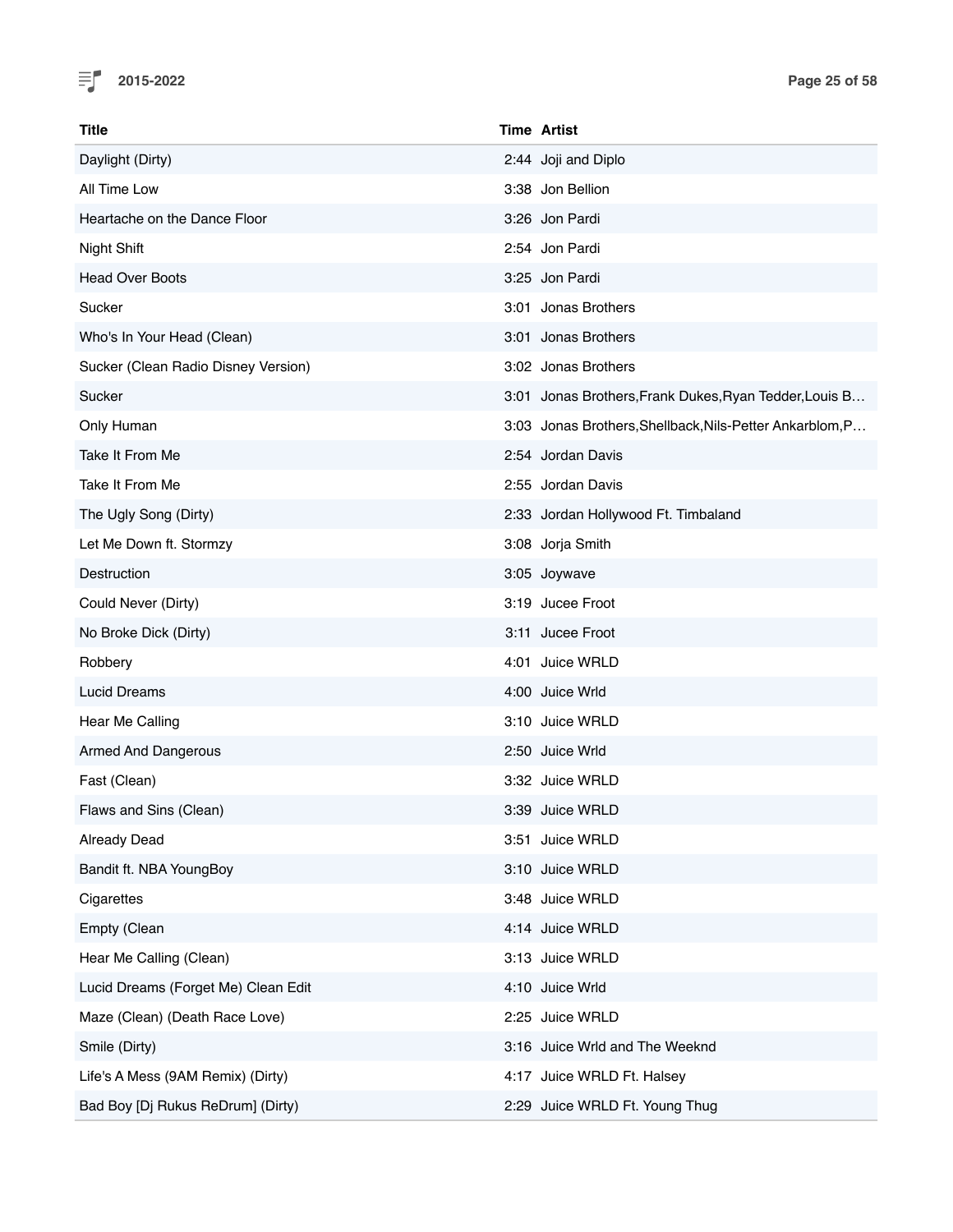

| Title                                                   |           | <b>Time Artist</b>                                         |
|---------------------------------------------------------|-----------|------------------------------------------------------------|
| Testin                                                  |           | 2:50 Juicy J & Wiz Khalifa                                 |
| Tell Em No (Dirty)                                      |           | 2:30 Juicy J Ft. Pooh Shiesty                              |
| Take It (Dirty)                                         |           | 4:12 Juicy J Ft. Rico Nasty & Lord Infamous                |
| <b>Backseat</b>                                         |           | 3:20 Juicy J, Project Pat & Wiz Khalifa                    |
| ringtone-acappella                                      |           | 3:17 Just A Girl                                           |
| Anyone (Clean)                                          |           | 3:10 Justin Bieber                                         |
| Ghost (Clean)                                           |           | 2:32 Justin Bieber                                         |
| Love Yourself                                           |           | 3:54 Justin Bieber                                         |
| Sorry                                                   |           | 3:21 Justin Bieber                                         |
| Loved By You (Dirty)                                    |           | 2:37 Justin Bieber Ft. Burna Boy                           |
| Holy (Clean)                                            |           | 3:30 Justin Bieber Ft. Chance The Rapper                   |
| Peaches [Mr. Collipark Remix] (Dirty)                   |           | 4:10 Justin Bieber Ft. Daniel Caesar & Giveon              |
| Peaches (Dirty)                                         |           | 3:17 Justin Bieber Ft. Daniel Caesar and Giveon            |
| As I Am (Dirty)                                         |           | 2:54 Justin Bieber Ft. Khalid                              |
| Intentions (Clean)                                      |           | 3:32 Justin Bieber Ft. Quavo                               |
| Somebody Else Will                                      |           | 2:45 Justin Moore                                          |
| The Ones That Didn't Make It Back Home                  |           | 3:11 Justin Moore, Jason Kyle Saetveit, Ilya Toshinskiy, B |
| Can't Stop The Feeling!                                 |           | 3:56 Justin Timberlake                                     |
| Filthy                                                  |           | 3:50 Justin Timberlake                                     |
| Say Something ft. Chris Stapleton                       |           | 4:38 Justin Timberlake                                     |
| Game Ain't Free (Dirty)                                 |           | 3:15 K Camp                                                |
| Rare Film (Dirty)                                       |           | 3:20 K Camp                                                |
| Yuck (Dirty)                                            |           | 2:09 K Camp                                                |
| Racks Like This (Dirty)                                 |           | 3:04 K Camp Ft. Moneybagg Yo                               |
| Life Has Changed (Dirty)                                |           | 2:52 K Camp Ft. PnB Rock                                   |
| Privacy (Dirty)                                         |           | 3:22 K Camp Ft. Trey Songz                                 |
| <b>Nasty Girl</b>                                       |           | 2:13 KAITLYN MORELL                                        |
| Drip                                                    |           | 2:29 Kale Hunter                                           |
| Way Down We Go                                          |           | 3:40 Kaleo                                                 |
| MMM MMM Remix (feat. ATL Jacob, Latto, & Moneybagg      | 3:29 Kali |                                                            |
| Mmm Mmm (Dirty)                                         |           | 2:13 Kali Ft. Atl Jacob                                    |
| Tyrant                                                  |           | 3:24 Kali Uchis                                            |
| After The Storm ft. Tyler, The Creator & Bootsy Collins |           | 3:28 Kali Uchis                                            |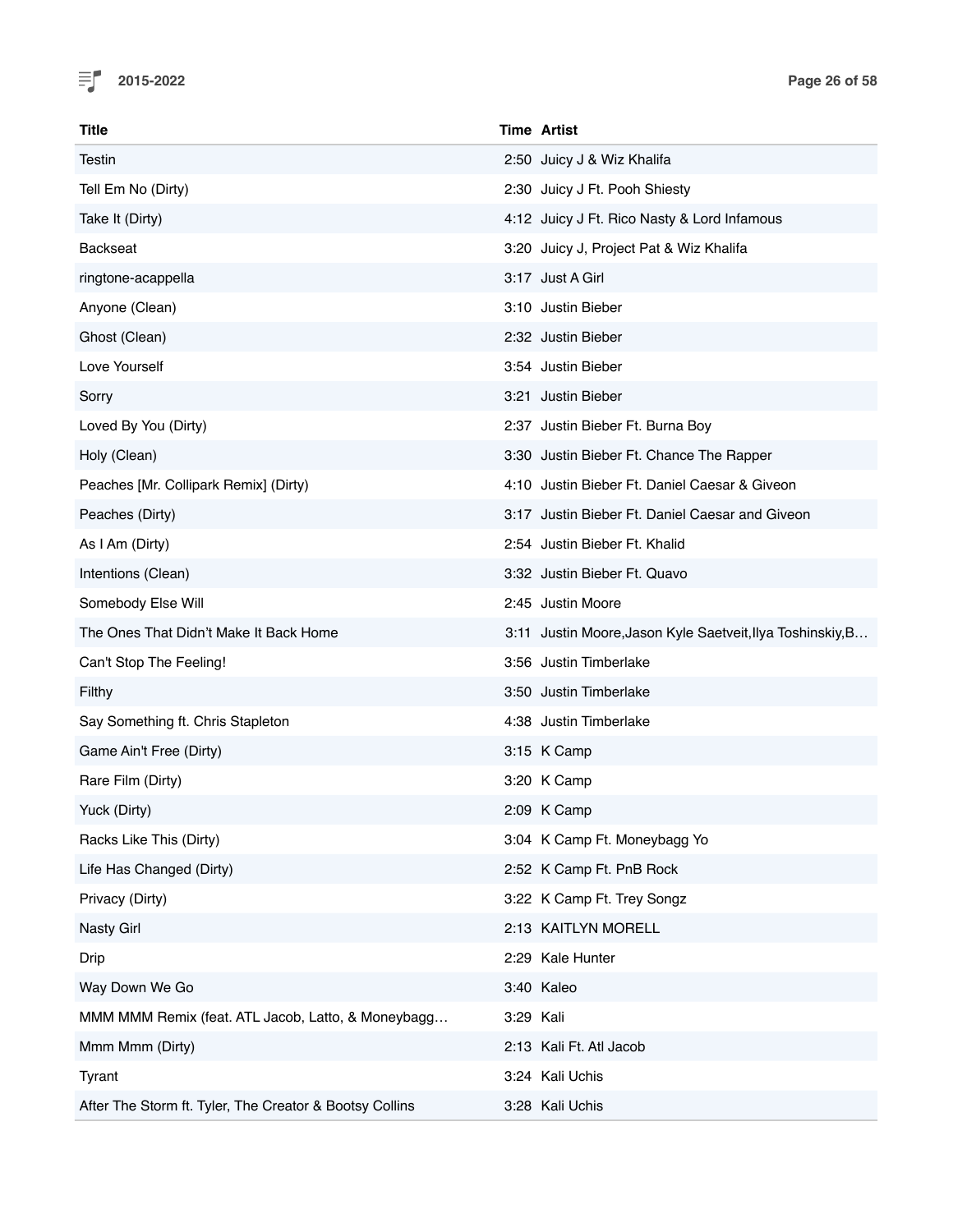

| Title                                      | <b>Time Artist</b>                                   |
|--------------------------------------------|------------------------------------------------------|
| Fine Azz (Dirty)                           | 2:04 Kamillion                                       |
| Here We Go (Dirty)                         | 3:11 Kamillion                                       |
| Twerk 4 Me (Dirty)                         | 4:09 Kamillion                                       |
| Womp Womp (Dirty)                          | 3:15 Kamillion Ft. lamzoie                           |
| What Ifs                                   | 3:08 Kane Brown                                      |
| Good as You                                | 3:12 Kane Brown                                      |
| Lose It                                    | 2:59 Kane Brown                                      |
| Good As You                                | 3:14 Kane Brown                                      |
| Only One (Feat.Paul McCartney)             | 4:42 Kanye west                                      |
| Fade                                       | 3:14 Kanye West                                      |
| Praise God (Clean)                         | 3:47 Kanye West                                      |
| Believe What I Say (Dirty)                 | 4:02 Kanye West                                      |
| Father Stretch My Hands Pt. 1              | 2:16 Kanye West                                      |
| I Love It                                  | 2:08 Kanye West & Lil Pump                           |
| Life Of The Party                          | 6:32 Kanye West ft. Andre 3000                       |
| Hurricane (Dirty)                          | 4:00 Kanye West Ft. The Weeknd & Lil Baby            |
| Champions                                  | 6:15 Kanye West, Gucci Mane, Big Sean, 2 Chainz, Tra |
| Thumbin (Dirty)                            | 2:24 Kash Doll                                       |
| Like A Pro (Dirty)                         | 2:13 Kash Doll Ft. Juicy J                           |
| Single & Happy (Dirty)                     | 3:03 Kash Doll Ft. Wale & Eric Bellinger             |
| Pretty (Dirty)                             | 2:49 Kat St. John                                    |
| Never Really Over                          | 3:44 Katy Perry                                      |
| <b>Small Talk</b>                          | 2:42 Katy Perry                                      |
| This Is How We Do                          | 3:24 Katy Perry                                      |
| Bon Appétit ft. Migos                      | 3:48 Katy Perry                                      |
| Bundles (Dirty)                            | 2:33 Kayla Nicole Ft. Taylor Girlz                   |
| U Got This (Intro Edit) (Clean)            | 3:05 Keedron Bryant                                  |
| Nights Like This ft. Ty Dolla \$ign (Clean | 3:22 Kehlani                                         |
| Nights Like This                           | 3:22 Kehlani, Ty Dolla \$ign                         |
| Going Down To Underwater                   | 2:33 Keith Ape ft. Ski Mask The Slump God            |
| Female                                     | 3:14 Keith Urban                                     |
| We Were                                    | 3:09 Keith Urban                                     |
| <b>Wasted Time</b>                         | 3:54 Keith Urban                                     |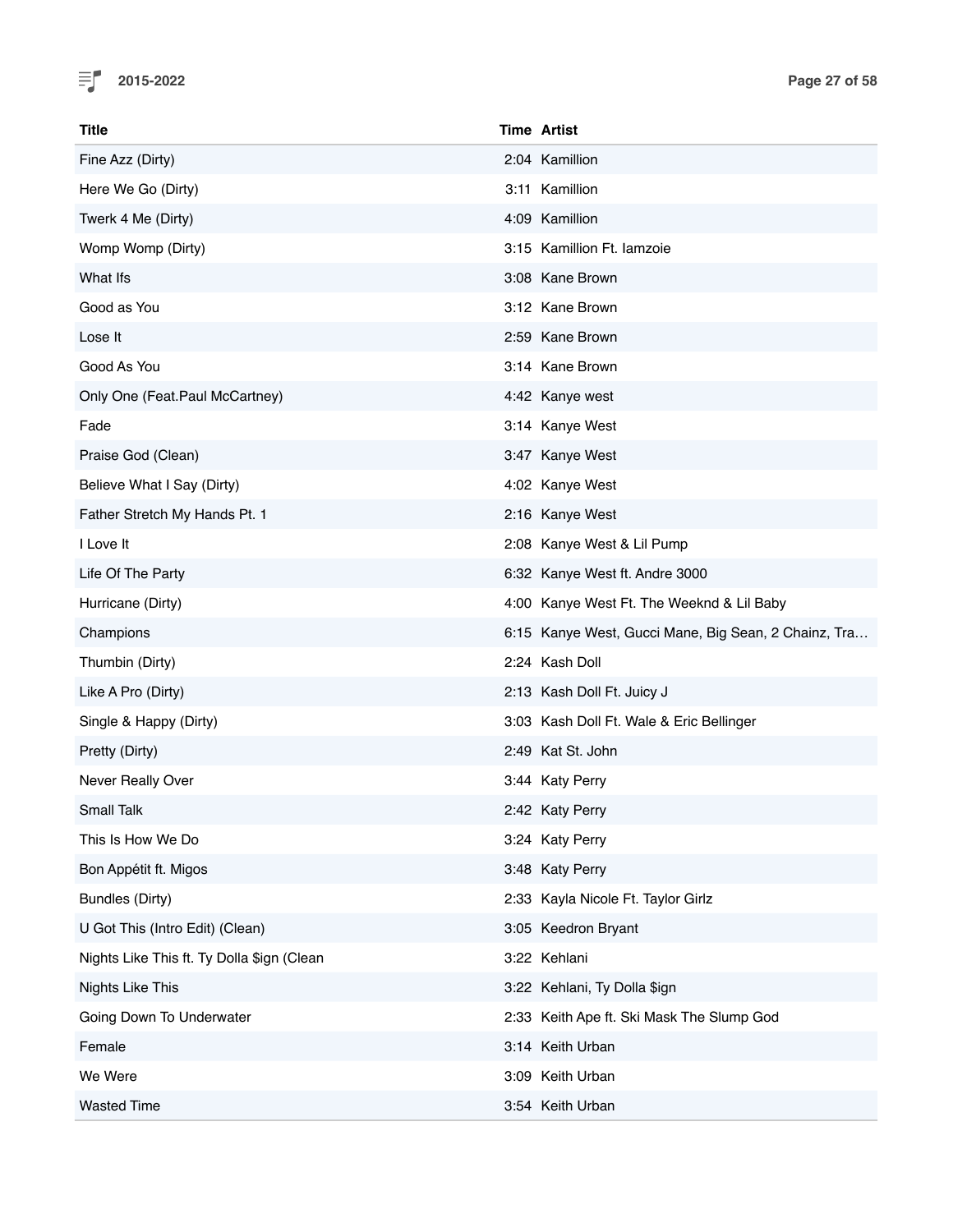

| <b>Title</b>                                 | <b>Time Artist</b>                         |
|----------------------------------------------|--------------------------------------------|
| <b>Heartbeat Song</b>                        | 3:19 Kelly Clarkson                        |
| Love So Soft                                 | 2:53 Kelly Clarkson                        |
| Miss Me More                                 | 3:13 Kelsea Ballerini                      |
| Peter Pan                                    | 3:20 Kelsea Ballerini                      |
| EastSide Genie (Dirty)                       | 2:48 Kenai & DungeonMusic                  |
| Addicted (Dirty)                             | 3:14 Kenai & DungeonMusic Ft. Ernest Kingg |
| Seesaw (Dirty)                               | 3:44 Kendra Jae Ft. Saweetie               |
| DNA.                                         | 3:06 Kendrick Lamar                        |
| ELEMENT.                                     | 3:29 Kendrick Lamar                        |
| LOYALTY. (FEAT. RIHANNA.)                    | 3:48 Kendrick Lamar                        |
| HUMBLE.                                      | 2:57 Kendrick Lamar                        |
| LOVE. (FEAT. ZACARI.)                        | 3:31 Kendrick Lamar                        |
| FEEL.                                        | 3:35 Kendrick Lamar                        |
| Come Correct (Dirty)                         | 2:47 Kendrick P                            |
| All the Pretty Girls                         | 3:33 Kenny Chesney                         |
| Tip of My Tongue                             | 3:19 Kenny Chesney                         |
| Noise                                        | 3:27 Kenny Chesney                         |
| Don't Mind                                   | 3:20 Kent Jones                            |
| Rose Gold Stripper Pole (Dirty)              | 2:10 KenTheMan                             |
| Rose Gold Stripper Pole (Remix) ft 2 Chainz  | 2:50 KenTheMan                             |
| Praying                                      | 3:50 Kesha                                 |
| Big Gangsta (Dirty)                          | 4:03 Kevin Gates                           |
| 2 Phones                                     | 3:59 Kevin Gates                           |
| <b>Really Really</b>                         | 3:51 Kevin Gates                           |
| I'm Golden (Dirty)                           | 2:12 Kevo Muney                            |
| Young Dumb & Broke                           | 3:24 Khalid                                |
| Location                                     | 3:40 Khalid                                |
| <b>Right Back</b>                            | 3:35 Khalid                                |
| Talk                                         | 3:18 Khalid                                |
| Better                                       | 3:49 Khalid                                |
| Love Lies (with Normani)                     | 3:19 Khalid                                |
| Saturday Nights REMIX ft. Kane Brown (Clean) | 3:31 Khalid                                |
| Talk (Clean)                                 | 3:19 Khalid                                |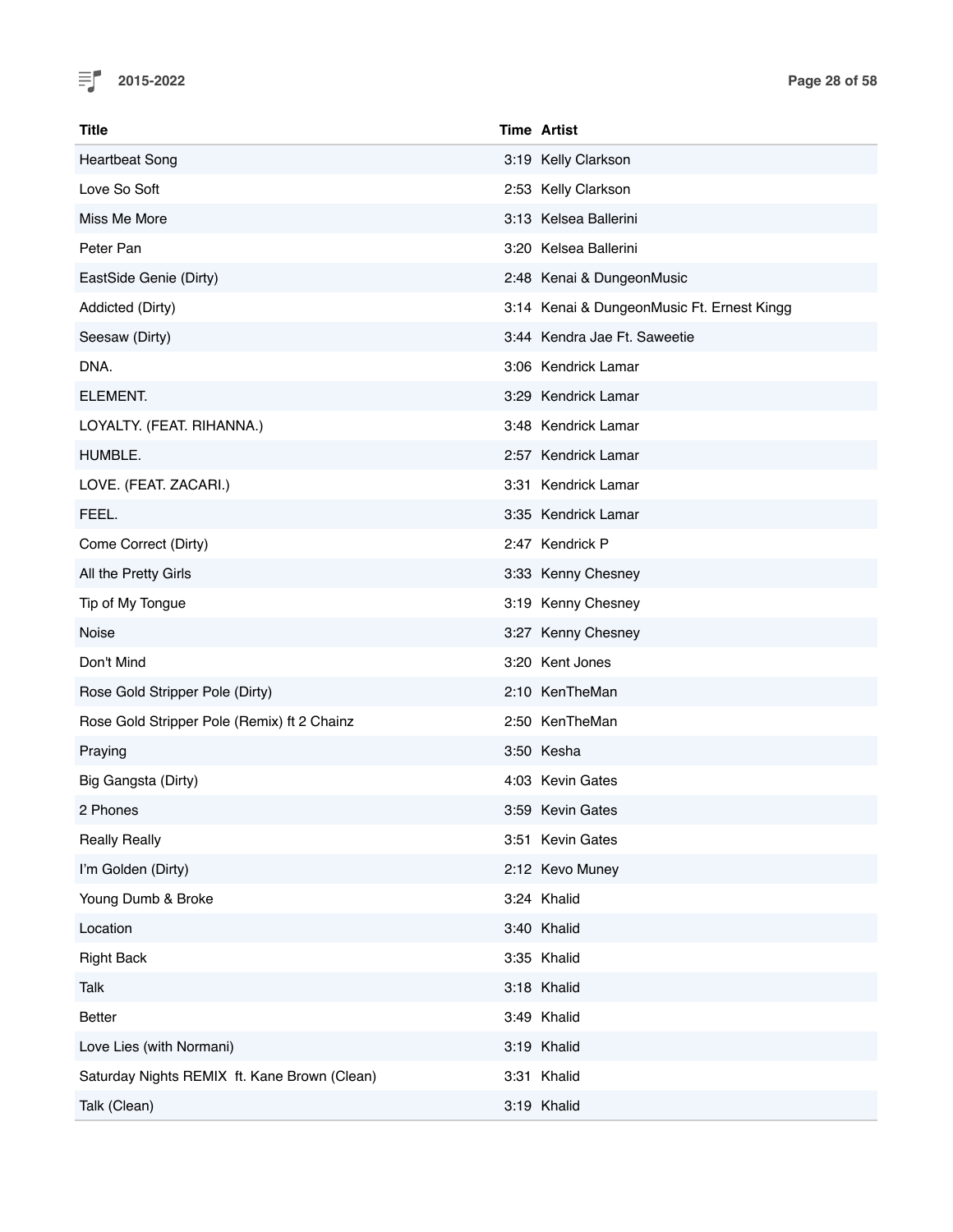

| Title                                              | <b>Time Artist</b>                             |
|----------------------------------------------------|------------------------------------------------|
| My Bad (Clean)                                     | 2:48 Khalid                                    |
| Love Lies                                          | 3:22 Khalid & Normani                          |
| Body Language (Feat.Usher & Tinashe)               | 3:26 Kid Ink                                   |
| Hotel (Feat. Chris Brown)                          | 3:39 Kid Ink                                   |
| Gold                                               | 3:46 Kiiara                                    |
| Bounce (Dirty)                                     | 3:31 Killa Bee Ft. Trap Beckham                |
| Undressed                                          | 3:44 Kim Cesarion                              |
| Holdin Me Down (Dirty)                             | 4:10 King Combs Ft. Future                     |
| Holdin Me Down [Dj Rukus 90-78 Transition] (Dirty) | 4:28 King Combs Ft. Future                     |
| NunStop (Dirty)                                    | 3:25 King Pimpin Ft. M.A.G.                    |
| Don't Play That ft. 21 Savage                      | 2:16 King Von                                  |
| All Day                                            | 3:31 lamDLow                                   |
| Last Shot                                          | 3:49 Kip Moore                                 |
| Sheesh (Dirty)                                     | 3:05 Kissie Lee Ft. Lightskin Keisha           |
| Witcha Fine Ass (Dirty)                            | 2:52 Klever Swagg                              |
| Roll in Peace (feat. XXXTENTACION)                 | 3:33 Kodak Black                               |
| Transportin'                                       | 2:49 Kodak Black                               |
| Patty Cake                                         | 3:18 Kodak Black                               |
| ZEZE (feat. Travis Scott & Offset)                 | 3:49 Kodak Black                               |
| Calling My Spirit                                  | 2:32 Kodak Black                               |
| Feelin Peachy (Dirty)                              | 3:12 Kodak Black                               |
| Round The Roses (Dirty)                            | 2:53 Kodak Black                               |
| <b>Tunnel Vision</b>                               | 3:47 Kodak Black                               |
| Calling My Spirit (Clean)                          | 2:30 Kodak Black                               |
| Love & War                                         | 3:58 Kodak Black                               |
| ZEZE                                               | 3:46 Kodak Black                               |
| <b>Grinding All Season</b>                         | 2:50 Kodak Black                               |
| I Wish                                             | 2:46 Kodak Black                               |
| Usain Boo                                          | 3:07 Kodak Black                               |
| ZEZE (Clean)                                       | 3:45 Kodak Black (feat. Travis Scott & Offset) |
| ZEZE (feat. Travis Scott & Offset)                 | 3:49 Kodak Black & Offset & Travis Scott       |
| Before I Go (Dirty)                                | 3:24 Kodak Black Ft. Rod Wave                  |
| Killing The Rats (Dirty)                           | 3:35 Kodak Black Ft. Shamonni Galore           |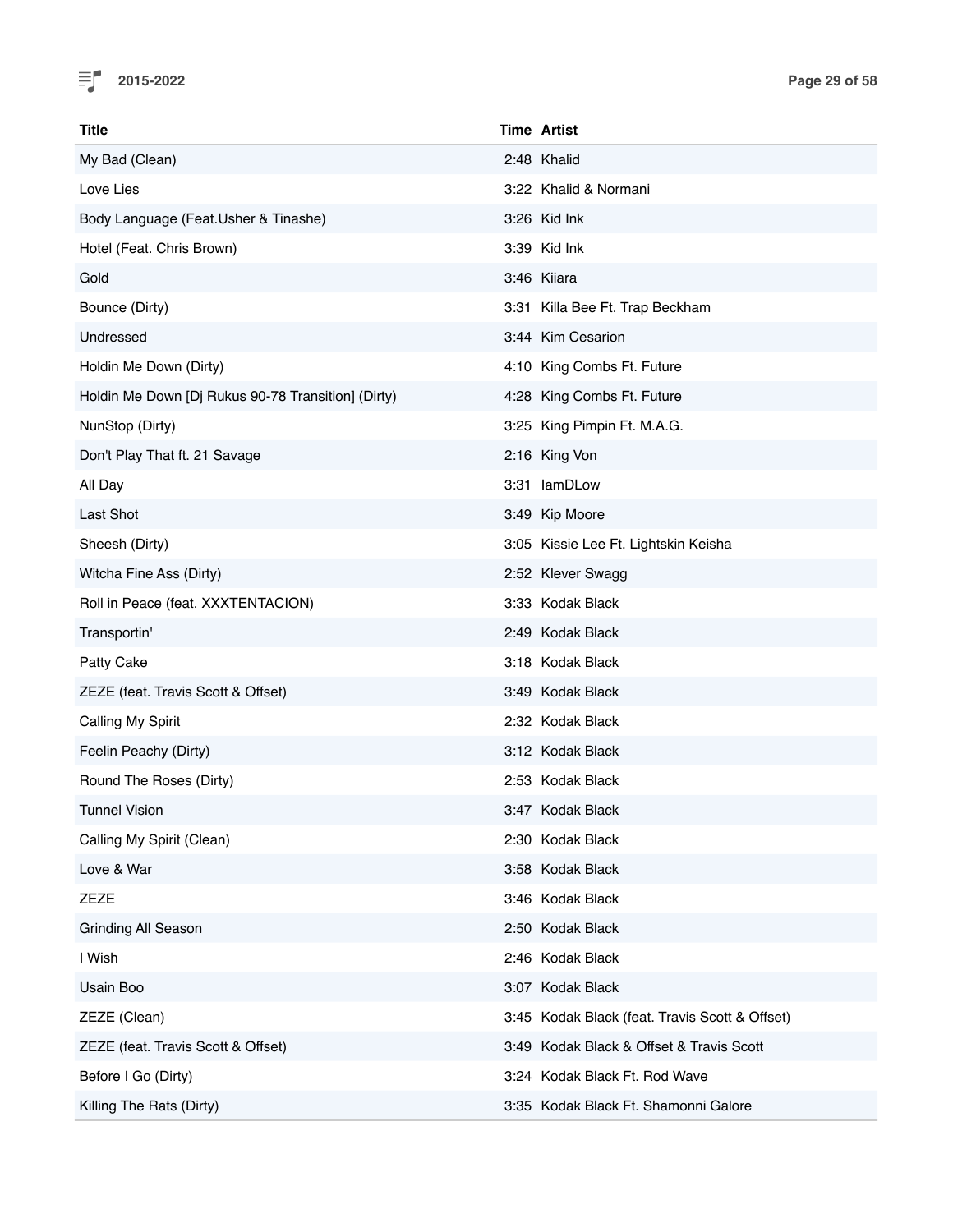

| Title                         |          | <b>Time Artist</b>                                       |
|-------------------------------|----------|----------------------------------------------------------|
| Lockdown (Intro) (Clean)      |          | 3:24 Koffee                                              |
| Take It from Me               |          | 3:11 KONGOS                                              |
| Number 2 (Dirty)              |          | 2:51 KSI Ft. Future & 21 Savage                          |
| Lose (Dirty)                  |          | 3:20 KSI Ft. Lil Wayne                                   |
| <b>This Girl</b>              |          | 3:16 Kungs vs Cookin' On 3 Burners                       |
| <b>Pretty Pimpin</b>          |          | 5:00 Kurt Vile                                           |
| It Ain't Me                   |          | 3:41 Kygo & Selena Gomez                                 |
| Poof Be Gone (Dirty)          |          | 1:52 KyleYouMadeThat Ft. CheerlebriDee                   |
| What If I Never Get Over You  |          | 3:26 Lady Antebellum                                     |
| You Look Good                 |          | 3:01 Lady Antebellum                                     |
| Shallow (Radio Edit)          |          | 3:37 Lady Gaga                                           |
| Always Remember Us This Way   |          | 3:30 Lady Gaga                                           |
| Shallow                       |          | 3:36 Lady Gaga & Bradley Cooper                          |
| Rain On Me (Clean)            |          | 3:02 Lady Gaga and Ariana Grande                         |
| <b>Greatest Love Story</b>    |          | 4:05 LANCO                                               |
| 8 Bands [Remix] (Dirty)       |          | 3:23 LaTheGoat Ft. Rick Ross and Jermaine Dupri          |
| You Say                       |          | 4:35 Lauren Daigle                                       |
| <b>Fingers Crossed</b>        |          | 2:55 Lauren Spencer Smith                                |
| Brag (feat. Fivio Foreign)    |          | 3:16 Laya                                                |
| Connected (Dirty)             |          | 2:13 LBP Poody Ft. 42 Dugg                               |
| <b>Drinking Class</b>         |          | 3:27 Lee Brice                                           |
| Rumor                         |          | 4:18 Lee Brice                                           |
| Before You Go (Clean          |          | 3:35 Lewis Capaldi                                       |
| Someone You Loved             |          | 3:01 Lewis Capaldi                                       |
| Someone You Loved             |          | 3:02 Lewis Capaldi, Pete Kelleher, Tom Barnes, Phil Cook |
| Loud(y)                       |          | 4:10 Lewis Del Mar                                       |
| Juice (Dirty)                 | 2:23 Lex |                                                          |
| Strip That Down (feat. Quavo) |          | 3:25 Liam Payne                                          |
| FDH (Dirty)                   |          | 2:45 LightSkinKeisha                                     |
| Drip Too Hard                 |          | 2:26 Lil Baby                                            |
| <b>Close Friends</b>          |          | 3:24 Lil Baby                                            |
| All In (Clean)                |          | 2:34 Lil Baby                                            |
| Errbody (Dirty)               |          | 3:27 Lil Baby                                            |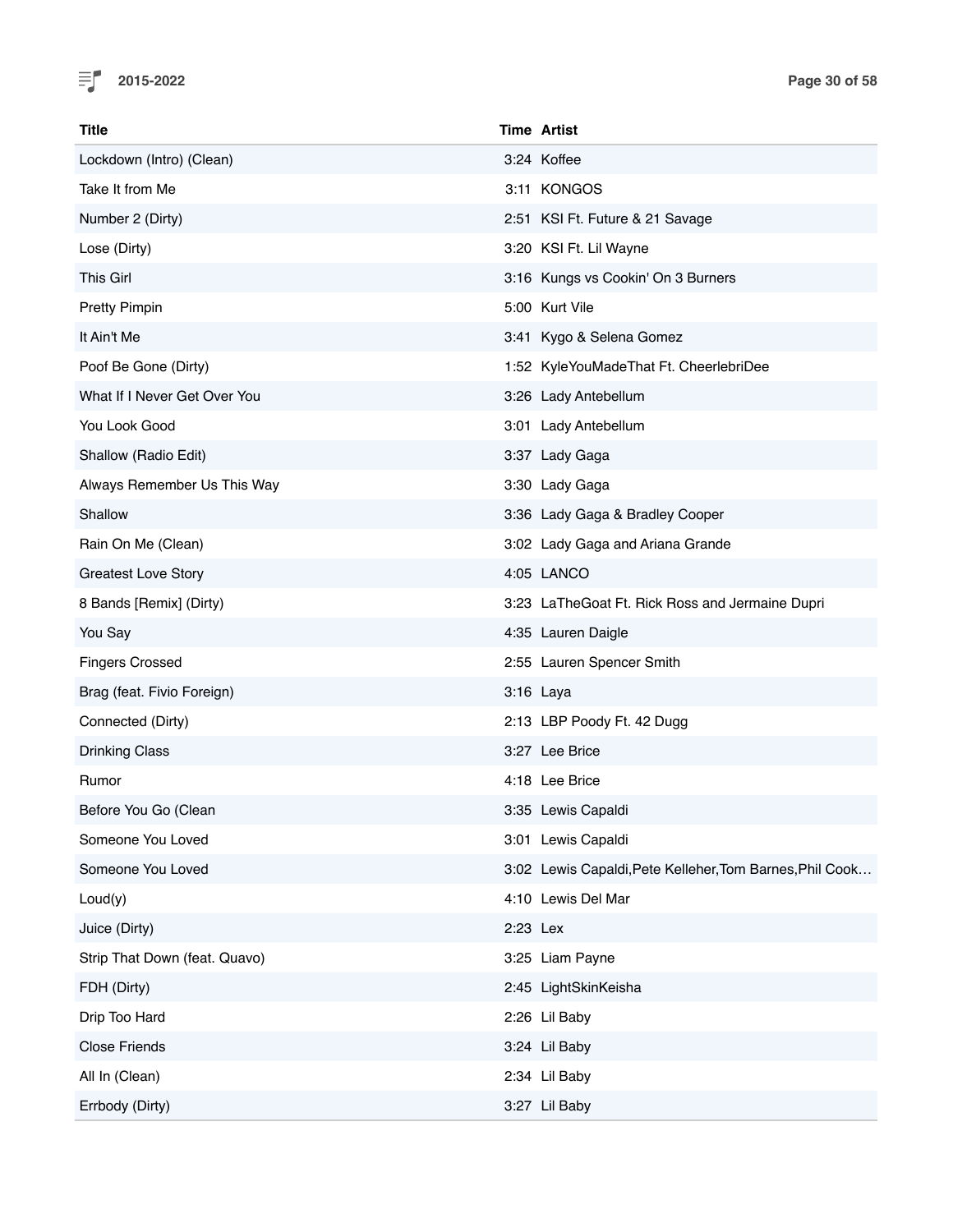

| Title                                | <b>Time Artist</b>                        |
|--------------------------------------|-------------------------------------------|
| On Me (Dirty)                        | 2:15 Lil Baby                             |
| <b>First Class</b>                   | 3:25 Lil Baby                             |
| Pure Cocaine (Clean)                 | 2:23 Lil Baby                             |
| Southside [Prod. By Southside]       | 2:57 Lil Baby                             |
| Yes Indeed                           | 2:23 Lil Baby                             |
| Yes Indeed (ft. Drake) (Clean)       | 2:24 Lil Baby                             |
| Grace (feat. 42 Dugg) [CLEAN]        | 3:25 Lil Baby                             |
| Sum 2 Prove (Clean)                  | 3:24 Lil Baby                             |
| Sum More feat. Lil Yachty [Too Hard] | 3:12 Lil Baby                             |
| Woah                                 | 3:04 Lil Baby                             |
| Yes Indeed                           | 2:22 Lil Baby & Drake                     |
| Drip Too Hard                        | 2:27 Lil Baby & Gunna                     |
| Never Recover                        | 3:15 Lil Baby & Gunna & Drake             |
| Voice of The Heroes (Dirty)          | 3:28 Lil Baby & Lil Durk                  |
| We Paid (Dirty)                      | 3:01 Lil Baby Ft. 42 Dugg                 |
| Forever (Clean)                      | 3:21 Lil Baby Ft. Lil Wayne               |
| Forever (Dirty)                      | 3:21 Lil Baby Ft. Lil Wayne               |
| On Me [9AM Remix] (Dirty)            | 2:30 Lil Baby Ft. Megan Thee Stallion     |
| On Me [Remix] (Dirty)                | 2:15 Lil Baby Ft. Megan Thee Stallion     |
| Kanye Krazy (Dirty)                  | 2:26 Lil Durk                             |
| Let'em Know (Dirty)                  | 2:53 Lil Durk                             |
| Movement (Dirty)                     | 2:26 Lil Durk                             |
| Switched Up (Dirty)                  | 2:20 Lil Durk                             |
| Backdoor (Dirty)                     | 3:19 Lil Durk                             |
| AHHH HA                              | 3:07 Lil Durk                             |
| Broadway Girls ft Morgan Wallen      | 3:06 Lil Durk                             |
| Love You Too (Dirty)                 | 2:58 Lil Durk Ft. Kehlani                 |
| Still Trappin (Dirty)                | 2:51 Lil Durk Ft. King Von                |
| Finesse Out The Gang Way (Dirty)     | 3:05 Lil Durk Ft. Lil Baby                |
| Should've Ducked (Dirty)             | 3:11 Lil Durk Ft. Pooh Shiesty            |
| Smile (Living My Best Life)          | 3:34 Lil Duval & Snoop Dogg & Ball Greezy |
| Sexy (Dirty)                         | 3:04 Lil Duval Ft. Boosie Badazz          |
| Bend Ova (feat. Tyga)                | 3:46 Lil Jon                              |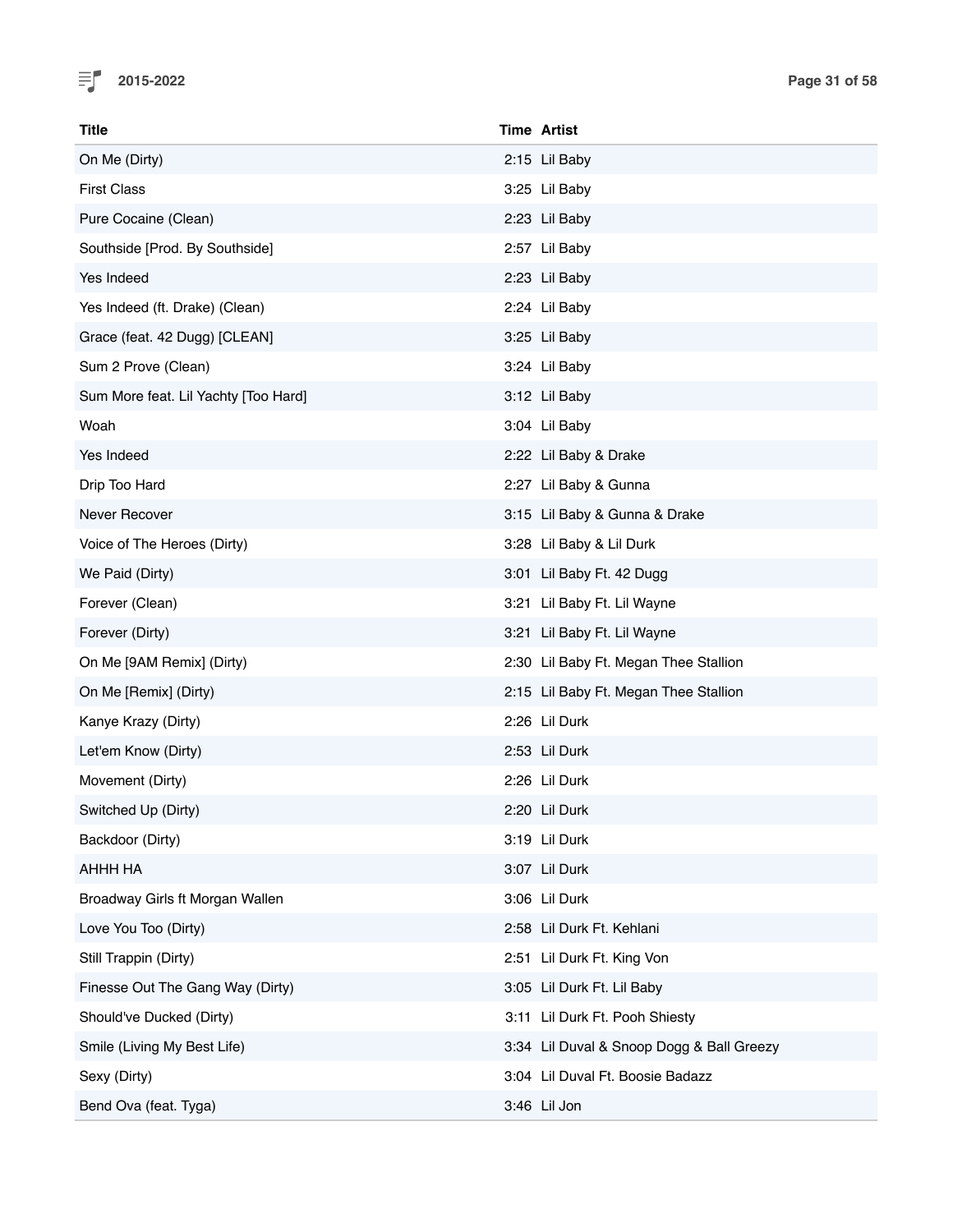

| <b>Title</b>                                           | <b>Time Artist</b>                    |
|--------------------------------------------------------|---------------------------------------|
| Lip Gloss                                              | 4:17 Lil Mama                         |
| Noticed                                                | 2:45 Lil Mosey                        |
| Blueberry Faygo (Clean)                                | 2:19 Lil Mosey                        |
| Try Me (Dirty)                                         | 2:20 Lil Mosey                        |
| Aint It A Flex                                         | 2:11 Lil Mosey                        |
| G Walk (Dirty)                                         | 2:21 Lil Mosey and Chris Brown        |
| Back At It (Dirty)                                     | 2:35 Lil Mosey Ft. Lil Baby           |
| Panini                                                 | 1:55 Lil Nas X                        |
| Old Town Road                                          | 1:53 Lil Nas X                        |
| Old Town Road (Clean)                                  | 1:53 Lil Nas X                        |
| Old Town Road (Remix)                                  | 2:37 Lil Nas X, Billy Ray Cyrus       |
| Rodeo                                                  | 2:39 Lil Nas X, Cardi B               |
| I've Been Waiting (Clean) (w/ ILoveMakonnen & Fall Out | 3:54 LIL PEEP                         |
| Falling Down (Bonus Track)                             | 3:16 Lil Peep & Xxxtentacion          |
| Boys To Men (Dirty)                                    | 2:03 Lil Poppa                        |
| Can't Say (Dirty)                                      | 2:27 Lil Poppa                        |
| Halo (Dirty)                                           | 3:01 Lil Poppa                        |
| Mask On (Dirty)                                        | 2:44 Lil Poppa                        |
| Ms. Barbara Grandson (Dirty)                           | 3:10 Lil Poppa                        |
| My Last (Dirty)                                        | 2:17 Lil Poppa                        |
| Up It (Dirty)                                          | 2:47 Lil Poppa                        |
| A.M. Flights (Dirty)                                   | 2:03 Lil Poppa Ft. Toosii             |
| Gucci Gang                                             | 2:04 Lil Pump                         |
| D Rose                                                 | 2:16 Lil Pump                         |
| <b>Boss</b>                                            | 1:46 Lil Pump                         |
| GA/FL (Dirty)                                          | 3:26 Lil Scrappy and Tom. G           |
| i,                                                     | 3:02 Lil Skies                        |
| I (Clean)                                              | 3:02 lil skies                        |
| Posse (Dirty)                                          | 2:48 Lil Skies Ft. Drakeo The Ruler   |
| Ransom                                                 | 2:11 Lil Tecca, Nick Mira, Taz Taylor |
| F.N                                                    | 3:44 Lil Tjay                         |
| Sauce It Up                                            | 3:27 Lil Uzi Vert                     |
| The Way Life Goes                                      | 3:42 Lil Uzi Vert                     |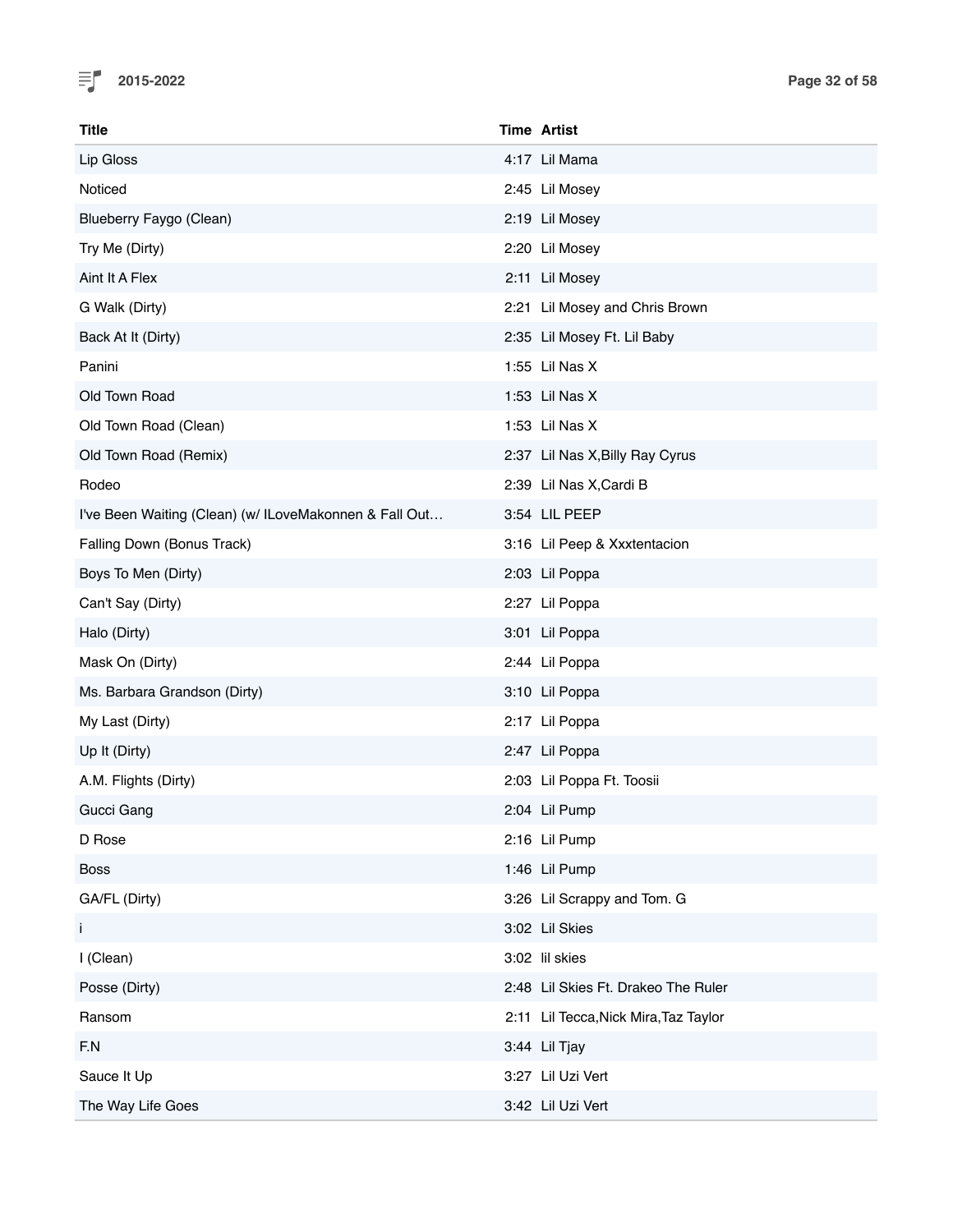

| Title                                                    | <b>Time Artist</b>                            |
|----------------------------------------------------------|-----------------------------------------------|
| <b>XO TOUR LIIf3</b>                                     | 3:04 Lil Uzi Vert                             |
| Sanguine Paradise                                        | 4:04 Lil Uzi Vert                             |
| Money Longer                                             | 3:18 Lil Uzi Vert                             |
| Mood                                                     | 3:27 LIL UZI VERT                             |
| Futsal Shuffle 2020                                      | 3:19 Lil Uzi Vert                             |
| Futsal Shuffle 2020 (Clean)                              | 3:16 Lil Uzi Vert                             |
| Bloody Mary feat. Juelz Santana                          | 3:32 Lil Wayne                                |
| Uproar                                                   | 3:14 Lil Wayne & Swizz Beatz                  |
| Shhh (Dirty)                                             | 2:45 Lil Wayne Ft. Rich The Kid               |
| Buzzn' (Dirty)                                           | 3:16 Lil Wayne Ft. Rich The Kid & YG          |
| Sucker For Pain (with Logic, Ty Dolla \$ign & X Ambassad | 4:04 Lil Wayne, Wiz Khalifa & Imagine Dragons |
| Betrayed Prod. By Bobby Johnson                          | 3:06 Lil Xan                                  |
| Betrayed                                                 | 3:08 Lil Xan                                  |
| LMK (Intro Edit) (Clean)                                 | 3:23 Lil Xxel                                 |
| What You Want (Dirty)                                    | 3:43 Lil Xxel, Tyga & Coi Leray               |
| Split/Whole Time                                         | 3:50 Lil Yachty                               |
| Hit Bout It (Dirty)                                      | 2:56 Lil Yachty Ft. Kodak Black               |
| Prayer in C (Robin Schulz Remix) [Radio Edit]            | 3:10 Lillywood & Robin Schulz                 |
| Shawty Go Low (Dirty)                                    | 2:29 Lionel B Ft. Tajla                       |
| <b>Girl Crush</b>                                        | 3:13 Little Big Town                          |
| <b>Truth Hurts</b>                                       | 2:53 Lizzo                                    |
| Rumors (Dirty)                                           | 2:52 Lizzo & Cardi B                          |
| 1-800-273-8255                                           | 4:10 Logic                                    |
| <b>Bounce</b>                                            | 4:04 Logic                                    |
| Back To Business (Dirty)                                 | 2:26 Lola Brooke                              |
| On My Mind                                               | 2:47 Lola Brooke                              |
| Don't Play With It (Dirty)                               | 2:11 Lola Brooke Ft. Billy B                  |
| Work (Dirty)                                             | 2:31 Lola Brooke Ft. Maliibu Miitch           |
| Get In Get Out (feat. Dreamdoll)                         | 3:27 Loui                                     |
| Talkin' Bout (Dirty)                                     | 2:05 Loui Ft. Saweetie                        |
| Back to You (feat. Bebe Rexha & Digital Farm Animals)    | 3:10 Louis Tomlinson                          |
| broken                                                   | 3:25 lovelytheband                            |
| Address It (Dirty)                                       | 2:27 LPB Poody                                |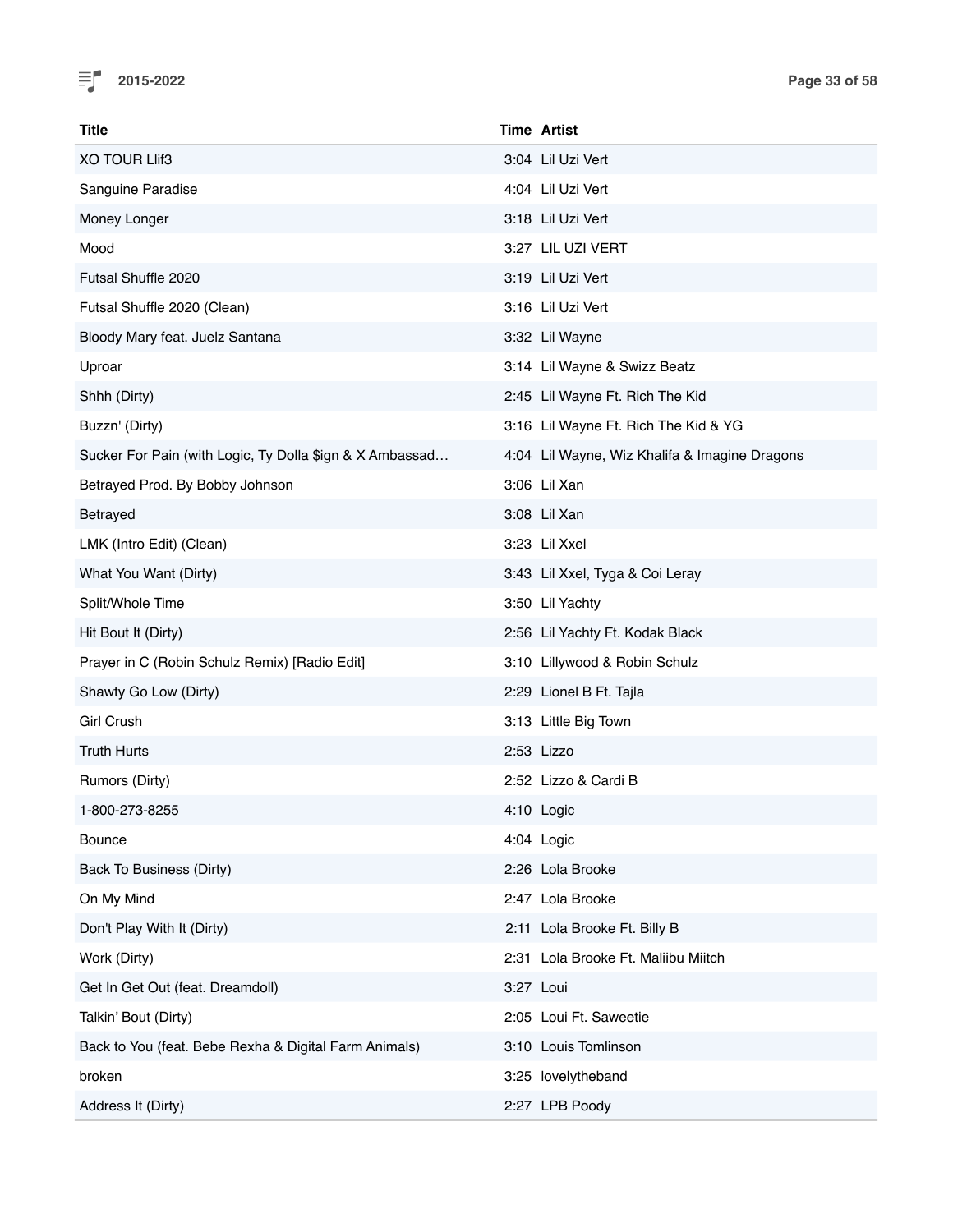

| Title                                                    | <b>Time Artist</b>                  |
|----------------------------------------------------------|-------------------------------------|
| Despacito (Remix) [feat. Justi                           | 3:49 Luis Fonsi & Daddy Yankee      |
| Échame la culpa                                          | 2:54 Luis Fonsi & Demi Lovato       |
| 7 Years                                                  | 3:59 Lukas Graham                   |
| Love Someone                                             | 3:26 Lukas Graham, Timothy Loo      |
| I See You                                                | 3:06 Luke Bryan                     |
| Knockin' Boots                                           | 3:19 Luke Bryan                     |
| Light It Up                                              | 2:57 Luke Bryan                     |
| What Makes You Country                                   | 3:55 Luke Bryan                     |
| One Margarita (Radio Edit)                               | 3:13 Luke Bryan                     |
| Huntin', Fishin' & Lovin' Every Day                      | 4:39 Luke Bryan                     |
| <b>What Makes You Country</b>                            | 3:55 Luke Bryan                     |
| Beer Never Broke My Heart                                | 3:07 Luke Combs                     |
| When It Rains It Pours                                   | 4:03 Luke Combs                     |
| She Got the Best of Me                                   | 3:03 Luke Combs                     |
| <b>Beautiful Crazy</b>                                   | 2:58 Luke Combs                     |
| Does To Me ft. Eric Church                               | 3:56 Luke Combs                     |
| Doin' This                                               | 4:14 Luke Combs                     |
| Ophelia                                                  | 2:40 The Lumineers                  |
| Soltera (Remix)                                          | 4:26 Lunay, Daddy Yankee, Bad Bunny |
| Expensive (Dirty)                                        | 3:24 Mac Tree Ft. Future            |
| Glorious (feat. Skylar Grey)                             | 3:40 Macklemore                     |
| Good Old Days (feat. Kesha)                              | 4:01 Macklemore                     |
| Slide (Dirty)                                            | 2:22 Mad Marcc                      |
| <b>Uber Everywhere</b>                                   | 2:24 Madeintyo                      |
| Know No Better (feat. Travis Scott, Camila Cabello & Qua | 3:46 Major Lazer                    |
| Cold Water (feat. Justin Bieber & MØ)                    | 3:05 Major Lazer                    |
| Cold Water (feat. Justin Bieber & MØ)                    | 3:09 Major Lazer                    |
| Light It Up                                              | 3:19 Major Lazer feat. Nyla         |
| I Like What I Like (Dirty)                               | 2:27 Maliibu Miitch                 |
| Felices los 4                                            | 3:50 Maluma                         |
| Corazón (Audio) ft. Nego do Borel                        | 3:06 Maluma                         |
| Pretty Bitches (Dirty)                                   | 3:05 Marcy Meannn                   |
| I Could Use A Love Song                                  | 3:16 Maren Morris                   |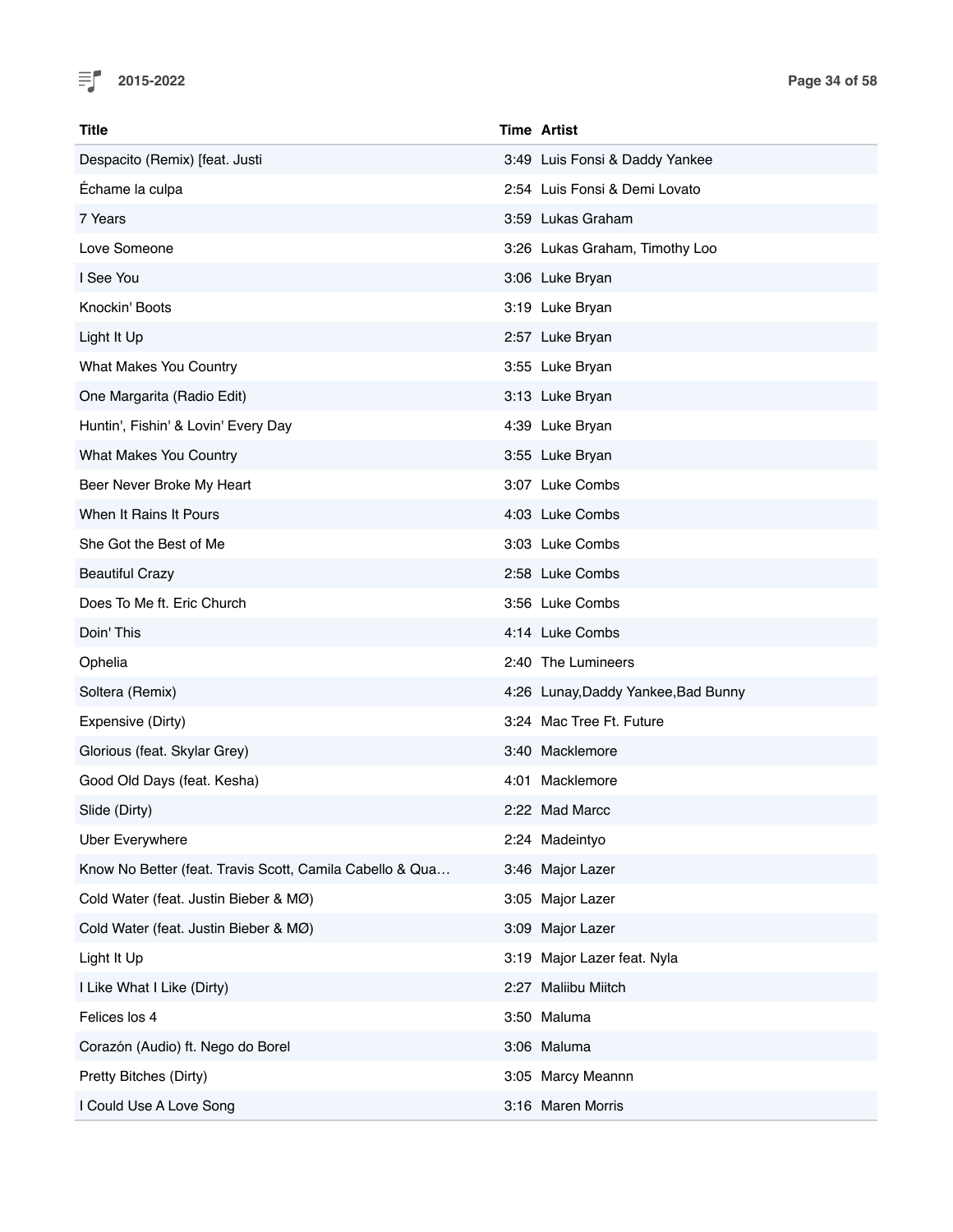

| Title                                                  | <b>Time Artist</b>                    |
|--------------------------------------------------------|---------------------------------------|
| Rich                                                   | 3:29 Maren Morris                     |
| Drunk Girls Don't Cry                                  | 4:09 Maren Morris                     |
| <b>Circles Around This Town</b>                        | 3:16 Maren Morris                     |
| Uptown Funk! (Feat.Bruno Mars)                         | 4:31 Mark Ronson                      |
| Sugar                                                  | 3:56 Maroon 5                         |
| What Lovers Do (feat. SZA)                             | 3:20 Maroon 5                         |
| Girls Like You                                         | 3:56 Maroon 5                         |
| Maps                                                   | 3:10 Maroon 5                         |
| Don't Wanna Know (feat. Kendrick Lamar)                | 3:34 Maroon 5                         |
| Animals                                                | 3:51 Maroon 5                         |
| <b>Memories</b>                                        | 3:10 Maroon 5                         |
| Girls Like You                                         | 3:56 Maroon 5 & Cardi B               |
| Beautiful Mistakes (Clean)                             | 3:18 Maroon 5 Ft. Megan Thee Stallion |
| Silence (feat. Khalid)                                 | 3:01 Marshmello                       |
| Happier                                                | 3:34 Marshmello                       |
| Here With Me Feat. CHVRCHES [Official Lyric Video]     | 2:41 Marshmello                       |
| Happier                                                | 3:34 Marshmello & Bastille            |
| Happier                                                | 3:38 Marshmello ft. Bastille          |
| Happier                                                | 3:34 Marshmello, Bastille, Steve Mac  |
| One Thing Right (feat. Kane Brown)                     | 3:02 Marshmello, Kane Brown           |
| In the Name of Love                                    | 3:19 Martin Garrix & Bebe Rexha       |
| Secrets                                                | 3:44 Mary Lambert                     |
| Astronaut In The Ocean (Dirty)                         | 2:11 Masked Wolf                      |
| Prayed For You                                         | 3:30 Matt Stell                       |
| Lights Down Low (Ft. Gnash)                            | 3:46 MAX                              |
| Atw (feat. 03 Greedo)                                  | 2:32 Maxo Kream                       |
| Missing You                                            | 3:35 Mboogz                           |
| Going Bad (Clean) ft. Drake                            | 3:01 Meek Mil                         |
| Whatever You Need (feat. Chris Brown & Ty Dolla \$ign) | 3:26 Meek Mill                        |
| Going Bad (feat. Drake)                                | 3:01 Meek Mill                        |
| Love Money (Dirty)                                     | 3:02 Meek Mill                        |
| On My Soul (Dirty)                                     | 2:22 Meek Mill                        |
| Left Hollywood                                         | 3:43 Meek Mill                        |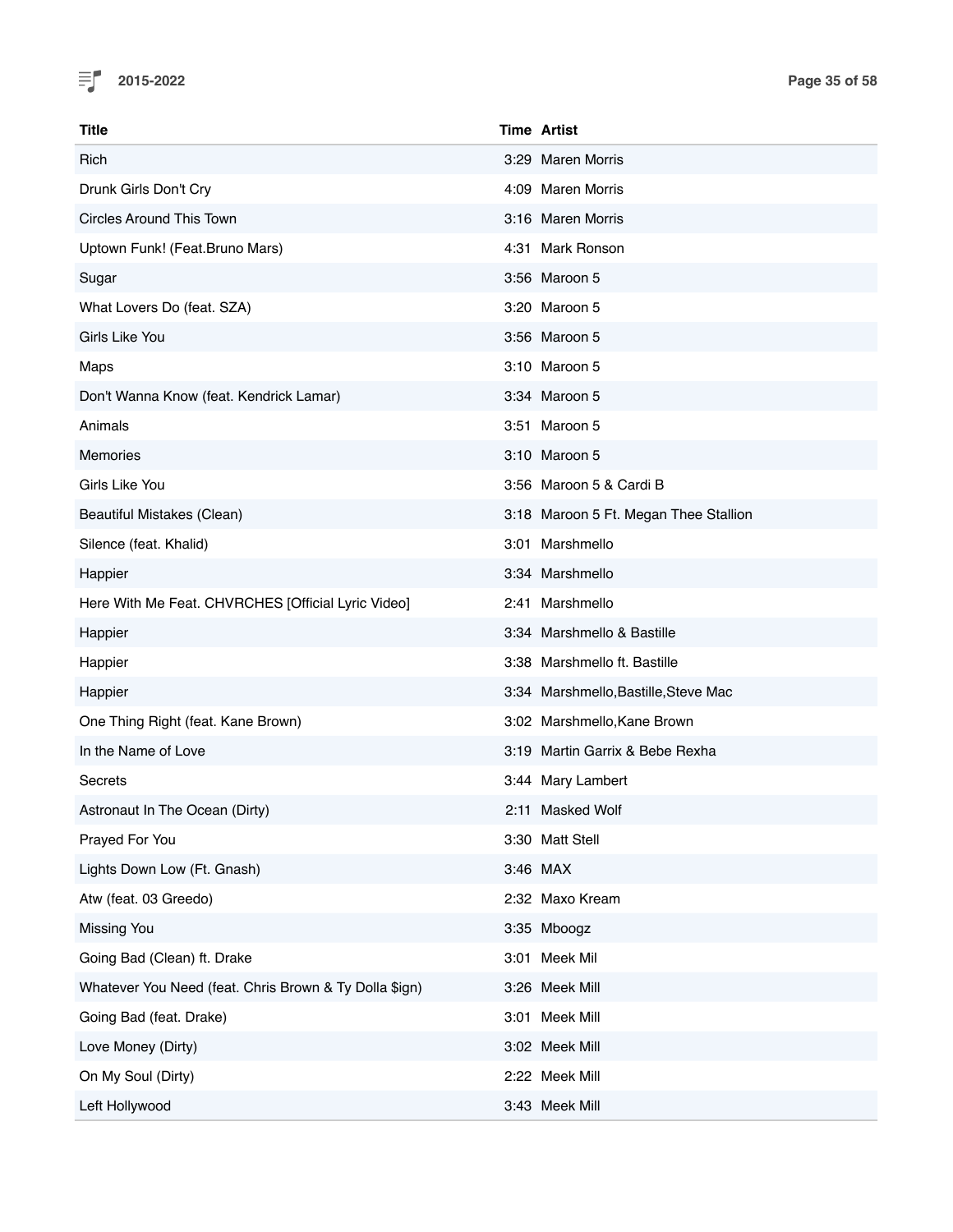

| Title                                                | <b>Time Artist</b>                     |
|------------------------------------------------------|----------------------------------------|
| Run It (Feat. Joyner Lucas)                          | 4:35 Meek Mill                         |
| Blue Notes 2 ft. Lil Uzi Vert                        | 3:51 Meek Mill                         |
| Dreams And Nightmares                                | 3:51 Meek Mill                         |
| Dangerous (feat. Jeremih and PnB Rock)               | 3:55 Meek Mill & Jeremih & PnB Rock    |
| Ride For You (Dirty)                                 | 3:02 Meek Mill feat. Kehlani           |
| Hot (Dirty)                                          | 2:31 Meek Mill feat. Moneybagg Yo      |
| Tweaking (Dirty)                                     | 3:17 Meek Mill feat. Vory              |
| Me [FWM] (Dirty)                                     | 3:00 Meek Mill Ft. ASAP Ferg           |
| Northside Southside (Dirty)                          | 3:03 Meek Mill Ft. Giggs               |
| <b>Sharing Locations (Dirty)</b>                     | 2:41 Meek Mill Ft. Lil Baby & Lil Durk |
| We Slide (Dirty)                                     | 3:31 Meek Mill Ft. Young Thug          |
| 24/7 (feat. Ella Mai)                                | 3:42 Meek Mill, Ella Mai               |
| Hot Girl Summer (feat. Nicki Minaj & Ty Dolla \$ign) | 3:19 Megan Thee Stallion               |
| Body (Dirty)                                         | 2:50 Megan Thee Stallion               |
| Thot Shit (Dirty)                                    | 3:05 Megan Thee Stallion               |
| Thot Shit [Dj Rukus 'Shake It Off' Edit] (Dirty)     | 3:05 Megan Thee Stallion               |
| Circles (Dirty)                                      | 2:51 Megan Thee Stallion               |
| Don't Rock Me to Sleep (Dirty)                       | 3:03 Megan Thee Stallion               |
| Eat It                                               | 2:50 Megan Thee Stallion               |
| Megan Monday Freestyle                               | 1:54 Megan Thee Stallion               |
| <b>Bae Goals</b>                                     | 2:29 Megan Thee Stallion               |
| <b>Bless The Booth Freestyle</b>                     | 2:07 Megan Thee Stallion               |
| Freakend                                             | 1:54 Megan Thee Stallion               |
| God's Favorite                                       | 1:30 Megan Thee Stallion               |
| <b>Kitty Kat</b>                                     | 2:05 Megan Thee Stallion               |
| Let Me See It                                        | 3:10 Megan Thee Stallion               |
| Megan's Piano                                        | 1:54 Megan Thee Stallion               |
| Opposite Day                                         | 2:15 Megan Thee Stallion               |
| Southside Forever Freestyle                          | 2:57 Megan Thee Stallion               |
| Tina Snow Interlude                                  | 3:05 Megan Thee Stallion               |
| Tuned In Freestyle                                   | 2:04 Megan Thee Stallion               |
| Warning                                              | 2:35 Megan Thee Stallion               |
| Cry Baby (Dirty)                                     | 2:17 Megan Thee Stallion Ft. DaBaby    |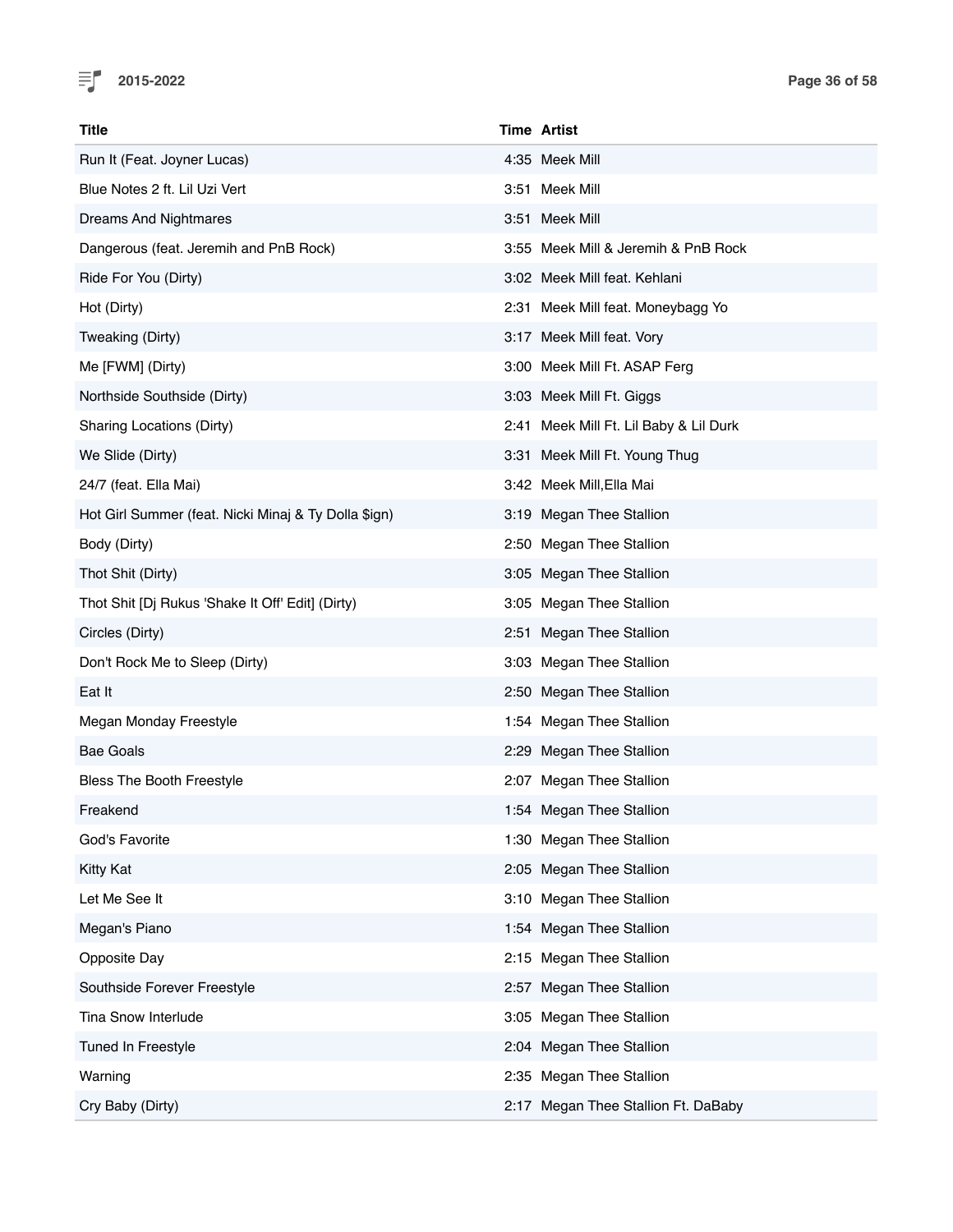

| <b>Title</b>                                           | <b>Time Artist</b>                      |  |
|--------------------------------------------------------|-----------------------------------------|--|
| Girls In The Hood [Dj Rukus 'Hot Girl' ReWork] (Clean) | 2:36 Megan Thee Stallion Ft. Hot Boys   |  |
| Girls In The Hood [Dj Rukus 'Hot Girl' ReWork] (Dirty) | 2:36 Megan Thee Stallion Ft. Hot Boys   |  |
| Don't Stop (Dirty)                                     | 3:06 Megan Thee Stallion Ft. Young Thug |  |
| Cash Shit (feat. DaBaby)                               | 3:13 Megan Thee Stallion, DaBaby        |  |
| Lips Are Movin                                         | 3:01 Meghan Trainor                     |  |
| All About That Bass                                    | 3:09 Meghan Trainor                     |  |
| Me Too                                                 | 3:01 Meghan Trainor                     |  |
| No                                                     | 3:40 Meghan Trainor                     |  |
| No Complaints (feat. Offset & Drake)                   | 4:22 Metro Boomin                       |  |
| Don't Come Out The House                               | 2:48 Metro Boomin & 21 Savage           |  |
| 10 Freaky Girls                                        | 3:28 Metro Boomin & 21 Savage           |  |
| Space Cadet                                            | 3:23 Metro Boomin & Gunna               |  |
| One That Got Away                                      | 3:39 Michael Ray                        |  |
| One That Got Away                                      | 3:39 Michael Ray                        |  |
| Drinkin Problem                                        | 3:41 midland                            |  |
| Burn Out                                               | 3:10 Midland                            |  |
| Slippery (feat. Gucci Mane)                            | 5:04 Migos                              |  |
| Motor Sport (feat. Nicki Minaj & Cardi B)              | 5:23 Migos                              |  |
| Time For Me (Dirty)                                    | 3:59 Migos                              |  |
| Avalanche (Dirty)                                      | 3:26 Migos                              |  |
| Birthday (Dirty)                                       | 3:46 Migos                              |  |
| Jane (Dirty)                                           | 3:21 Migos                              |  |
| Mahomes (Dirty)                                        | 5:08 Migos                              |  |
| Roadrunner (Dirty)                                     | 4:15 Migos                              |  |
| Straightenin (Dirty)                                   | 4:14 Migos                              |  |
| Straightenin [Mr. Collipark Remix] (Dirty)             | 4:32 Migos                              |  |
| Vaccine (Dirty)                                        | 3:41 Migos                              |  |
| Handsome and Wealthy                                   | 3:40 Migos                              |  |
| Bad and Boujee (Clean) ft. Lil Uzi Vert                | 5:35 Migos                              |  |
| Narcos                                                 | 4:15 Migos                              |  |
| T-shirt                                                | 4:08 Migos                              |  |
| Walk Talk It                                           | 4:36 Migos                              |  |
| Stir Fry (Audio)                                       | 3:13 Migos                              |  |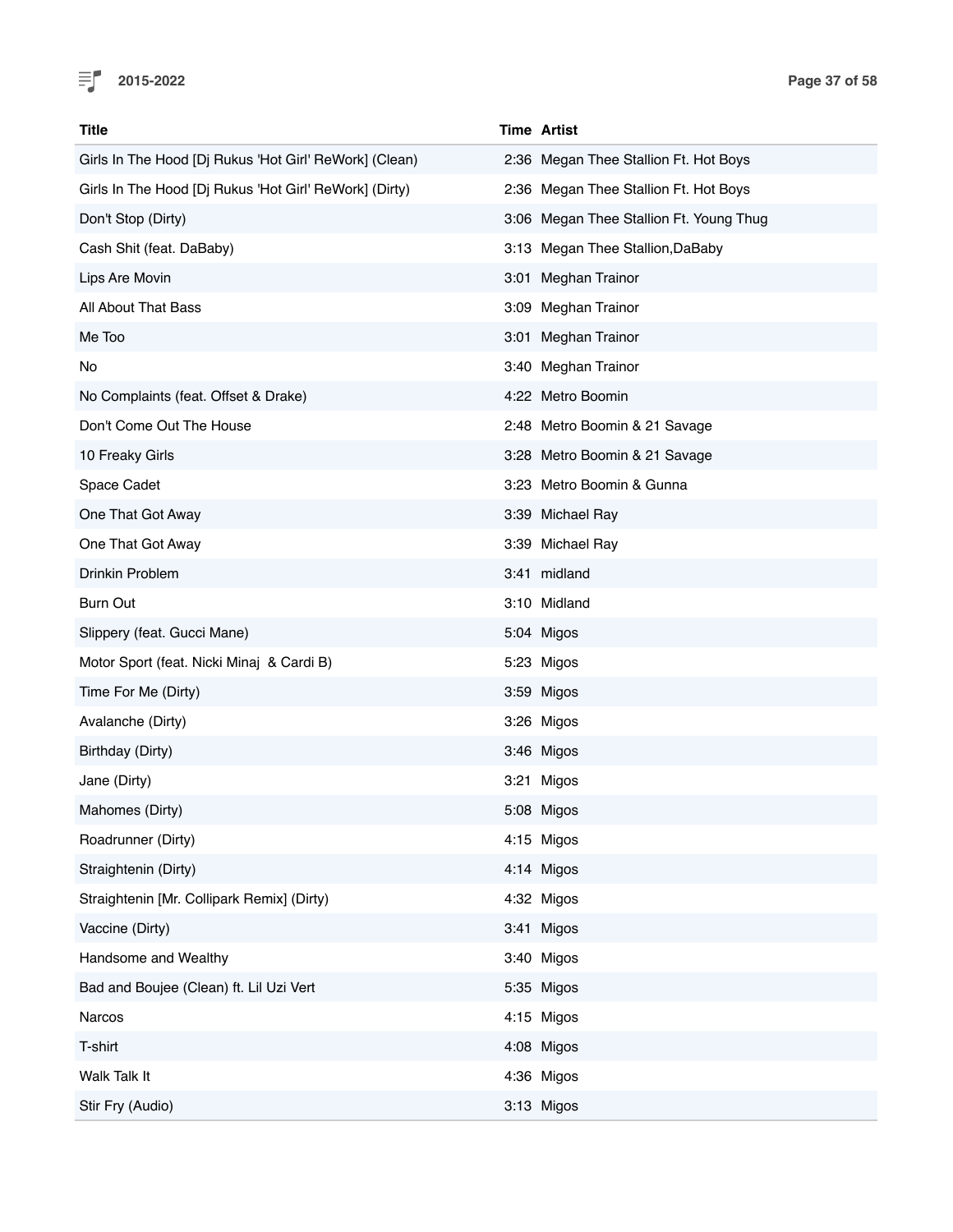

| <b>Title</b>                    | <b>Time Artist</b>                        |
|---------------------------------|-------------------------------------------|
| Supastars                       | 4:56 Migos                                |
| <b>BBO</b> (Bad Bitches Only)   | 4:12 Migos ft. 21 Savage                  |
| Type Shit (Dirty)               | 3:09 Migos Ft. Cardi B                    |
| Having Our Way (Dirty)          | 4:38 Migos Ft. Drake                      |
| What You See (Dirty)            | 3:00 Migos Ft. Justin Bieber              |
| Malibu (Dirty)                  | 4:08 Migos Ft. Polo G                     |
| Light It Up (Dirty)             | 4:29 Migos Ft. Pop Smoke                  |
| Need It (Clean)                 | 3:15 Migos Ft. YoungBoy Never Broke Again |
| MotorSport (Audio)              | 5:09 Migos, Nicki Minaj, Cardi B          |
| Sky Walker (feat. Travis Scott) | 4:20 Miguel                               |
| I Took A Pill In Ibiza          | 3:14 Mike Posner                          |
| Malibu                          | 3:52 Miley Cyrus                          |
| Work It                         | 4:59 Missy "Misdemeanor" Elliott          |
| Get Ur Freak On                 | 3:57 Missy "Misdemeanor" Elliott          |
| Cream Check (Dirty)             | 2:59 Mistah F.A.B. Ft. Unc Tha Hunk       |
| Drunk Me                        | 3:33 Mitchell Tenpenny                    |
| American Dream                  | 3:46 MKTO                                 |
| Beating Down Yo Block           | 3:12 Monaleo                              |
| 24 (Remix) (Intro Edit) (Clean) | 3:33 Money Man Ft. Lil Baby               |
| 24 (Remix) (Intro Edit) (Dirty) | 3:33 Money Man Ft. Lil Baby               |
| Whole Lotta (Dirty)             | 2:32 Money Man Ft. Young Dolph            |
| Eat [Remix] (Dirty)             | 3:15 Money Mu Ft. Lil Durk                |
| Problem (Dirty)                 | 3:24 Money Mu Ft. Pooh Shiesty            |
| Clear Da Air (Dirty)            | 3:12 Moneybagg Yo                         |
| Time Today (Dirty)              | 2:17 Moneybagg Yo                         |
| Wockesha (Dirty)                | 3:01 Moneybagg Yo                         |
| Said Sum (Dirty)                | 2:35 Moneybagg Yo                         |
| GO! (Dirty)                     | 2:02 Moneybagg Yo Ft. BIG30               |
| Hard For The Next (Dirty)       | 2:46 Moneybagg Yo Ft. Future              |
| One Of Dem Nights (Dirty)       | 2:23 Moneybagg Yo Ft. Jhene Aiko          |
| I Believe U (Dirty)             | 2:39 Moneybagg Yo Ft. TripStar            |
| Track Star (Dirty)              | 3:20 Mooski                               |
| Chasin' You (Radio Edit)        | 3:26 Morgan Wallen                        |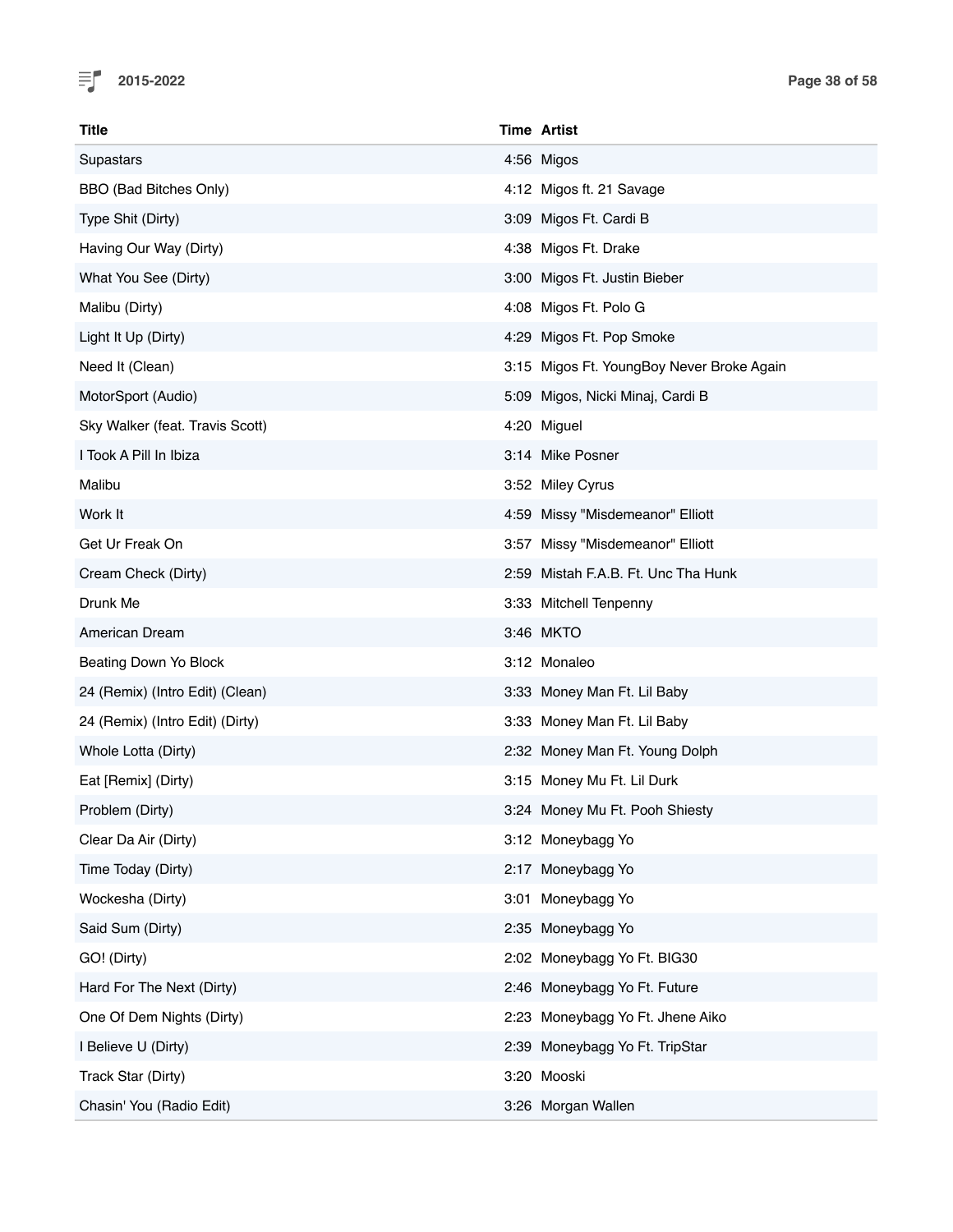

| Title                                                  |          | <b>Time Artist</b>                                   |
|--------------------------------------------------------|----------|------------------------------------------------------|
| <b>Whiskey Glasses</b>                                 |          | 3:44 Morgan Wallen                                   |
| Quicksand (Dirty)                                      |          | 3:44 Morray                                          |
| Still Here                                             |          | 3:16 Morray Ft. Cordae                               |
| <b>Real Ones</b>                                       |          | 3:04 Mozzy & Roddy Ricch                             |
| Waves                                                  |          | 2:54 Mr. Probz                                       |
| Keep Goin (Dirty)                                      |          | 2:13 Mr. Wired Up                                    |
| Bossin' Up (Dirty)                                     |          | 2:55 MrH Iz BlakkNewz Ft. Erica Banks                |
| Subwoofer (Dirty)                                      |          | 4:00 Mt. Westmore Ft. Snoop Dogg, Too Short, Ice Cub |
| Hrs and Hrs                                            |          | 3:24 Muni Long                                       |
| bbycakes with Lil Uzi Vert, PinkPantheress and Shygirl |          | 2:53 Mura Masa                                       |
| Doors Unlocked (Dirty)                                 |          | 2:50 Murda Beatz Ft. Ty Dolla Sign and Polo G        |
| One Shot                                               |          | 2:33 Murda Beatz, Blxst & Wale                       |
| Pure Water (Clean Version)                             |          | 3:15 Mustard & Migos                                 |
| Ballin'                                                |          | 3:01 Mustard, Roddy Ricch                            |
| Lemon                                                  |          | 3:40 N.E.R.D & Rihanna                               |
| Lemon                                                  |          | 3:40 N.E.R.D.                                        |
| Goin Up (Dirty)                                        |          | 3:46 N.O.R.E. Ft. Dj Khaled and DreamDoll            |
| When Idols Become Rivals                               |          | 5:42 Naden                                           |
| Death Row East (Dirty)                                 | 3:19 Nas |                                                      |
| Brunch On Sundays (Dirty)                              |          | 3:51 Nas Ft. Blxst                                   |
| EPMD 2 (Dirty)                                         |          | 3:34 Nas Ft. EPMD & Eminem                           |
| Nobody (Dirty)                                         |          | 4:42 Nas Ft. Lauryn Hill                             |
| YKTV (Dirty)                                           |          | 3:22 Nas Ft. YG & A Boogie Wit da Hoodie             |
| Somebody (Feat.Jeremih)                                |          | 3:10 Natalia La Rose                                 |
| Take A Shot and Make A Tik Tok (Clean)                 |          | 2:05 NateGawd Ft. Lil Jon and Flo Rida               |
| Take A Shot and Make A Tik Tok (Dirty)                 |          | 2:05 NateGawd Ft. Lil Jon and Flo Rida               |
| Criminal                                               |          | 3:54 Natti Natasha Ft Ozuna                          |
| Wanted You (feat. Lil Uzi Vert)                        | 3:48 NAV |                                                      |
| Tap                                                    |          | 2:28 NAV, London on Da Track, Meek Mill              |
| No Switch                                              |          | 3:01 NBA Youngboy                                    |
| She Knows (Feat.Juicy J)                               |          | 3:41 Ne-Yo                                           |
| Fly Away (Dirty)                                       |          | 3:11 Neek Bucks and Lil Tjay                         |
| Cutlass (Dirty)                                        |          | 2:46 Never Broke Again & Meechy Baby                 |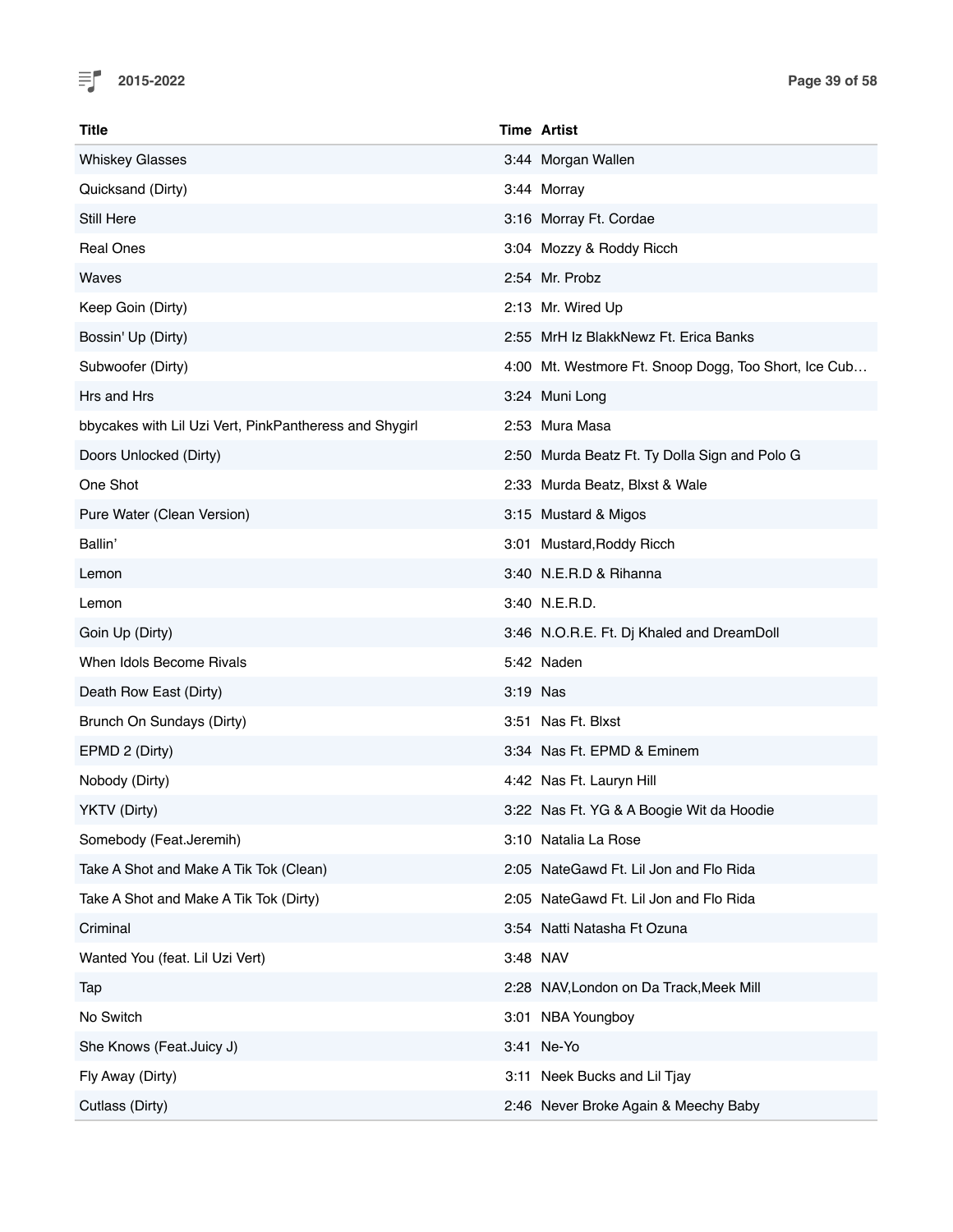

| Title                                       |           | <b>Time Artist</b>                     |
|---------------------------------------------|-----------|----------------------------------------|
| Push Back                                   |           | 3:42 Neyo, Bebe Rexha, Stefflon Don    |
| Let You Down                                | 3:32 NF   |                                        |
| Time                                        | $3:51$ nf |                                        |
| Lie                                         | 3:29 NF   |                                        |
| Slow Hands                                  |           | 3:08 Niall Horan                       |
| Too Much To Ask                             |           | 3:43 Niall Horan                       |
| This Town                                   |           | 3:53 Niall Horan                       |
| All On You                                  |           | 3:07 Nick Fradiani                     |
| Jealous                                     |           | 3:43 Nick Jonas                        |
| Chains                                      |           | 3:23 Nick Jonas                        |
| This Is Heaven (Clean)                      |           | 3:34 Nick Jonas                        |
| Close                                       |           | 3:54 Nick Jonas feat. Tove Lo          |
| Only (Feat. Drake, Lil Wayne & Chris Brown) |           | 5:12 Nicki Minaj                       |
| Truffle (Feat.Drake & Lil Wayne)            |           | 3:39 Nicki Minaj                       |
| Anaconda                                    |           | 4:21 Nicki Minaj                       |
| Fractions (Dirty)                           |           | 3:01 Nicki Minaj                       |
| <b>Barbie Tingz</b>                         |           | 3:13 Nicki Minaj                       |
| Chun Li                                     |           | 3:12 Nicki Minaj                       |
| Feeling Myself (Feat. Beyoncé)              |           | 3:58 Nicki Minaj                       |
| We Have A Problem? ft. Lil Baby             |           | 3:28 Nicki Minaj                       |
| Crocodile Teeth [Remix] (Dirty)             |           | 3:38 Nicki Minaj & Skillibeng          |
| Seeing Green (Dirty)                        |           | 5:37 Nicki Minaj Ft. Drake & Lil Wayne |
| Bussin                                      |           | 2:17 Nicki Minaj, Lil Baby             |
| Do We Have A Problem                        |           | 3:27 Nicki Minaj, Lil Baby             |
| El Amante                                   |           | 3:40 Nicky Jam                         |
| Hasta El Amanecer                           |           | 3:08 Nicky Jam                         |
| In Your Arms                                |           | 3:26 Nico & Vinz                       |
| Shotta Flow                                 |           | 2:40 NLE Choppa                        |
| Final Warning (Dirty)                       |           | 2:36 NLE Choppa                        |
| Mmm Hmm (Dirty)                             |           | 3:02 NLE Choppa                        |
| Too Hot (feat. Moneybagg Yo)                |           | 3:36 NLE Choppa                        |
| Push It ft. Young Thug                      |           | 3:30 NLE Choppa                        |
| Walk Em Down (Clean)                        |           | 2:50 NLE Choppa Ft. Roddy Ricch        |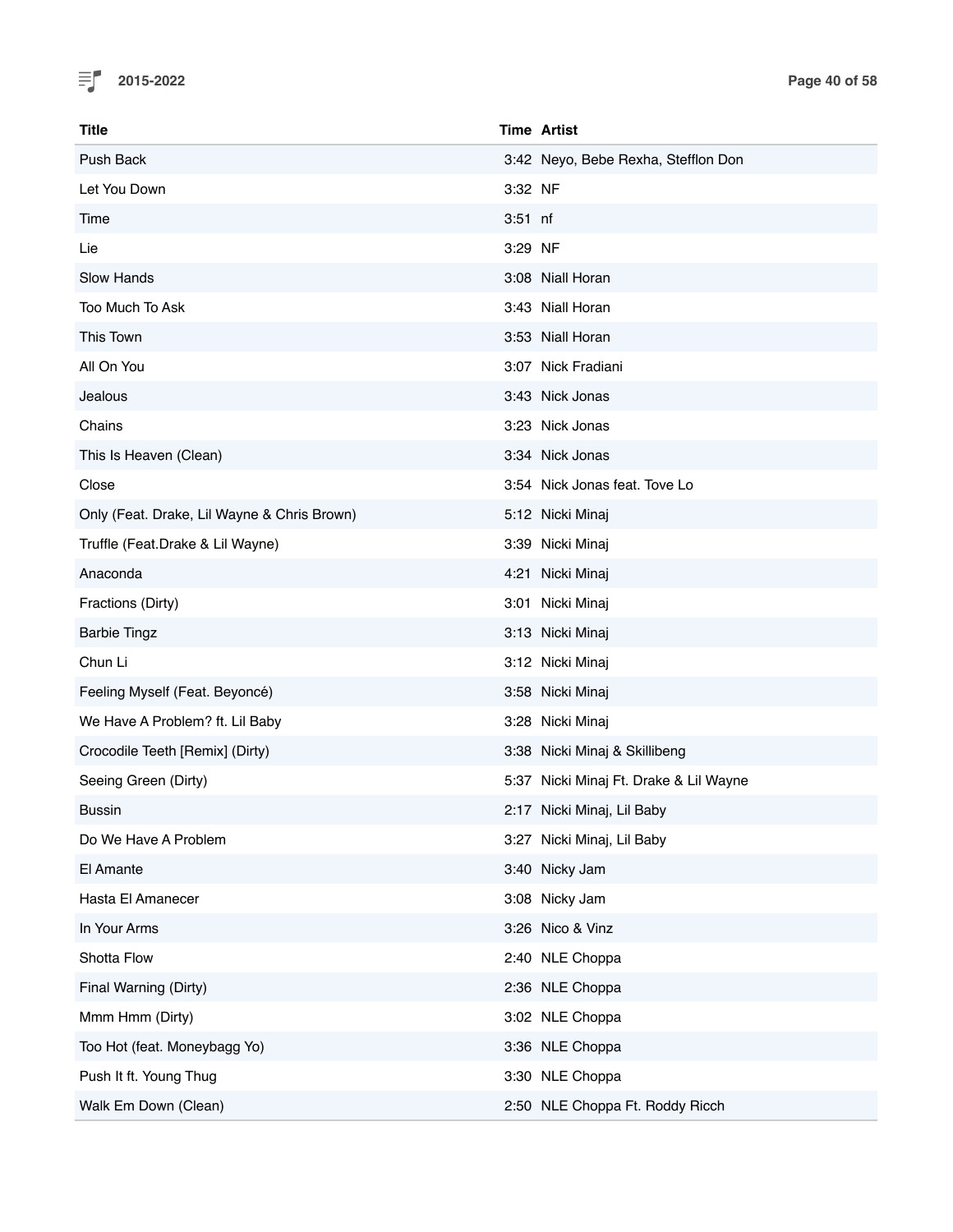

| <b>Title</b>                               | <b>Time Artist</b>                                   |
|--------------------------------------------|------------------------------------------------------|
| Gifted (Dirty)                             | 3:04 No Savage                                       |
| Feeling Down (feat. No Cap)                | 3:15 No Savage                                       |
| Vaccine (Dirty)                            | 2:06 NoCap                                           |
| Fortune Teller                             | 2:23 NoCap                                           |
| Live On {Thuggin Days} [Remix] (Dirty)     | 3:38 Nuski2Squad Ft. Yungeen Ace and G Herbo         |
| I Look Good                                | 1:42 O.T. Genasis                                    |
| Cut It                                     | 3:43 O.T. Genasis feat. Young Dolph                  |
| Back To You (Dirty)                        | 3:30 O.T. Genasis Ft. Chris Brown and Charlie Wilson |
| CoCo                                       | 4:00 O.T.Genasis                                     |
| Do It 4 Da Gram [Trap Mix] (Dirty)         | 3:37 O'Mega Red                                      |
| Do It 4 Da Gram (Dirty)                    | 3:36 O'Mega Red                                      |
| Clout (feat. Cardi B)                      | 3:26 Offset                                          |
| Red Room                                   | 4:02 Offset                                          |
| <b>Ric Flair Drip</b>                      | 2:53 Offset & Metro Boomin                           |
| No Such Thing as a Broken Heart            | 2:56 Old Dominion                                    |
| Make It Sweet                              | 3:06 Old Dominion                                    |
| Good 4 U (Dirty)                           | 2:56 Olivia Rodrigo                                  |
| Deja Vu (Dirty)                            | 3:34 Olivia Rodrigo                                  |
| Drivers License (Dirty)                    | 3:59 Olivia Rodrigo                                  |
| Post To Be (Feat.Chris Brown & Jhene Aiko) | 3:47 Omarion                                         |
| Right Here (Dirty)                         | 3:00 OMB Peezy Ft. Jacquees                          |
| Dope Boy (Dirty)                           | 3:01 OMB Peezy Ft. Rylo Rodriguez                    |
| <b>Night Changes</b>                       | 3:47 One Direction                                   |
| Steal My Girl                              | 3:48 One Direction                                   |
| I Lived                                    | 3:55 OneRepublic                                     |
| Wherever I Go                              | 2:50 Onerepublic                                     |
| Hellcats & Trackhawks (Dirty)              | 2:27 Only The Family & Lil Durk                      |
| <b>Fireflies</b>                           | 3:48 Owl City                                        |
| Siguelo Bailando                           | 3:47 Ozuna                                           |
| What About Us                              | 4:32 P!nk                                            |
| Walk Me Home                               | 2:58 P!nk                                            |
| Just Like Fire                             | 3:36 P!nk                                            |
| Bad (Dirty)                                | 3:26 Pa Salieu Ft. Aitch                             |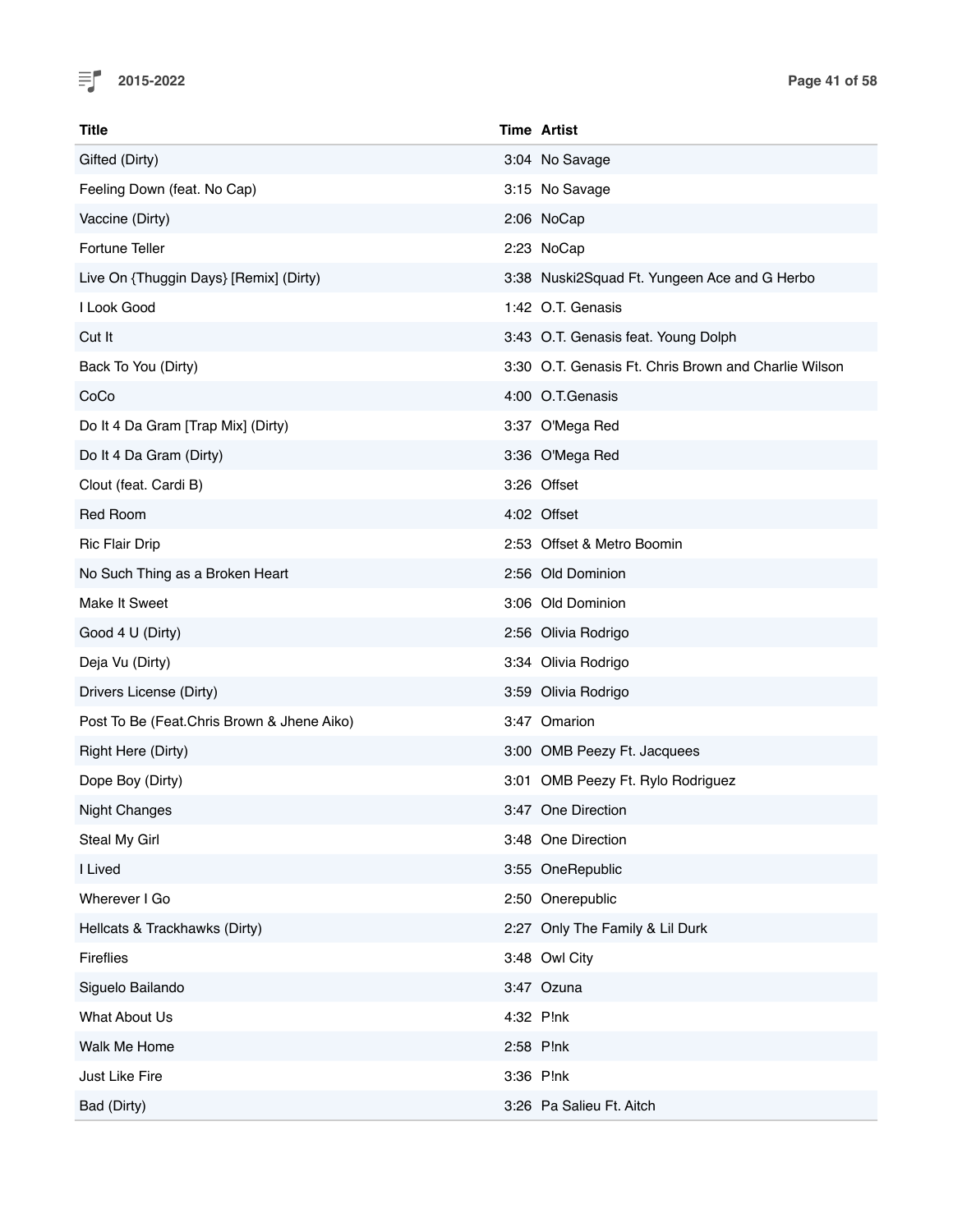

| Title                                                 | <b>Time Artist</b>                                 |
|-------------------------------------------------------|----------------------------------------------------|
| Hey Look Ma, I Made It                                | 2:50 Panic! At the Disco                           |
| <b>High Hopes</b>                                     | 3:11 Panic! At The Disco                           |
| Proud                                                 | 3:04 Paper Route Empire & Key Glock                |
| Mister Glock 2 (Dirty)                                | 3:01 Paper Route Empire, Key Glock                 |
| Thought I Was Gonna Stop_ (Remix) Feat. 2 Chainz, Rem | 4:00 Papoose                                       |
| Thought I Was Gonna Stop (Dirty)                      | 1:53 Papoose Ft. Lil Wayne                         |
| Backin' It Up (feat. Cardi B)                         | 3:11 Pardison Fontaine & Cardi B                   |
| Freak Show (Dirty)                                    | 3:22 Perfect Ft. Chosen on The Beat                |
| Where Your Head At (Dirty)                            | 2:29 Phonk P Ft. Fred Blaze & BodyBaggJonez        |
| Poppin It (Dirty)                                     | 2:58 Phonk P Ft. TF                                |
| Just Watch (Dirty)                                    | 2:42 Phonk P Ft. Trizz, ShonHill, Xavier & IsoCali |
| Ice Cube (Dirty)                                      | 2:58 Phonk P Ft. Xavier                            |
| Hot (Clean)                                           | 2:33 Pia Mia                                       |
| <b>Baby Shark</b>                                     | 1:36 Pinkfong                                      |
| Fireball (feat. John Ryan)                            | 3:55 Pitbull                                       |
| Greenlight (feat. Flo Rida & LunchMoney Lewis)        | 4:04 Pitbull                                       |
| Time Of Our Lives                                     | 3:50 Pitbull & Ne-Yo                               |
| Messin' Around                                        | 3:45 Pitbull feat. Enrique Iglesias                |
| Pull Up                                               | 2:29 PK Ray                                        |
| Wokeuplikethis* (feat. Lil Uzi Vert)                  | 3:56 Playboi Carti                                 |
| Magnolia                                              | 3:01 Playboi Carti                                 |
| Eyes Open (feat. Lil Baby & Young Thug)               | 3:23 PnB Rock                                      |
| Flex (feat. Juice WRLD) [CLEAN]                       | 2:44 Polo G                                        |
| Pop Out                                               | 2:47 POLO G, Lil Tjay                              |
| Box of Churches (Dirty)                               | 3:05 Pooh Shiesty Ft. 21 Savage                    |
| Take A Life (Dirty)                                   | 3:19 Pooh Shiesty Ft. Foogiano                     |
| Ugly (Dirty)                                          | 3:00 Pooh Shiesty Ft. Gucci Mane                   |
| Back In Blood (Dirty)                                 | 3:05 Pooh Shiesty Ft. Lil Durk                     |
| Master P (Dirty)                                      | 3:20 Pooh Shiesty Ft. Tay Keith                    |
| AP (Dirty)                                            | 2:48 Pop Smoke                                     |
| Beat The Speaker (Dirty)                              | 1:47 Pop Smoke                                     |
| Coupe (Dirty)                                         | 2:03 Pop Smoke                                     |
| Merci Beaucoup (Dirty)                                | 2:54 Pop Smoke                                     |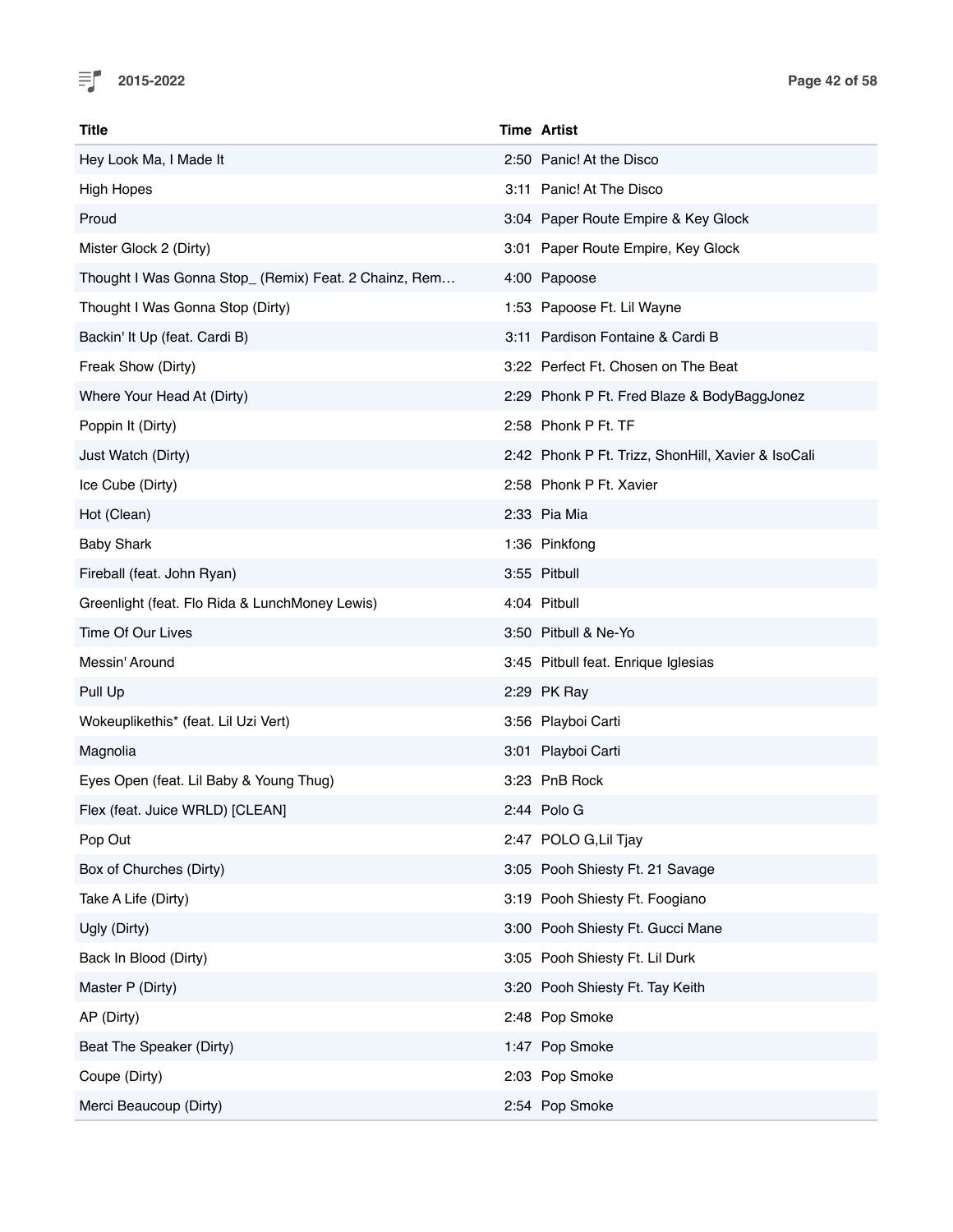

| Title                                         | <b>Time Artist</b>                                   |
|-----------------------------------------------|------------------------------------------------------|
| More Time (Dirty)                             | 2:00 Pop Smoke                                       |
| Imperfections (Clean)                         | 1:35 Pop Smoke                                       |
| Imperfections (Dirty)                         | 1:35 Pop Smoke                                       |
| What You Know Bout Love (Dirty)               | 2:40 Pop Smoke                                       |
| Dior                                          | 3:37 Pop Smoke                                       |
| Top Shotta (Dirty)                            | 4:19 Pop Smoke & The Neptunes Ft. Pusha T, Travi & B |
| Bout A Million (Dirty)                        | 3:23 Pop Smoke Ft. 42 Dugg & 21 Savage               |
| The Woo (Scooter Mix) (Clean)                 | 3:31 Pop Smoke Ft. 50 Cent & Roddy Rich              |
| The Woo (Scooter Mix) (Dirty)                 | 3:31 Pop Smoke Ft. 50 Cent & Roddy Rich              |
| Hello (Dirty)                                 | 3:11 Pop Smoke Ft. A Boogie wit da Hoodie            |
| Woo Baby (Dirty)                              | 2:36 Pop Smoke Ft. Chris Brown                       |
| Tell The Vision (Dirty)                       | 3:35 Pop Smoke Ft. Kanye West & Pusha T              |
| 8-Ball (Dirty)                                | 2:57 Pop Smoke Ft. Kid Cudi                          |
| For The Night (Dirty)                         | 3:11 Pop Smoke Ft. Lil Baby and DaBaby               |
| Geniuis (Dirty)                               | 3:28 Pop Smoke Ft. Lil TJay & Swae Lee               |
| Spoiled (Dirty)                               | 1:44 Pop Smoke Ft. Pharrell                          |
| Brush Em (Dirty)                              | 2:30 Pop Smoke Ft. Rah Swish                         |
| Manslaughter (Dirty)                          | 4:08 Pop Smoke Ft. Rick Ross & The Dream             |
| Feel It Still                                 | 2:43 Portugal. The Man                               |
| Better Now (Clean)                            | 3:21 Post Malone                                     |
| <b>Candy Paint</b>                            | 3:49 Post Malone                                     |
| Go Flex                                       | 3:00 Post Malone                                     |
| I Fall Apart                                  | 3:43 Post Malone                                     |
| Sunflower (Spider-Man_Into the Spider-Verse)  | 2:38 Post Malone                                     |
| Wow.                                          | 2:30 Post Malone                                     |
| <b>Better Now</b>                             | Post Malone<br>3:51                                  |
| Motley Crew (Dirty)                           | 3:01 Post Malone                                     |
| Circles                                       | 3:35 Post Malone                                     |
| Sunflower (Spider-Man: Into the Spider-Verse) | 2:38 Post Malone & Swae Lee                          |
| Congratulations                               | 3:40 Post Malone feat. Quavo                         |
| Goodbyes                                      | 2:55 Post Malone, Brian Lee, Louis Bell, Young Thug  |
| Wow.                                          | 2:30 Post Malone, Louis Bell, Frank Dukes            |
| Sunflower                                     | 2:38 Post Malone, Swae Lee, Louis Bell, Carter Lang  |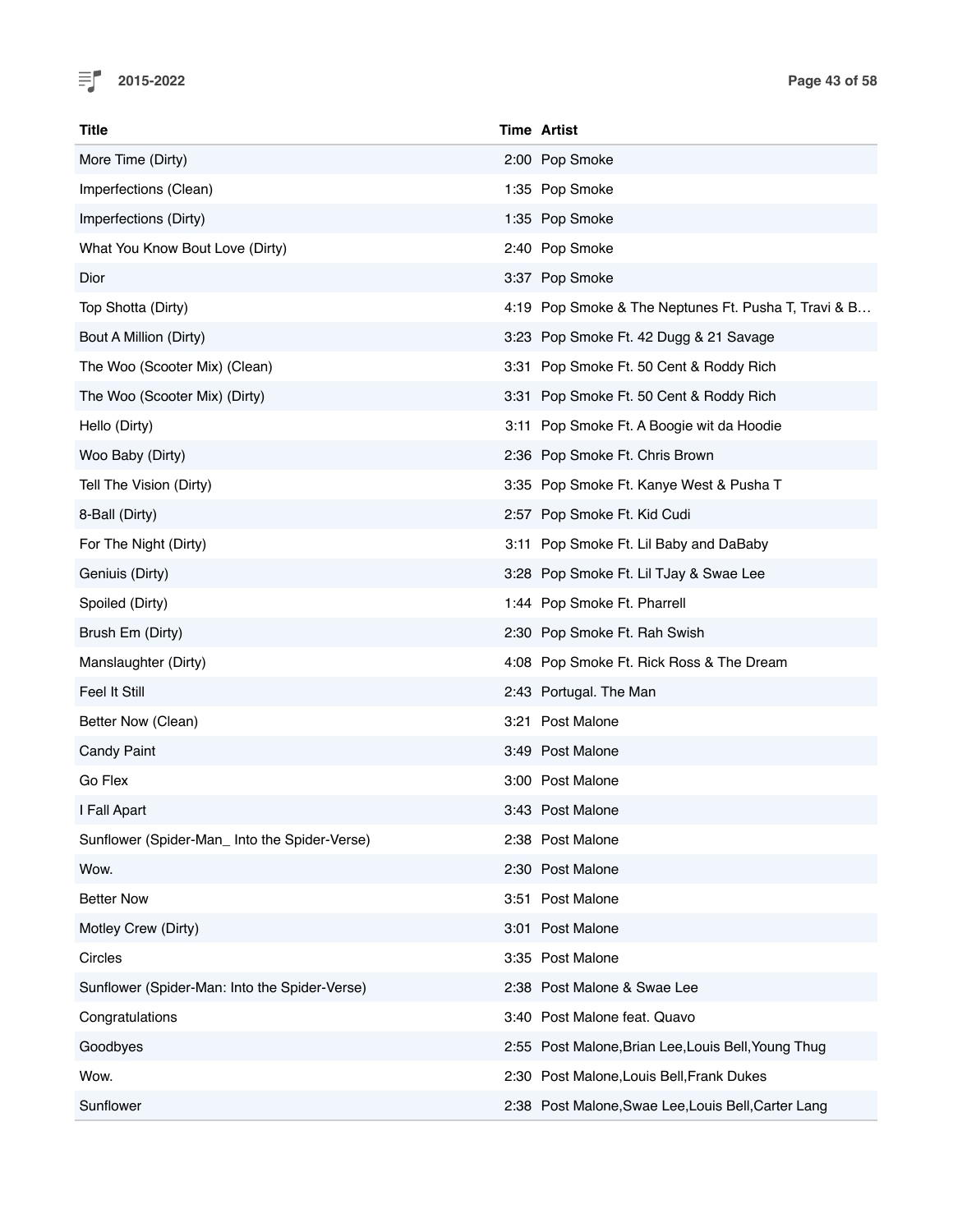

| <b>Title</b>                                 | <b>Time Artist</b>                       |
|----------------------------------------------|------------------------------------------|
| Death Bed lyrics (clean)                     | 2:54 Powfu                               |
| Stuck On A Feeling (Feat.Snoop Dogg)         | 3:31 Prince Royce                        |
| Unity (Dirty)                                | 2:56 Princess Menace                     |
| I like him                                   | 2:11 Princess Nokia                      |
| Taking All Fades (Dirty)                     | 3:45 Problem Ft. Dom Kennedy             |
| Diet Coke                                    | 3:02 Pusha T                             |
| Hear Me Clearly                              | 2:17 Pusha T, Nigo                       |
| Too Hotty (feat. Quavo Takeoff               | 4:57 Quality Control                     |
| Ice Tray                                     | 3:35 Quality Control, Quavo & Lil Yachty |
| Baby                                         | 2:22 Quality Control, Lil Baby, DaBaby   |
| Jakiyah                                      | 3:17 Quando Rondo                        |
| Set Him Up (Dirty)                           | 3:41 Queen Naija Ft. Ari Lennox          |
| Hate Our Love                                | 3:47 Queen Naija, Big Sean               |
| Yalla Habibi                                 | 2:37 R-Mean feat. French Montana         |
| Burn the Witch                               | 3:34 Radiohead                           |
| No Type                                      | 3:21 Rae Sremmurd                        |
| Throw Sun Mo (Feat.Nicki Minaj & Young Thug) | 4:21 Rae Sremmurd                        |
| Perplexing Pegasus                           | 3:25 Rae Sremmurd                        |
| <b>Black Beatles (Clean)</b>                 | 4:52 Rae Sremmurd                        |
| Powerglide                                   | 5:33 Rae Sremmurd                        |
| Swang                                        | 3:29 Rae Sremmurd                        |
| T'd Up                                       | 3:49 Rae Sremmurd                        |
| God Made Girls                               | 3:34 RaeLynn                             |
| Like A Cowboy                                | 4:22 Randy Houser                        |
| My Rnb-(Accapella)                           | 3:08 Randy Jackson Feat. Barbi Esco      |
| Doggin' (Dirty)                              | 3:53 Rayven Justice Ft. Sada Baby        |
| <b>Dark Necessities</b>                      | 5:02 Red Hot Chili Peppers               |
| Feelin' Myself (Dirty)                       | 2:41 ReeceWithTheAssist! Ft. Foogiano    |
| Sheether                                     | 7:00 Remy Ma                             |
| Can't Be (Dirty)                             | 2:01 Renni Rucci                         |
| Wish I Knew You                              | 4:34 The Revivalists                     |
| DOA (Intro Edit) (Clean)                     | 2:59 Rich Brian                          |
| Getcho Mans                                  | 3:31 Rich Brian & Warren Hue             |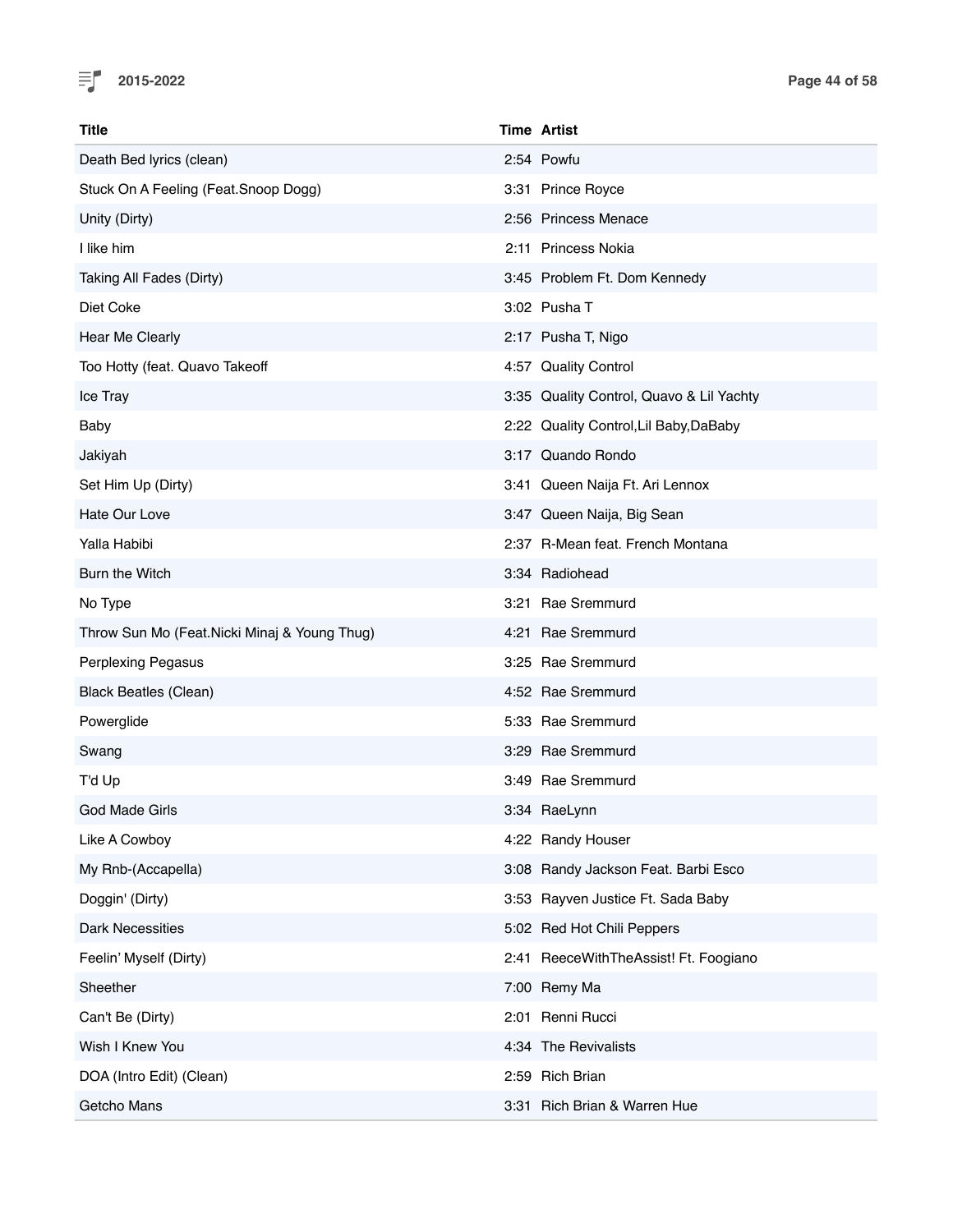

| <b>Title</b>                           | <b>Time Artist</b>                                  |
|----------------------------------------|-----------------------------------------------------|
| Attention                              | 2:50 Rich Brian ft. Offset                          |
| Walk Thru (feat. Problem)              | 2:58 Rich Homie Quan                                |
| Plug Walk                              | 2:56 Rich The Kid                                   |
| New Freezer ft. Kendrick Lamar         | 3:12 Rich The Kid                                   |
| Sorry Momma (Dirty)                    | 3:53 Rich The Kid and YoungBoy Never Broke Again    |
| Body Bag (Dirty)                       | 2:29 Rich The Kid and YoungBoy Never Broke Again Ft |
| Boss Bitch (Dirty)                     | 2:31 Rich The Kid Ft. Coi Leray                     |
| Prada [Remix] (Dirty)                  | 2:27 Rich The Kid Ft. Polo G                        |
| Lit (Dirty)                            | 3:00 Richie Wess & Yung Dred                        |
| Crown Royal                            | 2:27 Richlex                                        |
| Gold Roses (feat. Drake)               | 5:45 Rick Ross                                      |
| Own It [9AM Remix] (Dirty)             | 2:34 Rico Nasty                                     |
| Money ft. Flo Milli & Boys Noize       | 2:29 Rico Nasty                                     |
| Needed Me                              | 3:12 Rihanna                                        |
| Love On the Brain                      | 3:44 Rihanna                                        |
| Kiss It Better                         | 4:13 Rihanna                                        |
| <b>FourFiveSeconds</b>                 | 3:08 Rihanna & Kayne West & Paul McCartney          |
| Work                                   | 3:39 Rihanna feat. Drake                            |
| Is It Over (Dirty)                     | 2:56 Rikki Ft. Moneybagg Yo                         |
| There Was This Girl                    | 3:16 Riley Green                                    |
| Wait On Me                             | 3:58 Rixton                                         |
| Believe Me (Dirty)                     | 2:51 Rod Wave                                       |
| Dont Forget (Dirty)                    | 4:09 Rod Wave                                       |
| Ribbon In The Sky (Intro Edit) (Clean) | 2:55 Rod Wave                                       |
| Ribbon In The Sky (Intro Edit) (Dirty) | 2:55 Rod Wave                                       |
| Sreet Runner (Dirty)                   | 4:02 Rod Wave                                       |
| Tombstone (Dirty)                      | 2:38 Rod Wave                                       |
| Already Won (Dirty)                    | 3:30 Rod Wave Ft. Lil Durk                          |
| The Box (Clean)                        | 3:17 Roddy Ricch                                    |
| Late At Night (Dirty)                  | 2:55 Roddy Ricch                                    |
| all good (feat. Future)                | 3:33 Roddy Ricch                                    |
| The Box                                | 3:17 Roddy Ricch                                    |
| High Fashion (Clean)                   | 3:38 Roddy Ricch Ft. Dj Mustard                     |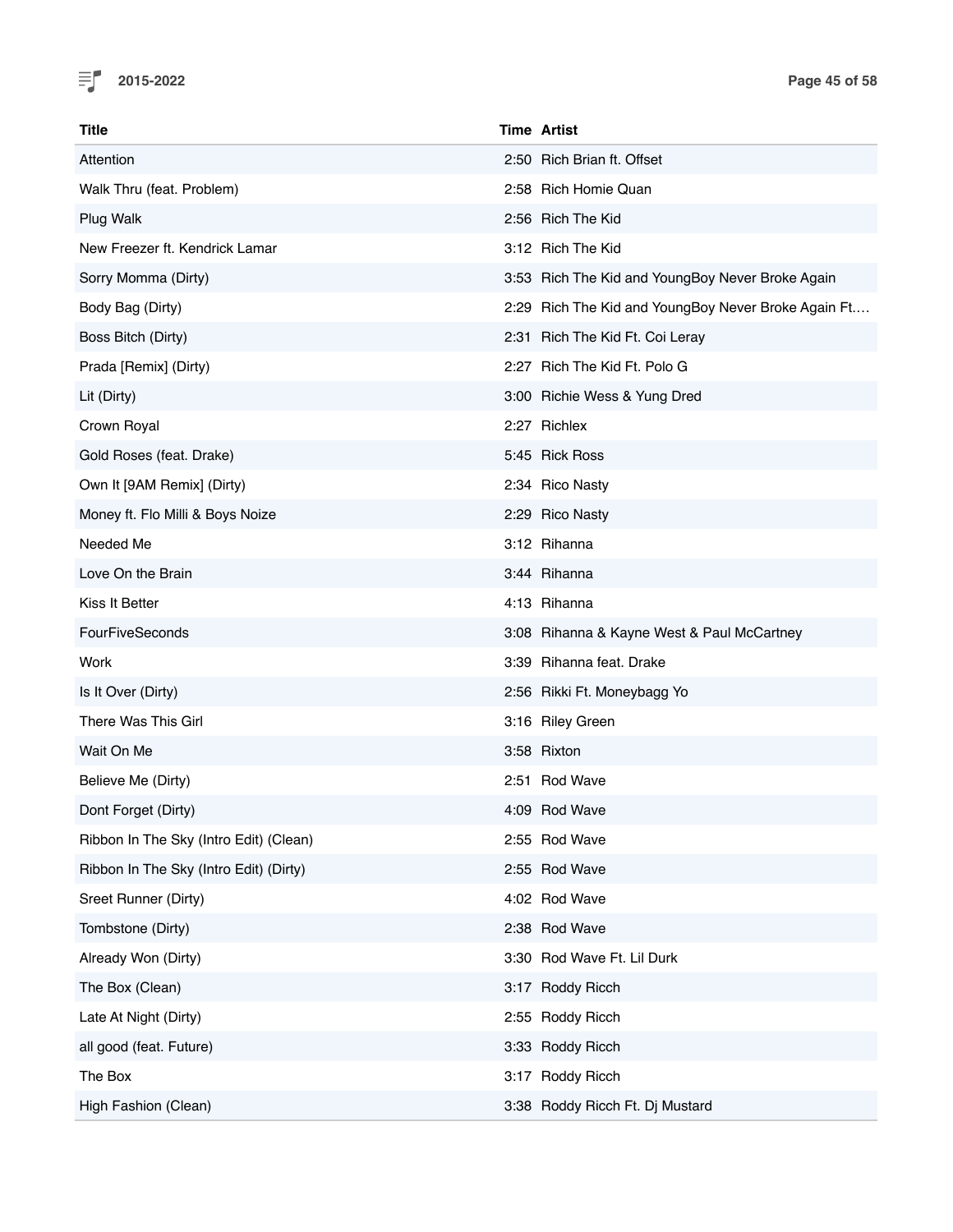

| <b>Title</b>                        | <b>Time Artist</b>                                     |
|-------------------------------------|--------------------------------------------------------|
| Poke (Dirty)                        | 2:19 Rubi Rose                                         |
| Twork (Dirty)                       | 2:28 Rubi Rose                                         |
| Single                              | 2:25 Rubi Rose                                         |
| Running Game (Dirty)                | 2:43 Rubi Rose Ft. Erica Banks                         |
| Whole Lotta Liquor (Dirty)          | 2:55 Rubi Rose Ft. Future and PartyNextDoor            |
| Pogo [9AM Remix] (Dirty)            | 2:23 Rubi Rose Ft. K Camp                              |
| Run or Hide                         | 3:36 Run River North                                   |
| Buy My Own Drinks                   | 3:26 Runaway June                                      |
| <b>Blue Tacoma</b>                  | 3:32 Russell Dickerson                                 |
| Yours                               | 3:37 Russell Dickerson, Casey Brown, Russell Dickerso  |
| Lost Boy                            | 4:35 Ruth B                                            |
| Little While (Dirty)                | 3:39 Sada Baby Ft. Big Sean & Hit-Boy                  |
| Whole Lotta Choppas {Remix} (Dirty) | 2:52 Sada Baby Ft. Nicki Minaj                         |
| Numero Uno                          | 2:14 Sage The Gemini                                   |
| Roses (Remix) (Clean)               | 3:07 SAINt JHN Ft. Future                              |
| <b>Take Your Time</b>               | 4:03 Sam Hunt                                          |
| Body Like a Back Road               | 2:43 Sam Hunt                                          |
| Hard To Forget (Radio Edit)         | 3:25 Sam Hunt                                          |
| Make You Miss Me                    | 3:46 Sam Hunt                                          |
| Hard To Forget                      | 3:28 Sam Hunt                                          |
| I'm Not The Only One                | 3:59 Sam Smith                                         |
| Stay With Me                        | 2:53 Sam Smith                                         |
| Lay Me Down                         | 4:13 Sam Smith                                         |
| How Do You Sleep                    | 3:22 Sam Smith                                         |
| Too Good at Goodbyes - Single       | 3:21 Sam Smith                                         |
| Dancing With A Stranger             | 2:51 Sam Smith Ft. Normani                             |
| Dancing With A Stranger             | 2:51 Sam Smith, Normani                                |
| Dancing With A Stranger             | 2:51 Sam Smith, Normani, Mikkel S. Eriksen, Tor Herman |
| Queen of Mean                       | 3:09 Sarah Jeffery                                     |
| Walk (Dirty)                        | 2:24 Saucy Santana                                     |
| Robin Hood (Dirty)                  | 3:27 Saura                                             |
| On Red (Dirty)                      | 2:40 The Savages Ft. Dj Chose                          |
| Rich Bitch Shit (Dirty)             | 2:48 The Savagez                                       |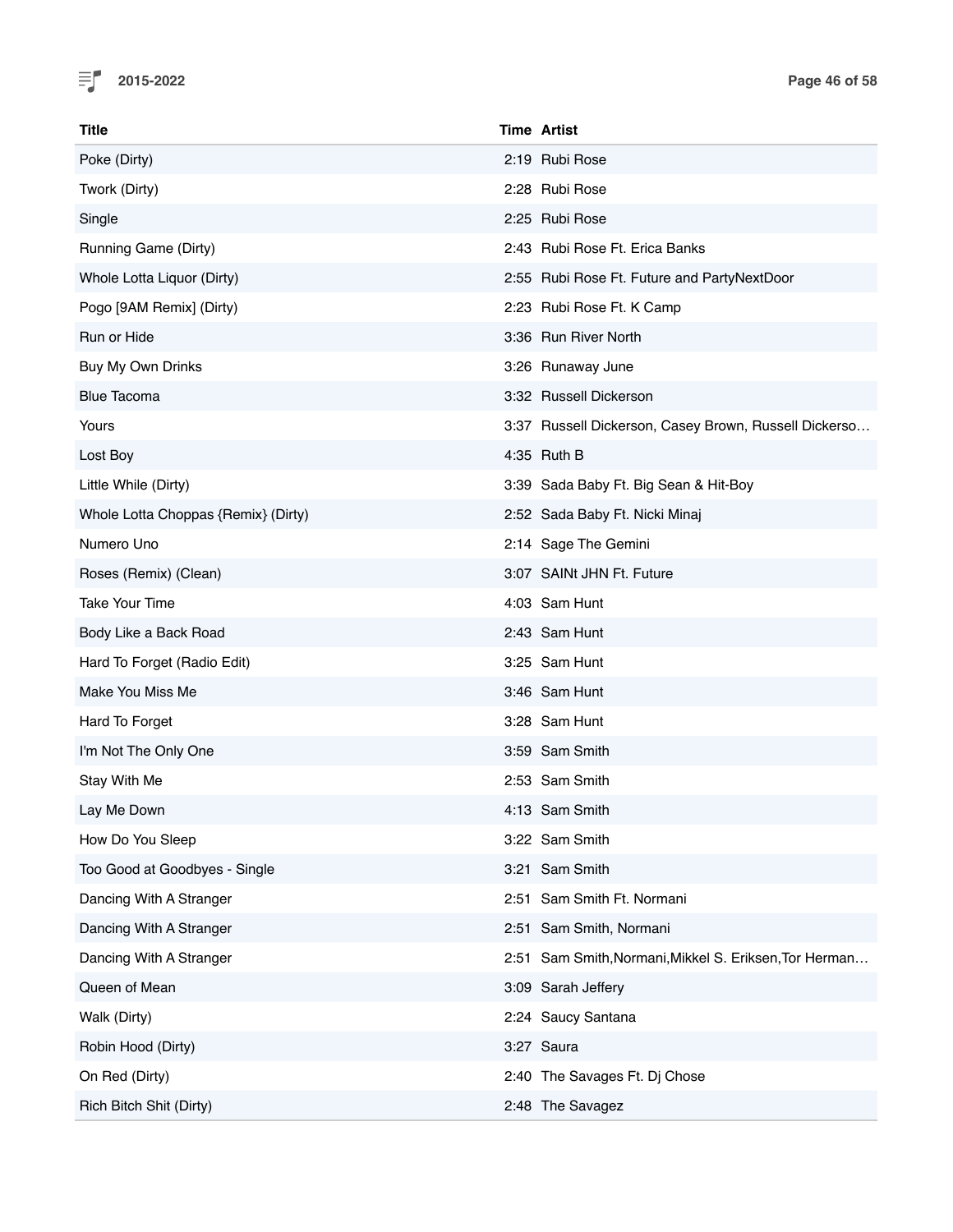

| Title                                     | <b>Time Artist</b>                                   |
|-------------------------------------------|------------------------------------------------------|
| My Type                                   | 2:07 Saweetie                                        |
| Fast Motion (Dirty)                       | 2:48 Saweetie                                        |
| Fast Motion [Dennis Blaze ReWork] (Dirty) | 2:51 Saweetie                                        |
| Closer (feat. H.E.R.)                     | 2:49 Saweetie                                        |
| Icy Chain                                 | 1:51 Saweetie                                        |
| Best Friend (Dirty)                       | 2:34 Saweetie Ft. Doja Cat                           |
| Risky (Dirty)                             | 2:38 Saweetie Ft. Drakeo The Ruler                   |
| Back To The Streets (Dirty)               | 3:08 Saweetie Ft. Jhene Aiko                         |
| My Lil Bitch On Da West Coast (Dirty)     | 2:46 SB SurfsUp                                      |
| <b>Collard Greens</b>                     | 5:00 Schoolboy Q                                     |
| Man Of THe Year                           | 3:37 ScHoolboy Q                                     |
| <b>That Part</b>                          | 5:16 Schoolboy Q feat. Kanye West                    |
| This Is It                                | 3:53 Scotty McCreery                                 |
| Darkest Times (Dirty)                     | 3:10 Sean Kingston Ft. G Herbo                       |
| Otro Trago                                | 3:46 Sech, Darell                                    |
| <b>Bad Liar</b>                           | 3:35 Selena Gomez                                    |
| Fetish (feat. Gucci Mane)                 | 3:11 Selena Gomez                                    |
| Kill Em With Kindness                     | 3:16 Selena Gomez                                    |
| Lose You To Love Me                       | 3:18 Selena Gomez                                    |
| Wolves                                    | 3:18 Selena Gomez & Marshmello                       |
| Guilty (Dirty)                            | 3:41 Sevyn, Chris Brown and ASAP Ferg                |
| Trampoline                                | 3:04 Shaed                                           |
| <b>Try Everything</b>                     | 3:17 Shakira                                         |
| Perro Fiel (Ft. Nicky Jam)                | 3:23 Shakira                                         |
| A Little Too Much                         | 3:07 Shawn Mendes                                    |
| If I Can't Have You                       | 3:11 Shawn Mendes                                    |
| There's Nothing Holdin' Me Back           | 3:20 Shawn Mendes                                    |
| <b>Treat You Better</b>                   | 3:08 Shawn Mendes                                    |
| Lost In Japan (Remix)                     | 3:21 Shawn Mendes & ZEDD                             |
| Señorita                                  | 3:11 Shawn Mendes, Camila Cabello, Watt, Benny Blanc |
| Mo Bamba                                  | 3:06 Sheck Wes                                       |
| Lick Feat. Megan Thee Stallion            | 2:47 Shenseea                                        |
| R U That (feat. 21 Savage)                | 2:42 Shenseea                                        |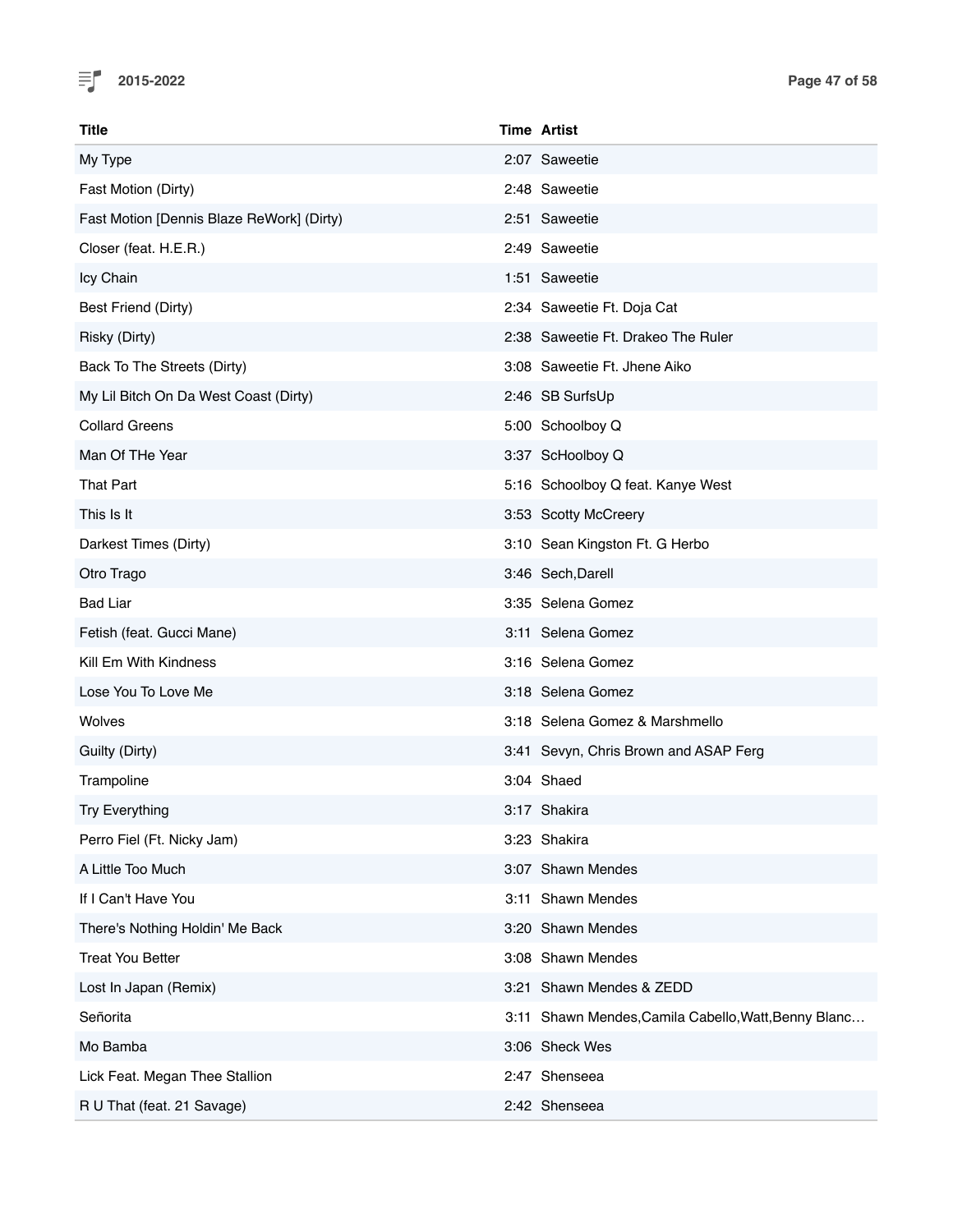

| <b>Title</b>                           | <b>Time Artist</b> |                                                         |
|----------------------------------------|--------------------|---------------------------------------------------------|
| Geronimo                               |                    | 3:38 Sheppard                                           |
| Pretty Girlz (Dirty)                   |                    | 2:32 Shonte Renee                                       |
| Love (Dirty)                           |                    | 4:13 Shordie Shordie and Murda Beatz Ft. Trippie Redd   |
| Ridiculous (Dirty)                     |                    | 3:20 Shy Glizzy                                         |
| Awwsome (Clean Version)                |                    | 3:15 Shy Glizzy                                         |
| Mafioso (Dirty)                        |                    | 3:00 Shy Glizzy & Glizzy Gang Ft. 3 Glizzy & Goo Glizzy |
| <b>Elastic Heart</b>                   | 4:17 Sia           |                                                         |
| Cheap Thrills (feat. Sean Paul)        | 3:45 Sia           |                                                         |
| The Greatest (feat. Kendrick Lamar)    | 3:31 Sia           |                                                         |
| Chandelier                             | 3:36 Sia           |                                                         |
| Skate (Clean)                          |                    | 3:21 Silk Sonic, Bruno Mars & Anderson Paak             |
| Circadian Rhythm (Last Dance)          |                    | 3:56 Silversun Pickups                                  |
| Something Foreign ft. ScHoolboy Q      | 2:32 SiR           |                                                         |
| Thrift Shop {No HalfTime Edit} (Dirty) |                    | 3:01 Skaiwater                                          |
| <b>Faucet Failure</b>                  |                    | 2:26 Ski Mask The Slump God                             |
| <b>BabyWipe</b>                        |                    | 2:50 Ski Mask The Slump God                             |
| Faucet Failure (Clean) (Stokeley)      |                    | 2:26 Ski Mask the Slump God                             |
| Off The Wall                           |                    | 3:28 Ski Mask The Slump God & XXXTENTACION              |
| Take A Step Back                       |                    | 3:30 Ski Mask The Slump God & XXXTENTACION              |
| Presidential                           |                    | 1:54 Slump6s                                            |
| 38 (feat. Pressa)                      | 2:37 Smiley        |                                                         |
| Over The Top (Dirty)                   |                    | 2:33 Smiley Ft. Drake                                   |
| Chillin' Like a Villain                |                    | 3:14 Sofia Carson                                       |
| Rick & Morty (Dirty)                   |                    | 2:32 Soulja Boy                                         |
| She Make it Clap (Dirty)               |                    | 1:52 Soulja Boy                                         |
| Go Down Deh (Clean)                    |                    | 2:34 Spice Ft Sean Paul and Shaggy                      |
| Who I Smoke (Dirty)                    |                    | 2:13 Spinabenz, Yungeen Ace & FastMoney Goon Ft         |
| Beat Box (Dirty)                       |                    | 1:49 SpotemGottem                                       |
| Beat Box 2 (Dirty)                     |                    | 3:01 SpotemGottem Ft. Pooh Shiesty                      |
| Beat Box [Remix] (Dirty)               |                    | 3:02 SpotemGottem Ft. Shenseea                          |
| Bella (Remix)                          |                    | 2:43 Static & Ben El x 24kGoldn                         |
| Hurtin Me Ft. French Montana           |                    | 3:32 Stefflon Don                                       |
| Rico (Dirty)                           |                    | 2:58 Steph G Ft. Rowdy Rebel                            |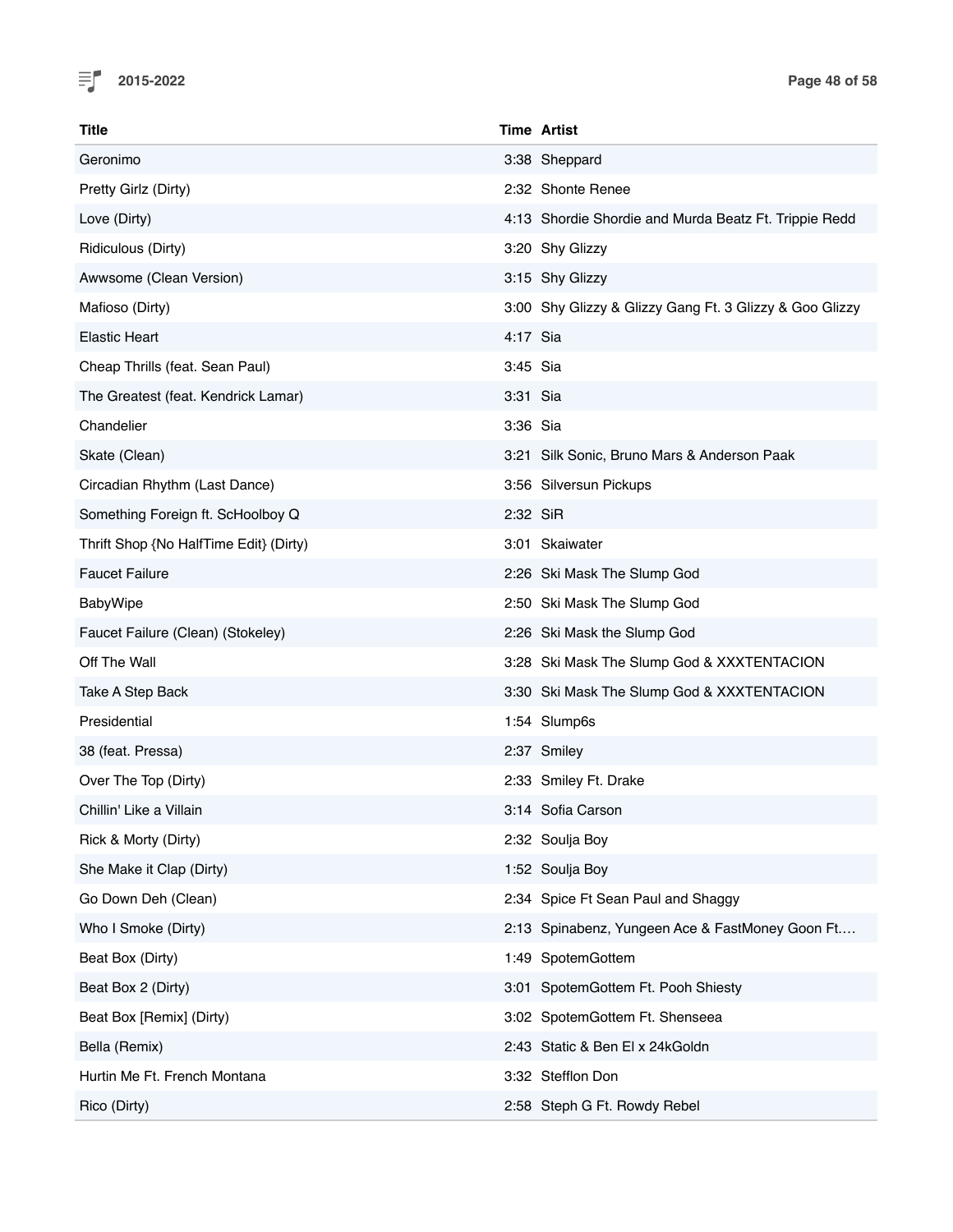

| <b>Title</b>                                    | <b>Time Artist</b>                                      |
|-------------------------------------------------|---------------------------------------------------------|
| Azukita                                         | 3:46 Steve Aoki, Daddy Yankee, Play-N-Skillz & Elvis Cr |
| Wet (Dirty)                                     | 3:05 Steven G                                           |
| Play Stupid (Dirty)                             | 3:22 Strick & Swae Lee                                  |
| Spirits                                         | 3:24 The Strumbellas                                    |
| <b>Kiss This</b>                                | 2:57 The Struts                                         |
| Rock Out (Dirty)                                | 3:16 Stunna Bam Ft. Erica Banks                         |
| <b>Girls Need Love</b>                          | 2:21 Summer Walker                                      |
| Girls Need Love (Clean) ft. Drake               | 3:42 Summer Walker                                      |
| Ex For A Reason (Dirty)                         | 3:46 Summer Walker Ft. JT                               |
| Sunday Best (Radio Edit)                        | 2:35 Surfaces                                           |
| Sunflower                                       | 2:38 Swae Lee & Post Malone                             |
| Get Out My Face                                 | 3:00 Swoosh God Famous Dex & Rich The Kid               |
| Love Galore (feat. Travis Scott)                | 4:35 SZA                                                |
| The Weekend                                     | 4:32 SZA                                                |
| I Like Dat (Dirty)                              | 4:00 T-Pain Ft. Kehlani                                 |
| B.B. (Dirty)                                    | 2:19 Tae Bae Ft. Dreezy                                 |
| NA NA                                           | $2:19$ Tafia                                            |
| Asthma Pump (Dirty)                             | 2:58 Tay Money Ft. Flo Milli                            |
| The Race                                        | 2:21 Tay-K                                              |
| <b>Blank Space</b>                              | 3:52 Taylor Swift                                       |
| Shake It Off                                    | 3:39 Taylor Swift                                       |
| Call It What You Want                           | 3:24 Taylor Swift                                       |
| Gorgeous                                        | 3:30 Taylor Swift                                       |
| Look What You Made Me Do                        | 3:32 Taylor Swift                                       |
| Ready For It?                                   | 3:28 Taylor Swift                                       |
| Cardigan (Intro Edit) (Clean)                   | 4:41 Taylor Swift                                       |
| I Don't wanna live forever                      | 4:10 Taylor Swift ft. Zayn                              |
| You Need To Calm Down                           | 2:51 Taylor Swift, Joel Little                          |
| ME! (feat. Brendon Urie of Panic! At The Disco) | 3:13 Taylor Swift, Joel Little, Brendon Urie            |
| First Day Out                                   | 4:15 Tee Grizzley                                       |
| Late Night Calls (Dirty)                        | 2:55 Tee Grizzley                                       |
| No Effort                                       | 3:20 Tee Grizzley                                       |
| Never Bend Never Fold (Dirty)                   | 2:30 Tee Grizzley & G Herbo                             |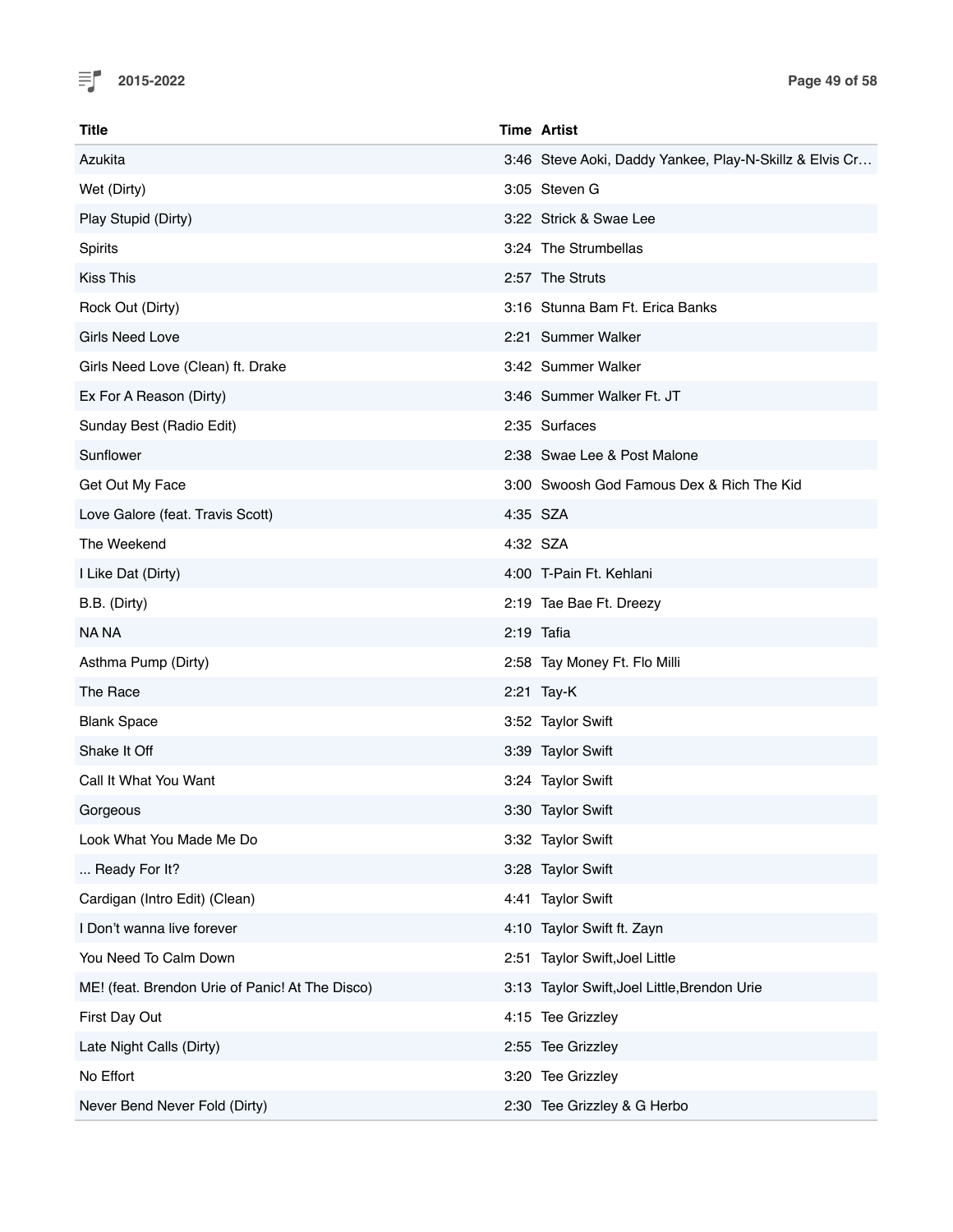

| <b>Title</b>                         | <b>Time Artist</b>                                    |
|--------------------------------------|-------------------------------------------------------|
| Gave That Back (Dirty)               | 2:30 Tee Grizzley Ft. Baby Grizzley                   |
| White Lows Off Designer (Dirty)      | 2:55 Tee Grizzley Ft. Lil Durk                        |
| GOOBA (Clean)                        | 2:14 Tekashi 6ix9ine                                  |
| Pray (Clean)                         | 2:06 Terra Grata                                      |
| I Know (Dirty)                       | 3:53 TG Kommas, 42 Dugg and Foogiano                  |
| I'm That (Clean)                     | 2:08 That Girl Lay Lay & Young Dylan                  |
| Make Me Wanna                        | 3:46 Thomas Rhett                                     |
| Craving You (feat. Maren Morris)     | 3:44 Thomas Rhett                                     |
| Unforgettable                        | 2:38 Thomas Rhett                                     |
| Look What God Gave Her               | 2:48 Thomas Rhett                                     |
| Sixteen                              | 2:58 Thomas Rhett                                     |
| T-Shirt                              | 3:48 Thomas Rhett                                     |
| Look What God Gave Her               | 2:52 Thomas Rhett                                     |
| Beer Can't Fix (Radio Edit)          | 3:29 Thomas Rhett f. Jon Pardi                        |
| The Business [Joe Maz Remix] (Dirty) | 3:54 Tiesto                                           |
| Shotgun Rider                        | 3:57 Tim McGraw                                       |
| Humble And Kind                      | 4:29 Tim McGraw                                       |
| 2 On (feat. Schoolboy Q)             | 3:50 Tinashe                                          |
| NO DRAMA (FT. OFFSET)                | 3:24 TINASHE                                          |
| Body Red [Remix] (Dirty)             | 2:49 Tion Wayne Russ Ft. Jack Harlow                  |
| Top Down (Dirty)                     | 3:05 TMG FRE\$H Ft. Jeremih                           |
| Dance Monkey                         | 3:28 Tones And I                                      |
| Luv                                  | 3:48 Tory Lanez                                       |
| The Most High (Dirty)                | 4:08 Tory Lanez                                       |
| Lady Of Namek                        | 3:14 Tory Lanez                                       |
| TAIk tO Me                           | 3:05 Tory Lanez & Rich The Kid                        |
| Skat (Dirty)                         | 3:45 Tory Lanez Ft. DaBaby                            |
| <b>Talking Body</b>                  | 3:59 Tove Lo                                          |
| Habits (Stay High)                   | 3:28 Tove Lo                                          |
| Cool Girl                            | 3:19 Tove Lo                                          |
| True Disaster (CLEAN)                | 3:24 Tove Lo                                          |
| Off Top (Dirty)                      | 3:56 Trae Tha Truth Ft. Moxiii Double Dee & Jared ABN |
| Twerk Contest (Dirty)                | 3:01 Trap Beckham Ft. B.o.B                           |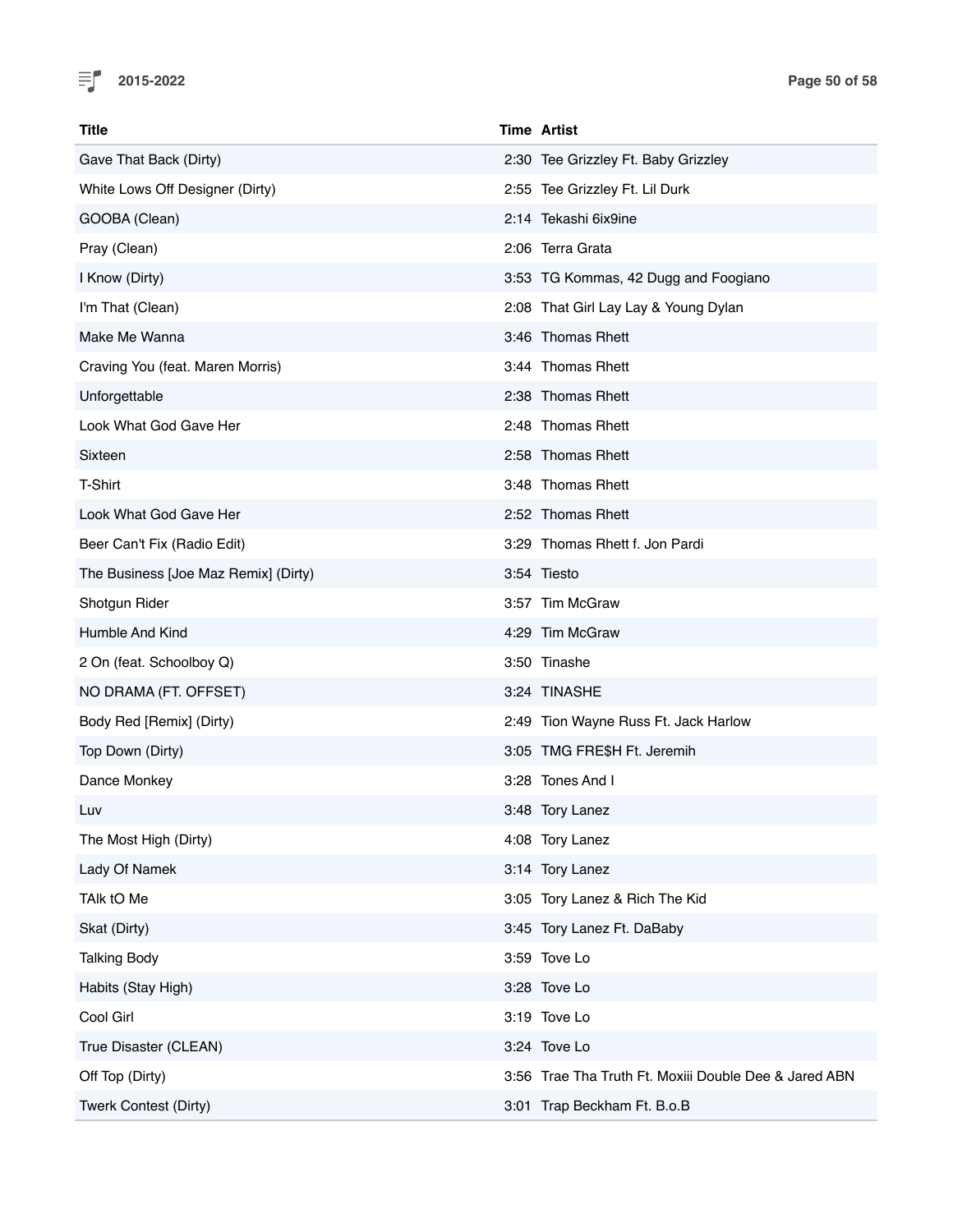

| <b>Title</b>                         | <b>Time Artist</b>                                      |
|--------------------------------------|---------------------------------------------------------|
| Booty Control (Dirty)                | 3:07 Trap Beckham Ft. Erica Banks                       |
| Get Off Yo Ass (Dirty)               | 3:24 Trap Beckham Ft. T-Pain                            |
| Vroom Vroom (Dirty)                  | 2:36 Trap Manny Ft. A Boogie Wit da Hoodie and Don Q    |
| Mine (Dirty)                         | 2:15 Trap Manny Ft. Rubi Rose                           |
| Mine [Dj Rukus 'Thong' Edit] (Dirty) | 2:42 Trap Manny Ft. Rubi Rose                           |
| Buss It Open (Dirty)                 | 1:45 Trapboy Freddy Ft. Lakeyah                         |
| Oak Cliff (Dirty)                    | 4:26 TrapBoy Freddy Ft. Yella Beezy, Young Nino, Smur   |
| After A Few (VDJ JD Edit)            | 4:07 Travis Denning                                     |
| Bring It Back (Dirty)                | 3:46 Travis Porter                                      |
| Ayy Ladies                           | 3:32 Travis Porter feat. Tyga                           |
| <b>Butterfly Effect</b>              | 3:12 Travis Scott                                       |
| <b>SICKO MODE</b>                    | 5:13 Travis Scott                                       |
| Birds in the Trap                    | 3:09 Travis Scott                                       |
| Stargazing                           | 4:32 Travis Scott                                       |
| 3500 ft Future & 2Chainz             | 7:17 Travis Scott                                       |
| Out West ft. Young Thug              | 2:43 Travis Scott                                       |
| <b>SICKO MODE</b>                    | 5:14 Travis Scott                                       |
| SICKO MODE Ft. Drake (Clean)         | 5:13 Travis Scott                                       |
| Goosebumps (CDQ)                     | 4:04 Travis Scott Ft. Kendrick Lamar                    |
| The Scotts (Clean)                   | 3:00 Travis Scott, Kid Cudi                             |
| Falling (Clean)                      | 2:34 Trevor Daniel                                      |
| Falling                              | 3:19 Trevor Daniel                                      |
| Receipts (Dirty)                     | 2:29 Trina                                              |
| Snake Skin                           | 3:07 Trippie Redd                                       |
| Topanga                              | 3:35 Trippie Redd                                       |
| 1400 / 999 Freestyle                 | 2:56 Trippie Redd & Juice Wrld                          |
| Betrayal (Dirty)                     | 2:32 Trippie Redd Ft. Drake                             |
| Captain Crunch (Dirty)               | 4:06 Trippie Redd Ft. Sada Baby, Babyface Ray & Icew    |
| Mac 10                               | 2:08 Trippie Redd, Lil Baby, Lil Duke                   |
| <b>Bring it Back</b>                 | 4:19 Trouble Feat. Drake "Bring It Back" (Prod. By Mike |
| Heathens                             | 3:16 twenty one pilots                                  |
| <b>Stressed Out</b>                  | 3:22 twenty one pilots                                  |
| Ride                                 | 3:35 Twenty One Pilots                                  |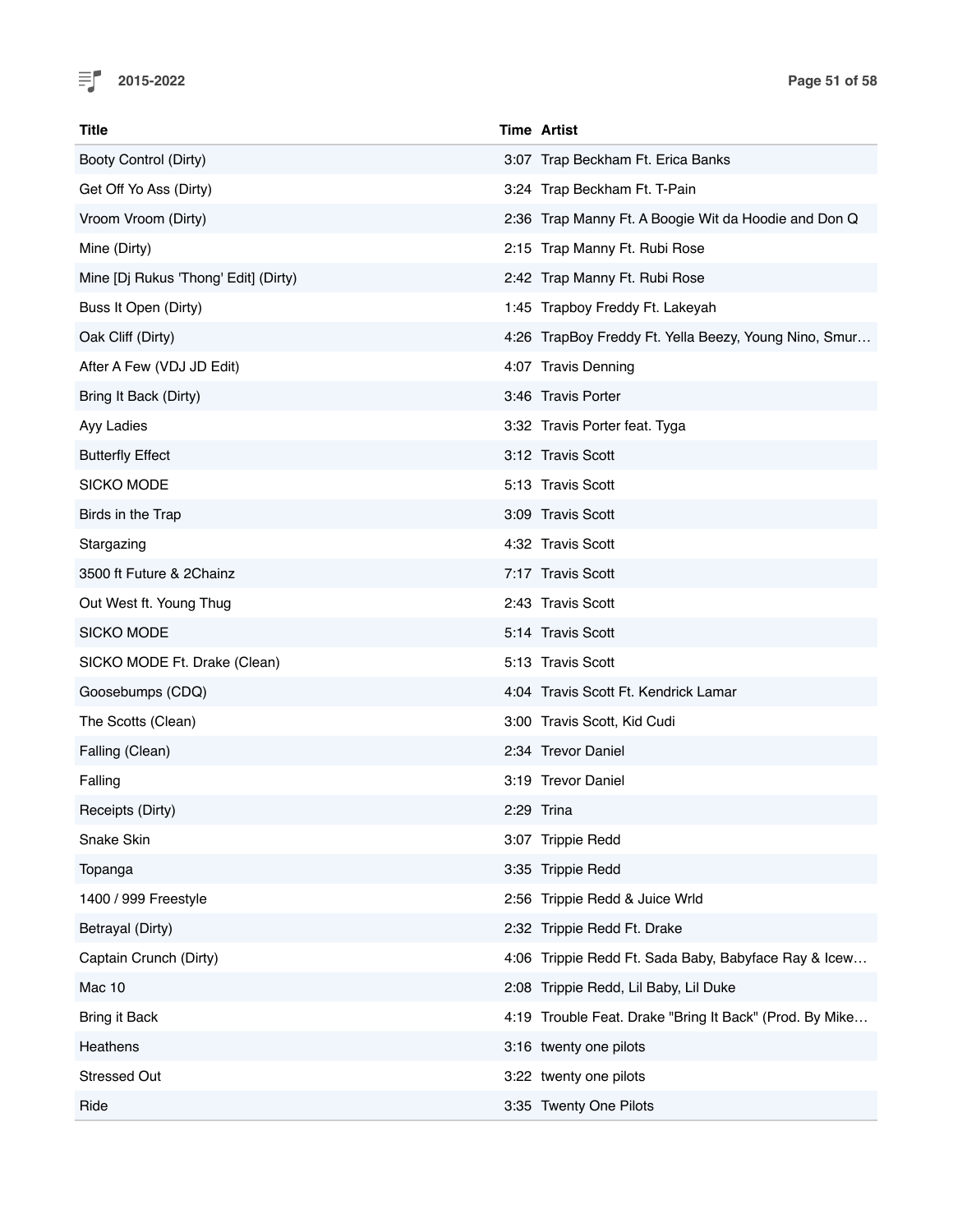

| <b>Title</b>                           | <b>Time Artist</b>                                        |
|----------------------------------------|-----------------------------------------------------------|
| Glock (Dirty)                          | 3:00 Twista                                               |
| By Yourself [Remix] (Dirty)            | 3:05 Ty Dolla Sign Ft. Bryson Tiller, Jhene Aiko and Dj   |
| Spicy [Remix] (Dirty)                  | 3:41 Ty Dolla Sign Ft. J Balvin, YG, Tyga and Post Malone |
| Splash (Dirty)                         | 2:51 Tyga                                                 |
| Lift Me Up                             | 2:48 Tyga                                                 |
| Taste                                  | 3:53 Tyga                                                 |
| Dip                                    | 3:16 Tyga & Nicki Minaj                                   |
| Taste                                  | 3:53 Tyga & Offset                                        |
| <b>Freaky Deaky</b>                    | 3:36 Tyga, Doja Cat                                       |
| A Guy Walks Into A Bar                 | 3:16 Tyler Farr                                           |
| Who Dat Boy                            | 3:25 Tyler the Creator                                    |
| Earfquake                              | 3:10 Tyler, The Creator                                   |
| Your Love Could Start a War            | 3:29 The Unlikely Candidates                              |
| I Don't Mind (Feat.Juicy J)            | 4:12 Usher                                                |
| No Limit ft. Young Thug                | 3:51 Usher                                                |
| Riptide                                | 3:24 Vance Joy                                            |
| You Got It [Remix] (Dirty)             | 4:05 Vedo Ft. Yung Bleu                                   |
| Symphony ft. Teddy Jackson             | 3:37 Towkio                                               |
| Victory (Dirty)                        | 3:32 Vic Mensa                                            |
| Moosa (Dirty)                          | 5:08 Vic Mensa Ft. Jeremih, Eryn Allen Kane and Wyatt     |
| <b>BagBak</b>                          | 2:41 Vince Staples                                        |
| Me and My Booty (Dirty)                | 2:14 VVVanessa Ft. E-40                                   |
| Umbrella (Dirty)                       | 3:20 Wacotron Ft. G Herbo                                 |
| No Hands                               | 4:15 Waka Flocka Flame feat. Roscoe Dash & Wale           |
| No Hands [Mr. ColliPark Remix] (Dirty) | 3:28 Waka Flocka Flame Ft. Roscoe Dash & Wale             |
| The Body (Feat.Jeremih)                | 3:53 Wale                                                 |
| On Chill (feat. Jeremih)               | 3:34 Wale                                                 |
| The Matrimony (feat. Usher)            | 4:14 Wale                                                 |
| My Pyt                                 | 3:56 Wale                                                 |
| <b>Fashion Week</b>                    | 3:58 Wale                                                 |
| Extra Special (feat. Ant Clemons)      | 2:45 Wale                                                 |
| <b>Tiffany Nikes</b>                   | 2:12 Wale                                                 |
| Angles (Dirty)                         | 2:51 Wale Ft. Chris Brown                                 |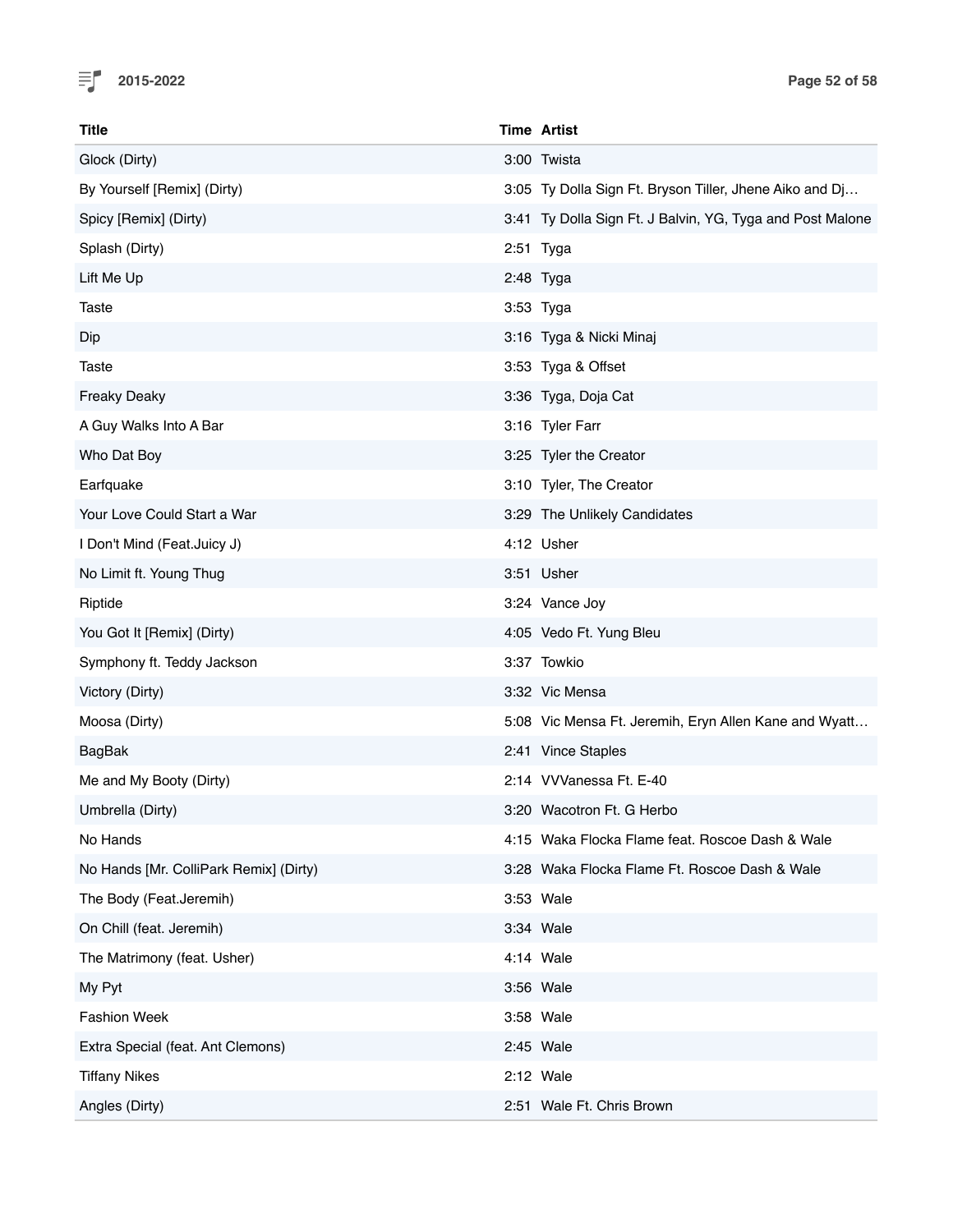

| Title                                        | <b>Time Artist</b>                     |
|----------------------------------------------|----------------------------------------|
| Angles [Dj Rukus 'Need a Girl' Edit] (Dirty) | 3:22 Wale Ft. Chris Brown              |
| Down South (Dirty)                           | 3:55 Wale Ft. Yella Beezy & Maxo Kream |
| Shut Up And Dance                            | 3:18 WALK THE MOON                     |
| You Broke Up with Me                         | 3:24 Walker Hayes                      |
| AA                                           | 3:10 Walker Hayes                      |
| Reminder                                     | 3:39 The Weeknd                        |
| Earned It (Fifty Shades Of Grey)             | 4:12 The Weeknd                        |
| Often                                        | 4:10 The Weeknd                        |
| Starboy (feat. Daft Punk)                    | 3:51 The Weeknd                        |
| <b>Blinding Lights (Clean)</b>               | 3:19 The Weeknd                        |
| In Your Eyes (Clean)                         | 3:56 The Weeknd                        |
| Save Your Tears (Dirty)                      | 3:36 The Weeknd                        |
| Take My Breath (Clean)                       | 3:37 The Weeknd                        |
| Call Out My Name                             | 3:49 The Weeknd                        |
| Gasoline                                     | 3:32 The Weeknd                        |
| Heartless                                    | 3:21 The Weeknd                        |
| Is There Someone Else?                       | 3:19 The Weeknd                        |
| Less Than Zero                               | 3:32 The Weeknd                        |
| Out of Time                                  | 3:34 The Weeknd                        |
| Sacrifice                                    | 3:09 The Weeknd                        |
| I Feel It Coming                             | 3:00 The Weeknd feat. Daft Punk        |
| Pray For Me                                  | 3:33 The Weeknd, Kendrick Lamar        |
| King of the World                            | 3:25 Weezer                            |
| Ring The Alarm (Dirty)                       | 2:38 WhiteRoseMoxie                    |
| Stains (Dirty)                               | 1:50 WhiteRoseMoxie                    |
| Stains [Remix] (Dirty)                       | 2:33 WhiteRoseMoxie                    |
| Escapate Conmigo                             | 3:51 Wisin Ft. Ozuna                   |
| Come Closer                                  | 3:32 Wiz Kid ft. Drake                 |
| <b>YNS</b>                                   | 2:56 Woahkeii                          |
| Daya                                         | 3:33 Words                             |
| Unsteady                                     | 3:14 X Ambassadors                     |
| Fuck Love (feat. Trippie Redd)               | 2:27 XXXTENTACION                      |
| Jocelyn Flores                               | 1:59 XXXTENTACION                      |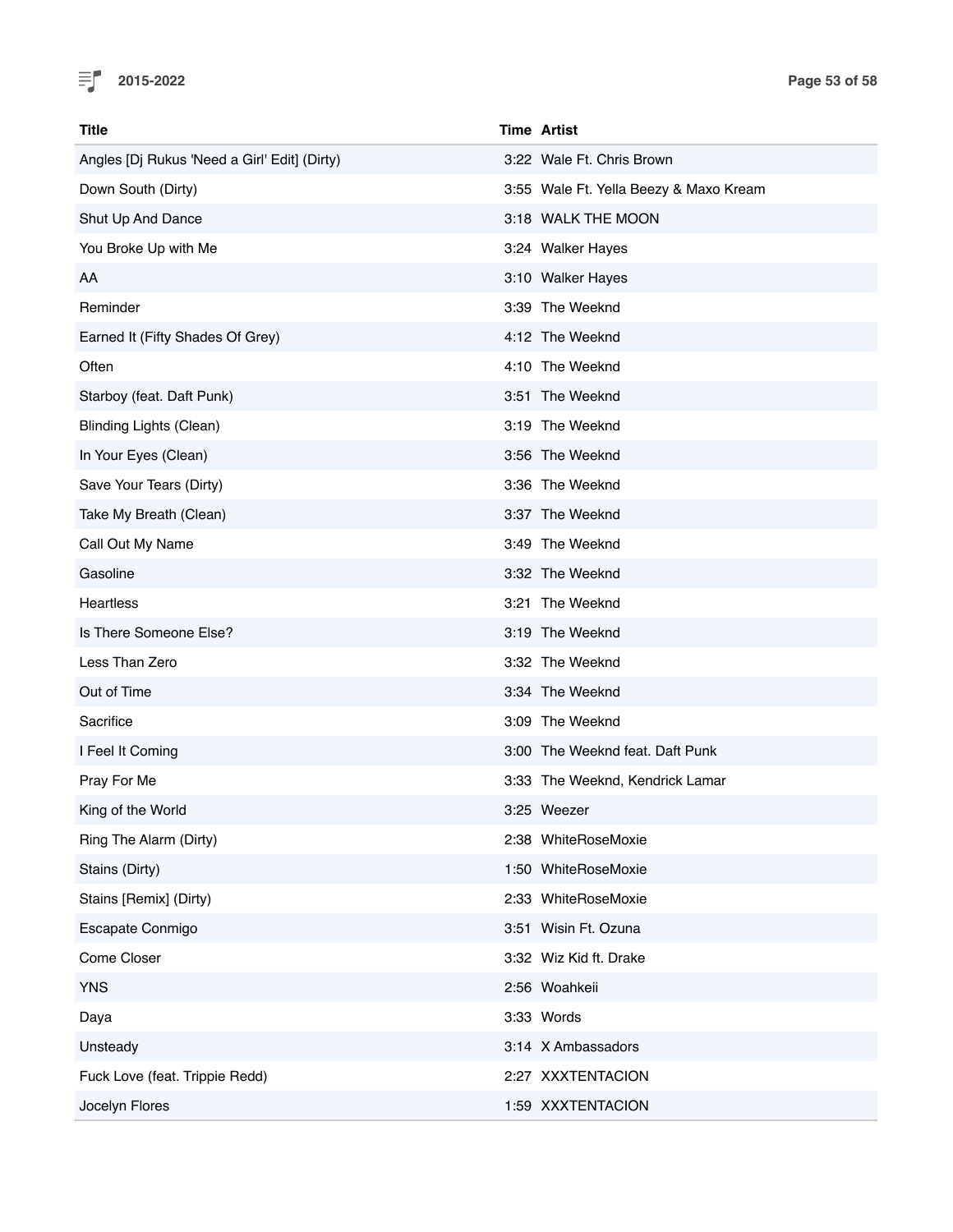

| <b>Title</b>                                         | <b>Time Artist</b>                                      |
|------------------------------------------------------|---------------------------------------------------------|
| BAD!                                                 | 1:34 Xxxtentacion                                       |
| Sad!                                                 | 2:47 xxxtentacion                                       |
| Arms Around You (feat. Maluma & Swae Lee)            | 3:19 Xxxtentacion & Lil Pump & Maluma & Swae Lee        |
| Lalala                                               | 2:41 Y2K, Bbno\$                                        |
| Rubbin off the Paint                                 | 2:36 YBN Nahmir                                         |
| Opp Stoppa (Dirty)                                   | 1:04 YBN Nahmir                                         |
| That's On Me                                         | 3:40 Yella Beezy                                        |
| Star (Dirty)                                         | 3:44 Yella Beezy Ft. Erica Banks                        |
| Everyday We Lit (feat. PnB Rock)                     | 3:17 YFN Lucci                                          |
| "Boss Life" ft. Offset (Official Lyric Video)        | 3:13 YFN Lucci                                          |
| Big Bank (Audio) ft. 2 Chainz, Big Sean, Nicki Minaj | 3:59 YG                                                 |
| Gangsta (Dirty)                                      | 2:25 YG & Mozzy                                         |
| First 48 (Dirty)                                     | 3:17 YG & Mozzy Ft. E Mozzy, Celly Ru & D3szn           |
| Vibe With You (Dirty)                                | 3:07 YG & Mozzy Ft. Ty Dolla Sign                       |
| Toot It Up (Dirty)                                   | 3:25 YG & Mozzy Ft. Tyga                                |
| Go Big [Dj Rukus ReDrum] (Dirty)                     | 2:47 YG Ft. Big Sean                                    |
| Rodeo (Dirty)                                        | 3:02 YG Ft. Chris Brown and Tyga                        |
| <b>Scared Money</b>                                  | 3:23 YG, J. Cole, Moneybagg Yo                          |
| Go Loko                                              | 4:59 YG, GYLTTRYP, Ali Manzanarez, David Almanza, Jon Z |
| Throw Dat (Dirty)                                    | 3:21 Ying Yang Twins and BeatKing Ft. Lil jon and Quee  |
| Worth It                                             | 3:09 YK Osiris                                          |
| Worth It (Clean)                                     | 3:10 YK Osiris                                          |
| Murder On My Mind                                    | 4:29 YNW Melly                                          |
| Suicidal                                             | 3:44 YNW Melly                                          |
| Mixed Personality (CLEAN VERSION)                    | 4:02 YNW Melly Ft Kanye West                            |
| <b>Mixed Personalities</b>                           | 3:51 YNW Melly, Kanye West                              |
| Rake It Up (feat. Nicki Minaj)                       | 4:36 Yo Gotti & Mike WiLL Made-It                       |
| Put A Date On It (Clean)                             | 3:17 Yo Gotti X Lil Baby                                |
| Put a Date On It                                     | 3:15 Yo Gotti, Lil Baby                                 |
| Aspen (Dirty)                                        | 2:46 Young Dolph & Key Glock                            |
| Now (Dirty)                                          | 2:26 Young Gee & Dj Rukus                               |
| Successful (Dirty)                                   | 2:23 Young M.A.                                         |
| Bedrock                                              | 4:48 Young Money feat. Lloyd                            |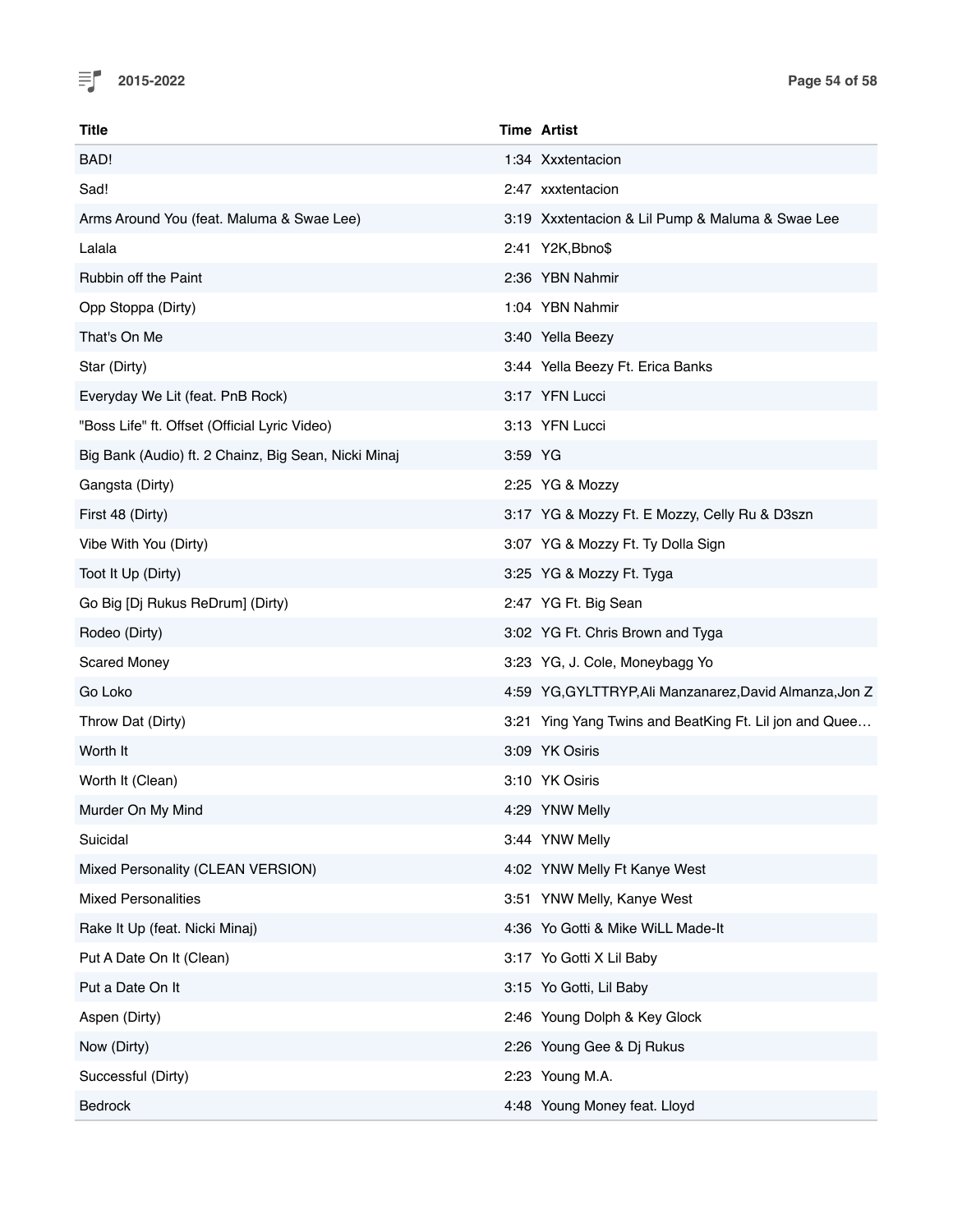

| <b>Title</b>                                 | <b>Time Artist</b>                                      |
|----------------------------------------------|---------------------------------------------------------|
| Weed & Pussy                                 | 2:37 Young Roddy                                        |
| <b>Trippple Cross</b>                        | 3:10 Young Scooter Feat. Future & Young Thug            |
| Came Out (Dirty)                             | 3:10 Young Stoner Life & Gunna Ft. Lil Keed             |
| Litty (Dirty)                                | 3:35 Young Stoner Life & Young Thug Ft. DaBaby          |
| Came & Saw (Dirty)                           | 2:52 Young Stoner Life & Young Thug Ft. Rowdy Rebel     |
| Real (Dirty)                                 | 3:12 Young Stoner Life & Young Thug Ft. Unfoonk         |
| Warrior (Dirty)                              | 3:38 Young Stoner Life Ft. Big Sean, Lil Keed & T-Shyne |
| WokStar (Dirty)                              | 3:00 Young Stoner Life Ft. Skepta & Strick              |
| Ski (Dirty)                                  | 2:30 Young Stoner Life, Young Thug & Gunna              |
| Slatty (Dirty)                               | 4:48 Young Stoner Life, Young Thug & Gunna Ft. Lil Du   |
| Don't Rush (Clean Version)                   | 3:27 Young T & Bugsey ft Headie One                     |
| Something To Believe In                      | 3:48 Young The Giant                                    |
| Cruise Ship                                  | 2:47 Young Thug                                         |
| Killed Before                                | 3:41 Young Thug                                         |
| Relationship (feat. Future)                  | 3:35 Young Thug                                         |
| Faces (Dirty)                                | 2:12 Young Thug                                         |
| Road Rage (Dirty)                            | 2:32 Young Thug                                         |
| Tick Tock (Dirty)                            | 2:38 Young Thug                                         |
| Hate The Game                                | 2:44 Young Thug                                         |
| Hot ft. Gunna                                | 3:13 Young Thug                                         |
| Peepin Out The Window (with Future & Bslime) | 3:57 Young Thug                                         |
| Solid (Dirty)                                | 3:35 Young Thug & Gunna Ft. Drake                       |
| Diamonds Dancing (Clean)                     | 4:02 Young Thug & Gunna Ft. Travis Scott                |
| That Go [Dj Rukus ReDrum] (Dirty)            | 3:45 Young Thug and Meek Mill Ft. T-Shyne               |
| That Go (Dirty)                              | 3:45 Young Thug and Meek Mill Ft. T-Shyne               |
| <b>MLK</b>                                   | 5:39 Young Thug Feat. Trouble & Shad Da God             |
| Icy Hot (Dirty)                              | 3:34 Young Thug Ft. Doja Cat                            |
| Bubbly (Dirty)                               | 2:44 Young Thug Ft. Drake & Travis Scott                |
| Moon Man (Dirty)                             | 3:20 Young Thug Ft. Kid Cudi & Strick                   |
| Day Before (Dirty)                           | 2:15 Young Thug Ft. Mac Miller                          |
| Livin It Up (Dirty)                          | 3:28 Young Thug Ft. Post Malone & ASAP Rocky            |
| Livin It Up [Dj Rukus Remix] (Dirty)         | 3:18 Young Thug Ft. Post Malone & ASAP Rocky            |
| The London (feat. J. Cole & Travis Scott)    | 3:20 Young Thug, J. Cole, Travis Scott                  |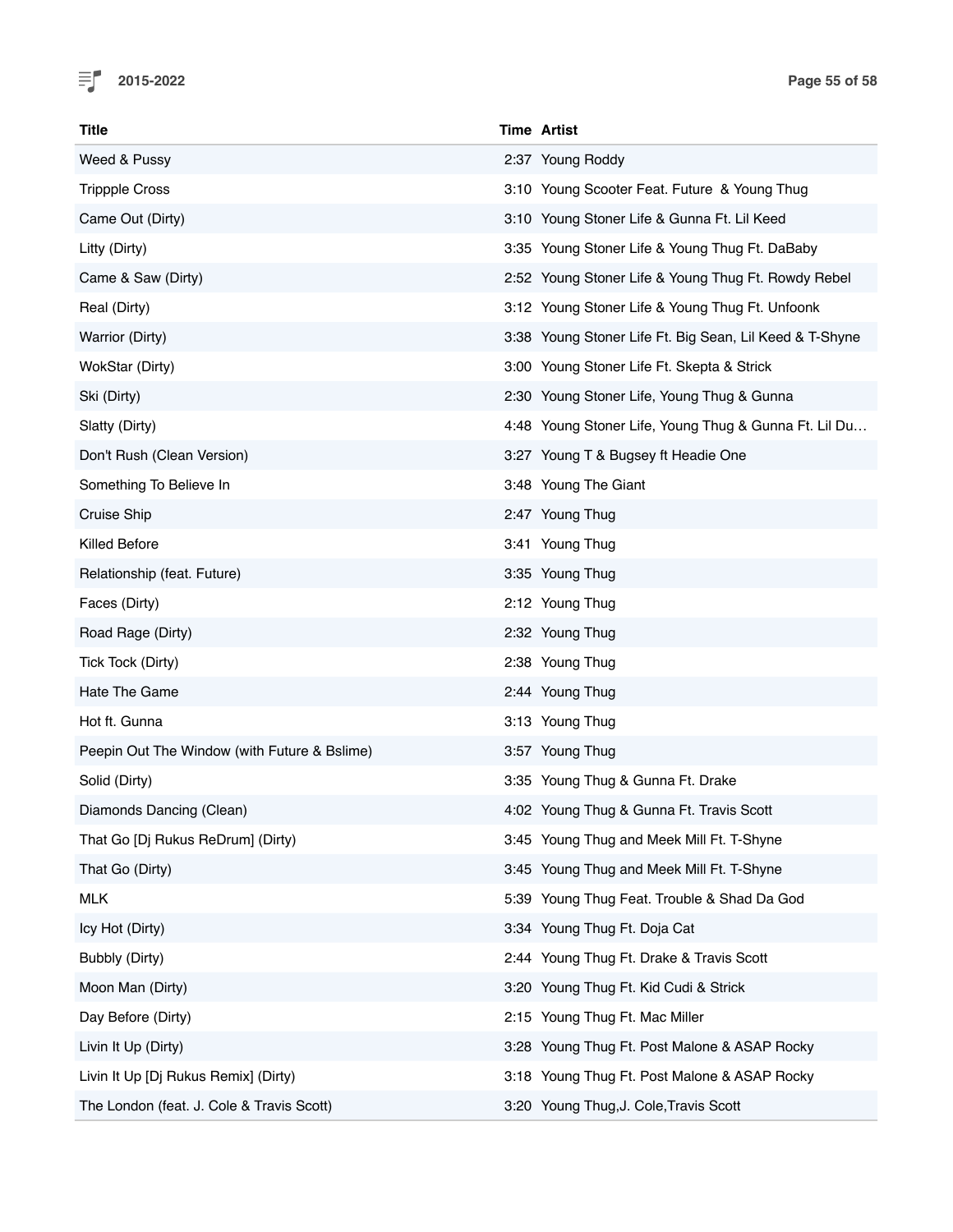

| <b>Title</b>                                             | <b>Time Artist</b>                        |
|----------------------------------------------------------|-------------------------------------------|
| <b>Baddest Thing (Dirty)</b>                             | 2:40 YoungBoy Never Broke Again           |
| Break Or Make Me (Dirty)                                 | 3:12 YoungBoy Never Broke Again           |
| I Can't Take It Back (Dirty)                             | 2:58 YoungBoy Never Broke Again           |
| Life Support (Dirty)                                     | 3:52 YoungBoy Never Broke Again           |
| Rich Shit (Dirty)                                        | 2:36 YoungBoy Never Broke Again           |
| White Teeth (Dirty)                                      | 2:53 YoungBoy Never Broke Again           |
| 50 Shots (Dirty)                                         | 2:41 YoungBoy Never Broke Again           |
| Nevada (Dirty)                                           | 2:36 YoungBoy Never Broke Again           |
| <b>Fish Scale</b>                                        | 2:55 Youngboy Never Broke Again           |
| Baddest (Dirty)                                          | 3:21 Yung Bleu Ft. 2 Chainz & Chris Brown |
| Way More Close [Stuck In A Box] (Dirty)                  | 4:07 Yung Bleu Ft. Big Sean               |
| You're Mines Still (Dirty)                               | 3:46 Yung Bleu Ft. Drake                  |
| Shoe Box (Dirty)                                         | 3:37 Yung Bleu Ft. Jeezy                  |
| Everything's Up (Dirty)                                  | 3:23 Yung Dred Ft. Hotboii                |
| Oops! [Dj Rukus 112-132 Transition] (Dirty)              | 2:54 Yung Gravy                           |
| Walkin (Dirty)                                           | 3:11 Yung Mal Ft. Pooh Shiesty            |
| Sail Away (Prod. Charlie Handsome x Wheezy)              | 2:36 Yung Pinch                           |
| 1997                                                     | 2:30 Yung Pinch                           |
| Forever Tippin (Dirty)                                   | 2:58 Yung Pooda Ft. Dj Chose              |
| Bring It Back (Dirty)                                    | 3:28 The Yutes                            |
| High Grade (Dirty)                                       | 3:26 The Yutes and Currensy               |
| Birthday (Clean)                                         | 3:01 Yxng Bane Ft. Stefflon Don           |
| Homegrown                                                | 3:25 Zac Brown Band                       |
| Ain't My Fault                                           | 3:44 Zara Larsson                         |
| Never Forget You                                         | 3:34 Zara Larsson & Mnek                  |
| Juju On Dat Beat (TZ Anthem) Ft. Zayion McCall           | 2:03 Zay Hilfigerrr                       |
| Dusk Till Dawn (feat. Sia)                               | 4:27 ZAYN                                 |
| Pillowtalk                                               | 3:24 Zayn                                 |
| Stay                                                     | 3:30 Zedd                                 |
| Quit Your Job                                            | 3:49 1 TakeJay Feat Tee Flii              |
| It's a Vibe (Ft. Ty Dolla Sign, Trey Songz & Jhene Aiko) | 3:30 2 Chainz                             |
| 4 AM (Ft. Travis Scott)                                  | 4:16 2 Chainz                             |
| Lost Kings ft. Lil Durk, Sleepy Rose                     | 2:38 2 Chainz                             |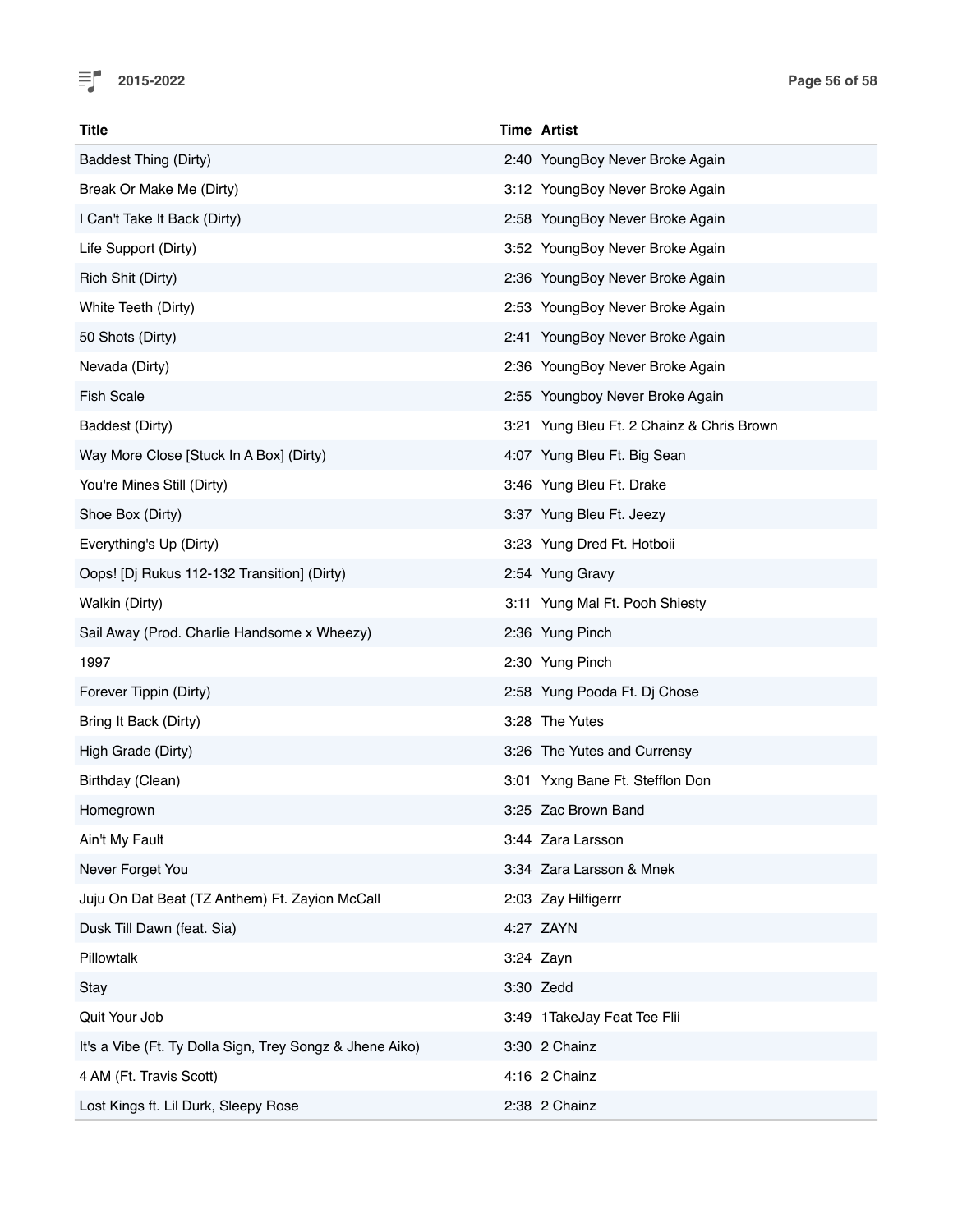

| Title                                       | <b>Time Artist</b>                                    |
|---------------------------------------------|-------------------------------------------------------|
| Outstanding ft. Roddy Ricch                 | 2:56 2 Chainz                                         |
| Pop Music ft. Moneybagg Yo, Beatking        | 2:06 2 Chainz                                         |
| 10 Bracelets ft. YoungBoy Never Broke Again | 3:10 2 Chainz                                         |
| <b>Big Amount</b>                           | 3:12 2 Chainz ft. Drake                               |
| <b>Rule The World</b>                       | 4:06 2 Chainz, Ariana Grande                          |
| Momma I Hit A Lick                          | 2:54 2 Chainz, Kendrick Lamar                         |
| Whip                                        | 3:47 2 Chainz, Travis Scott                           |
| Youngblood                                  | 3:24 5 Seconds Of Summer                              |
| Easier                                      | 2:38 5 Seconds Of Summer, Andrew Watt, Louis Bell, Ch |
| Gummo                                       | 3:14 6ix9ine                                          |
| BEBE (feat. Anuel Aa)                       | 3:38 6ix9ine                                          |
| KIKA (Feat. Tory Lanez)                     | 2:16 6ix9ine                                          |
| WAKA (Feat. A Boogie Wit Da Hoodie)         | 2:09 6ix9ine                                          |
| 062. 6ix9ine - Tic Toc (Feat. Lil Baby)     | $2:16$ 6ix9ine                                        |
| <b>STOOPID</b>                              | 2:32 6IX9INE & Bobby Shmurda                          |
| <b>FEFE</b>                                 | 2:59 6IX9INE & Nicki Minaj & Murda Beatz              |
| Mama                                        | 3:13 6ix9ine feat. Nicki Minaj & Kanye West           |
| Fefe                                        | 3:00 6ix9ine Featuring Nicki Minaj & Murda Beatz      |
| Throw It Back (Dirty)                       | 1:55 10K                                              |
| <b>Bank Account</b>                         | 3:40 21 Savage                                        |
| a lot                                       | 4:49 21 Savage                                        |
| A Lot (Clean)                               | 4:47 21 Savage                                        |
| Pause                                       | 3:02 21 Savage                                        |
| No Heart                                    | 3:55 21 Savage & Metro Boomin                         |
| Ghostface Killers (feat. Travis Scott)      | 4:29 21 Savage, Offset & Metro Boomin                 |
| Rap Saved Me (feat. Quavo)                  | 4:18 21 Savage, Offset & Metro Boomin                 |
| Said It's Lit                               | 2:34 22Gz                                             |
| Never Be The Same (Dirty)                   | 2:23 22Gz Ft. Jackboy                                 |
| Maybach (Dirty)                             | 3:17 42 Dugg Ft. Future                               |
| For Da Gang (Dirty)                         | 2:35 42 Dugg Ft. Roddy Ricch                          |
| Part Of The Game (Dirty)                    | 3:03 50 Cent Ft. NLE Choppa and Rileyy Lanez          |
| The Weekend (Remix)                         | 2:55 88Rising & Bibi                                  |
| Too Many Tears (Dirty)                      | 2:33 88rising & Warren Hue                            |